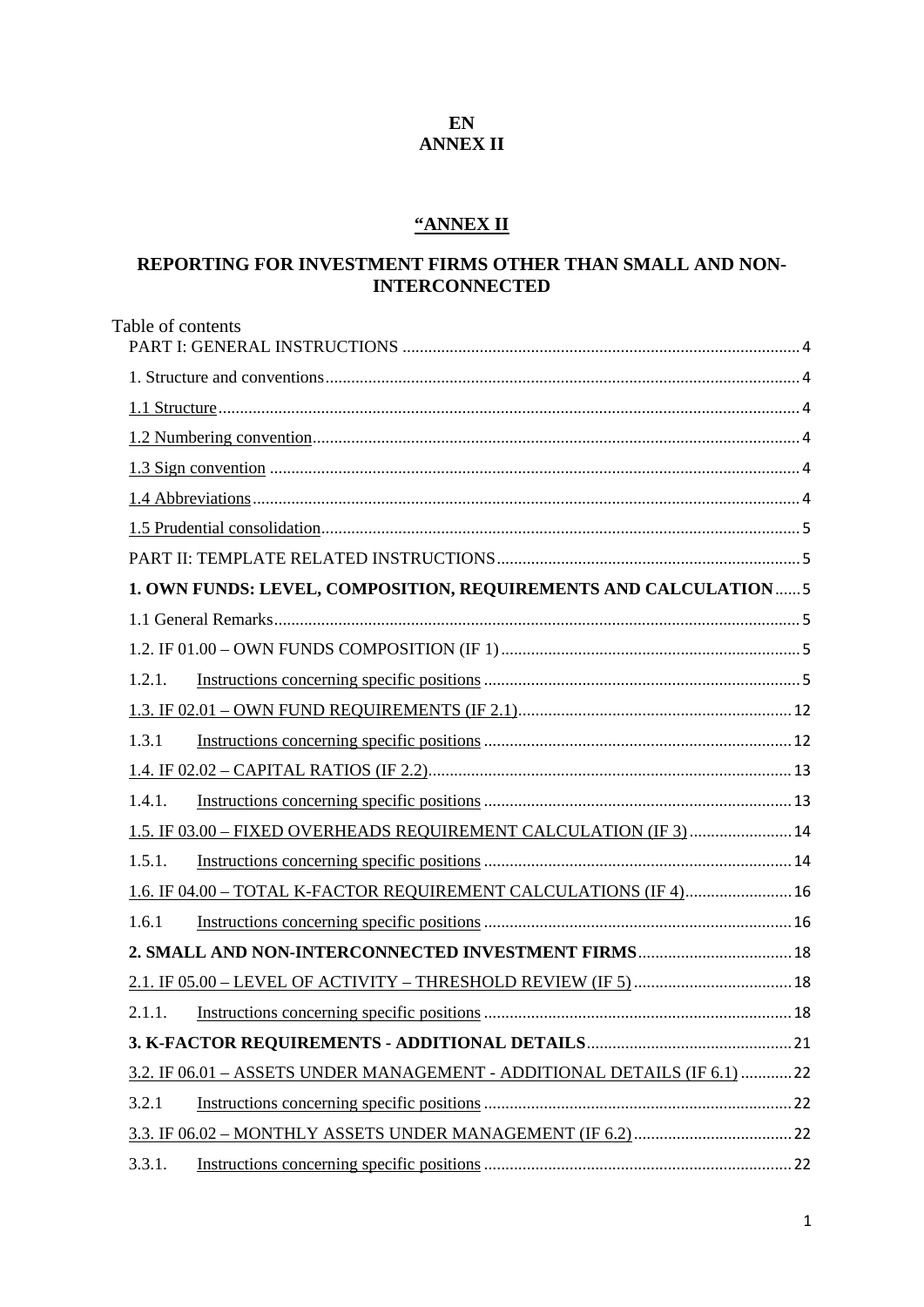| 3.4.1.                                                                      |  |
|-----------------------------------------------------------------------------|--|
| 3.5. IF 06.04 - AVERAGE VALUE OF TOTAL DAILY CLIENT MONEY HELD (IF 6.4)  24 |  |
| 3.5.1                                                                       |  |
| 3.6. IF 06.05 - ASSETS SAFEGUARDED AND ADMINISTERED - ADDITIONAL DETAIL (IF |  |
|                                                                             |  |
| 3.6.1                                                                       |  |
| 3.7. IF 06.06 - AVERAGE VALUE OF TOTAL DAILY ASSETS SAFEGUARDED AND         |  |
|                                                                             |  |
| 3.7.1.                                                                      |  |
| 3.8. IF 06.07 - CLIENT ORDERS HANDLED - ADDITIONAL DETAILS (IF 6.7) 27      |  |
| 3.8.1.                                                                      |  |
| 3.9. IF 06.08 - AVERAGE VALUE OF TOTAL DAILY CLIENT ORDERS HANDLED (IF 6.8) |  |
| 3.9.1.                                                                      |  |
| 3.10. IF 06.09 - K-NET POSITION RISK - ADDITIONAL DETAILS (IF 6.9)  29      |  |
| 3.10.1.                                                                     |  |
|                                                                             |  |
| 3.11. IF 06.10 - CLEARING MARGIN GIVEN - ADDITIONAL DETAIL (IF 6.10)30      |  |
|                                                                             |  |
| 3.12. IF 06.11 - TRADING COUNTERPARTY DEFAULT- TCD ADDITIONAL DETAILS (IF   |  |
| 3.12.1.                                                                     |  |
| 3.13. IF 06.12-DAILY TRADING FLOW-ADDITIONAL DETAILS (IF 6.12) 33           |  |
| 3.13.1.                                                                     |  |
|                                                                             |  |
| 3.14. IF 06.13-AVERAGE VALUE OF TOTAL DAILY TRADING FLOWS (IF 6.13)  34     |  |
|                                                                             |  |
|                                                                             |  |
|                                                                             |  |
|                                                                             |  |
| 4.2.1.                                                                      |  |
| 4.3. IF 08.01 - LEVEL OF CONCENTRATION RISK - CLIENT MONEY HELD (IF 8.1) 36 |  |
| 4.3.1.                                                                      |  |
| 4.4. IF 08.02 - LEVEL OF CONCENTRATION RISK - ASSETS SAFEGUARDED AND        |  |
| 4.4.1.                                                                      |  |
| 4.5. IF 08.03 - LEVEL OF CONCENTRATION RISK -TOTAL OWN CASH DEPOSITED (IF   |  |
|                                                                             |  |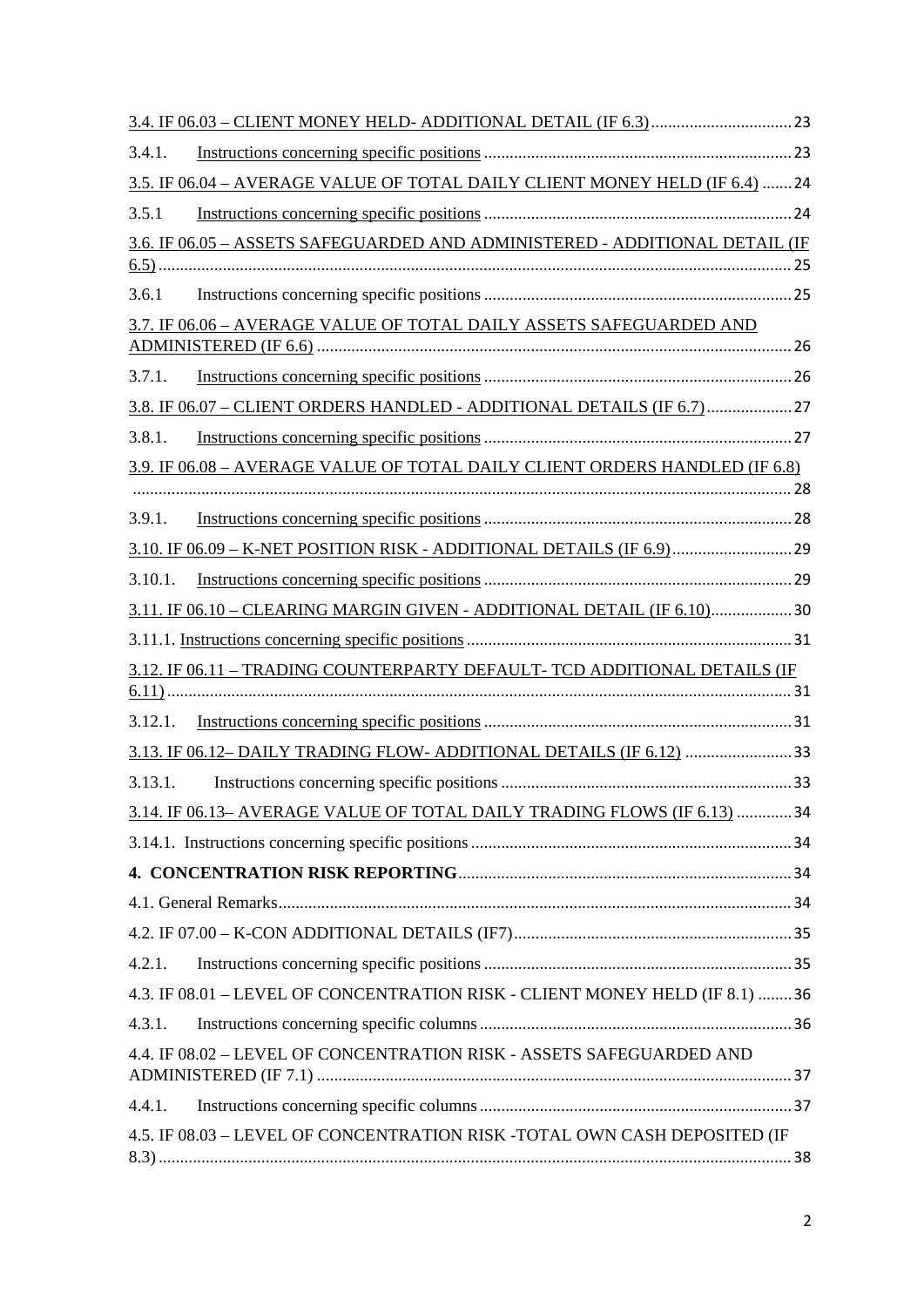| 4.6. IF 08.04 - LEVEL OF CONCENTRATION RISK - TOTAL EARNINGS (IF 8.4)39    |  |
|----------------------------------------------------------------------------|--|
|                                                                            |  |
|                                                                            |  |
|                                                                            |  |
| 41.8. IF 08.06 - NON-TRADING BOOK AND OFF-BALANCE SHEET ITEMS (IF 8.6)  41 |  |
|                                                                            |  |
|                                                                            |  |
|                                                                            |  |
|                                                                            |  |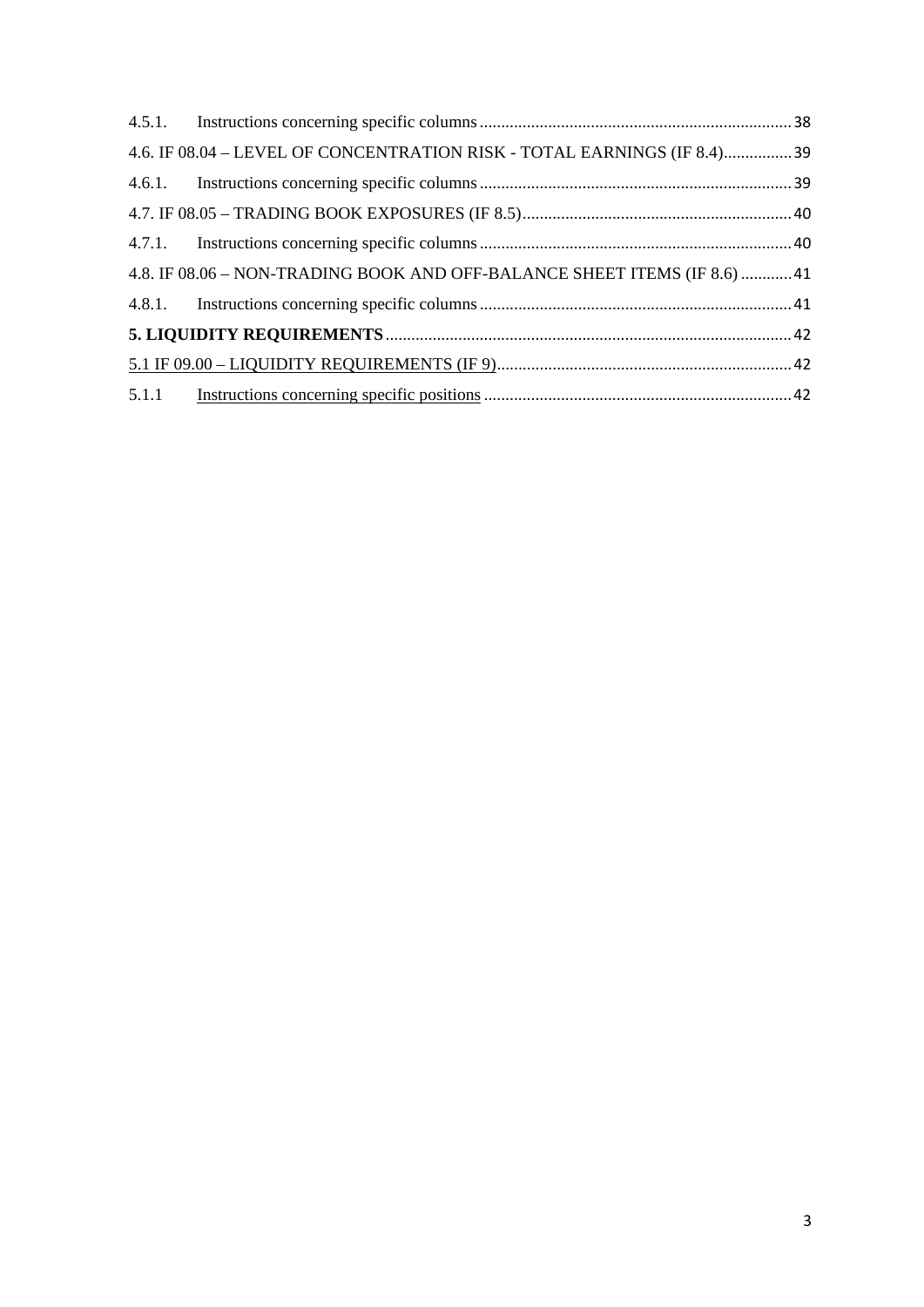### **PART I: GENERAL INSTRUCTIONS**

#### 1. Structure and conventions

#### 1.1 Structure

- 1. Overall, the framework consists of the following blocks of information:
	- (a) Own funds,
	- (b) Own funds requirements calculations,
	- (c) Fixed overheads requirements calculation
	- (d) Level of activity in respect of the conditions set out in Article 12(1) IFR
	- (e) K-factor requirements calculations
	- (f) Concentration risk requirements
	- (g) Liquidity requirements
- 2. For each template legal references are provided. Further detailed information regarding more general aspects of the reporting of each block of templates, instructions concerning specific positions as well as validation rules are included in this part of this Implementing Regulation.

#### 1.2 Numbering convention

- 3. The document follows the labelling convention set in points 4 to 7, when referring to the columns, rows and cells of the templates. Those numerical codes are extensively used in the validation rules.
- 4. The following general notation is followed in the instructions: {Template; Row; Column}.
- 5. In the case of validations inside a template, in which only data points of that template are used, notations do not refer to a template: {Row; Column}.
- 6. In the case of templates with only one column, only rows are referred to. {Template; Row}
- 7. An asterisk sign is used to express that the validation is done for the rows or columns specified before.

#### 1.3 Sign convention

8. Any amount that increases the own funds or own funds requirements, or the liquidity requirements, shall be reported as a positive figure. On the contrary, any amount that reduces the total own funds or own funds requirements shall be reported as a negative figure. Where there is a negative sign (-) preceding the label of an item no positive figure is expected to be reported of that item.

#### 1.4 Abbreviations

9. For the purposes of this Annex, Regulation (EU) 2019/2033 is referred to as 'IFR', Directive (EU) 2019/2034 is referred to as 'IFD' and Regulation (EU) No 575/2013 is referred to as 'CRR'.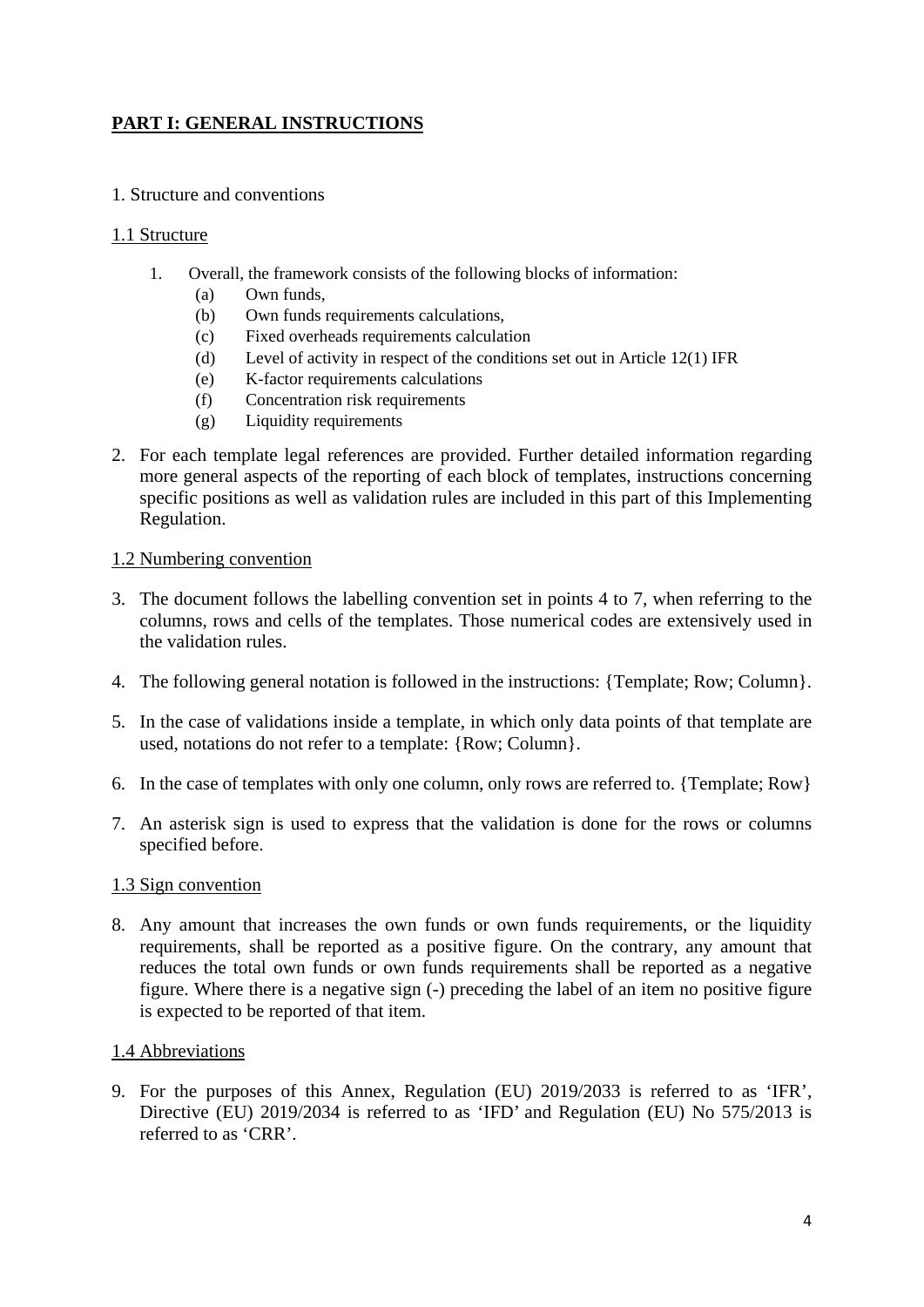#### 1.5 Prudential consolidation

- 10. Unless an exemption has been granted, IFR and IFD apply to investment firms on an individual and on a consolidated basis, which includes reporting requirements in Part Seven of IFR. Article 4(1), point (11) of IFR defines a consolidated situation as the result of applying the requirements of IFR to an investment firm group as if the entities of the group formed together a single investment firm.
- 11. The scope of consolidation of an investment firm group is described in more detail in the RTS on prudential consolidation under Article 7(5) IFR. Investment firms groups shall use this prudential scope to fulfil the reporting requirements in all templates, and not the scope of accounting consolidation that may be different. The same RTS also describes the consolidation of own funds requirements used in template IF 2.

### **PART II: TEMPLATE RELATED INSTRUCTIONS**

### **1. OWN FUNDS: LEVEL, COMPOSITION, REQUIREMENTS AND CALCULATION**

- 1.1 General Remarks
	- 12. Own funds overview section contains information about the own funds that an investment firm holds and its own funds requirements. It consists of two templates:
		- (a) IF 01.00 template contains the compositions of the own funds that an investment firm holds: Common Equity Tier 1 capital (CET1), Additional Tier 1 capital (AT1) and Tier 2 capital (T2).
		- (b) IF 02.01 and IF 02.02 templates contain the total own funds requirement, the permanent minimum capital requirement, the fixed overheads requirement and total K-Factor requirement, any additional own funds requirement and guidance and the transitional own funds requirement and capital ratios.
		- (c) IF 03.00 includes information with regard to the calculation of the Fixed overheads requirement.
		- (d) IF 04.00 template contains the K-factors requirements and the factor amount.
	- 13. The items in these templates are gross of transitional adjustments. This means that the figures (except where the transitional own funds requirement is specifically stated) are calculated in accordance with the final provisions (i.e. as if there were no transitional provisions).

#### 1.2. IF 01.00 – OWN FUNDS COMPOSITION (IF 1)

#### 1.2.1. Instructions concerning specific positions

| Row  | Legal references and instructions                                                                         |
|------|-----------------------------------------------------------------------------------------------------------|
| 0010 | <b>OWN FUNDS</b>                                                                                          |
|      | Article $9(1)$ IFR                                                                                        |
|      | The own funds of an investment firm shall consist of the sum of its Tier 1 capital<br>and Tier 2 capital. |
| 0020 | <b>TIER 1 CAPITAL</b>                                                                                     |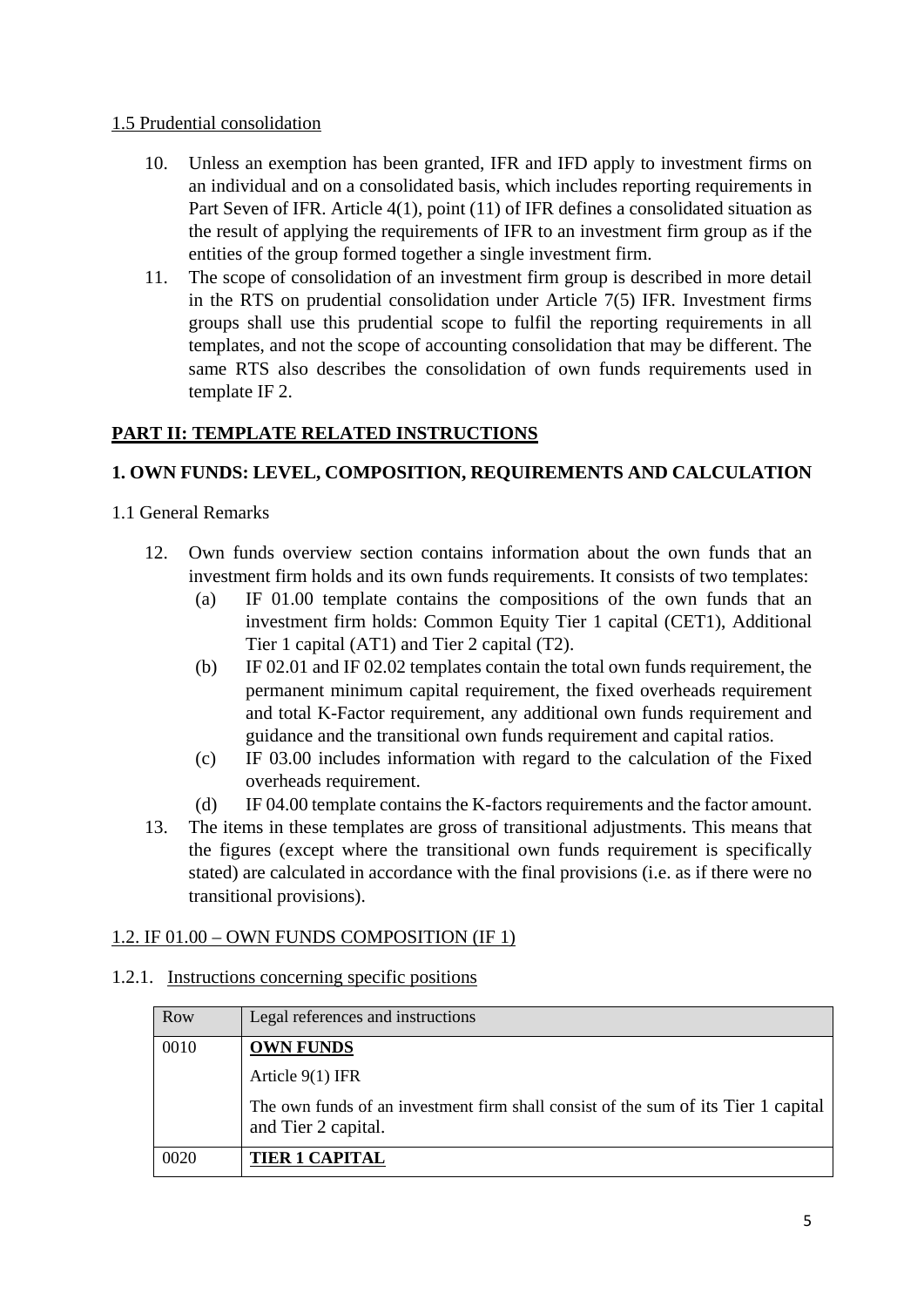|      | The Tier 1 capital is the sum of Common Equity Tier 1 Capital and Additional Tier<br>1 capital                                                                                                                                                                                                                                                                                                                     |
|------|--------------------------------------------------------------------------------------------------------------------------------------------------------------------------------------------------------------------------------------------------------------------------------------------------------------------------------------------------------------------------------------------------------------------|
| 0030 | <b>COMMON EQUITY TIER 1 CAPITAL</b>                                                                                                                                                                                                                                                                                                                                                                                |
|      | Article $9(1)$ IFR                                                                                                                                                                                                                                                                                                                                                                                                 |
|      | Article 50 of CRR                                                                                                                                                                                                                                                                                                                                                                                                  |
| 0040 | <b>Fully paid up capital instruments</b>                                                                                                                                                                                                                                                                                                                                                                           |
|      | Article $9(1)$ , point (i) of IFR                                                                                                                                                                                                                                                                                                                                                                                  |
|      | Point (a) of Article 26(1) and Articles 27 to 31 CRR<br>Capital instruments of mutual, cooperative societies or similar institutions (Articles<br>27 and 29 CRR) shall be included.<br>The share premium related to the instruments shall not be included.<br>Capital instruments subscribed by public authorities in emergency situations shall be<br>included if all conditions of Article 31 CRR are fulfilled. |
| 0050 | <b>Share premium</b>                                                                                                                                                                                                                                                                                                                                                                                               |
|      | Article $9(1)$ , point (i) of IFR                                                                                                                                                                                                                                                                                                                                                                                  |
|      | Article $26(1)$ , point (b) of CRR                                                                                                                                                                                                                                                                                                                                                                                 |
|      | Share premium has the same meaning as under the applicable accounting standard.<br>The amount to be reported in this item shall be the part related to the "Paid up capital"<br>instruments".                                                                                                                                                                                                                      |
| 0060 | <b>Retained earnings</b>                                                                                                                                                                                                                                                                                                                                                                                           |
|      | Article $9(1)$ , point (i) of IFR                                                                                                                                                                                                                                                                                                                                                                                  |
|      | Article $26(1)$ , point (c) of CRR                                                                                                                                                                                                                                                                                                                                                                                 |
|      | Retained earnings includes the previous year retained earnings plus the eligible<br>interim or year-end profits.                                                                                                                                                                                                                                                                                                   |
|      | The total sum of rows 0070 and 0080 shall be reported.                                                                                                                                                                                                                                                                                                                                                             |
| 0070 | Previous years retained earnings                                                                                                                                                                                                                                                                                                                                                                                   |
|      | Article 4(1), point (123) and Article 26(1), point (c) of CRR                                                                                                                                                                                                                                                                                                                                                      |
|      | Article $4(1)$ , point (123) of CRR defines retained earnings as "Profit and losses<br>brought forward as a result of the final application of profit or loss under the<br>applicable accounting framework".                                                                                                                                                                                                       |
| 0080 | <b>Profit eligible</b>                                                                                                                                                                                                                                                                                                                                                                                             |
|      | Article $4(1)$ , point (121) and Article 26(2) of CRR                                                                                                                                                                                                                                                                                                                                                              |
|      | Article 26(2) CRR allow including as retained earnings interim or year-end profits,<br>with the prior consent of the competent authorities, if some conditions are met.                                                                                                                                                                                                                                            |
| 0090 | <b>Accumulated other comprehensive income</b>                                                                                                                                                                                                                                                                                                                                                                      |
|      | Article $9(1)$ , point (i) of IFR                                                                                                                                                                                                                                                                                                                                                                                  |
|      | Article $26(1)$ , point (d) of CRR                                                                                                                                                                                                                                                                                                                                                                                 |
| 0100 | Other reserves                                                                                                                                                                                                                                                                                                                                                                                                     |
|      | Article $9(1)$ , point (i) of IFR                                                                                                                                                                                                                                                                                                                                                                                  |
|      | Article $4(1)$ , point (117) and Article 26(1) point (e) of CRR                                                                                                                                                                                                                                                                                                                                                    |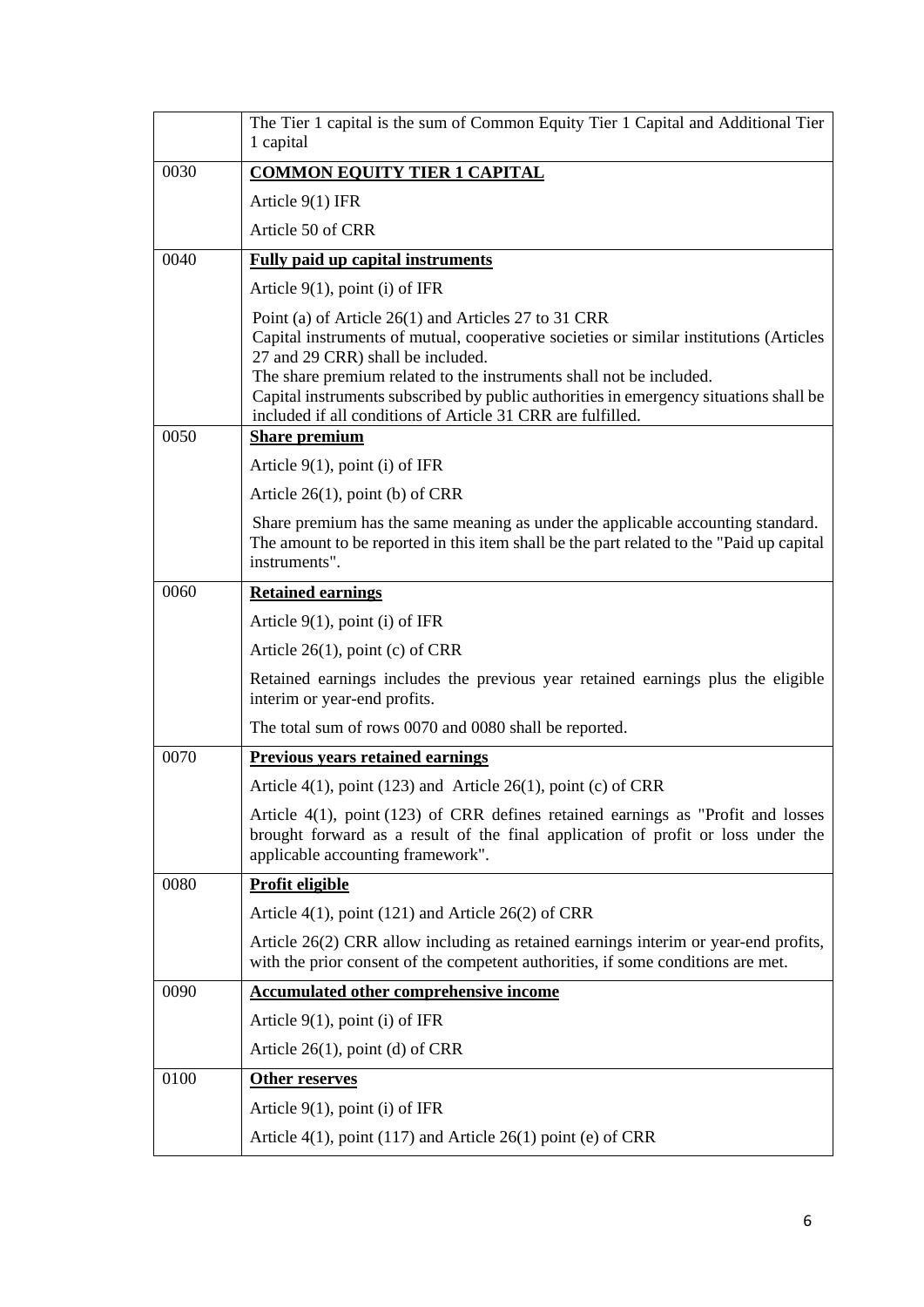|      | The amount to be reported shall be net of any tax charge foreseeable at the moment<br>of the calculation.                                                                                                                                                                                                                                                                |
|------|--------------------------------------------------------------------------------------------------------------------------------------------------------------------------------------------------------------------------------------------------------------------------------------------------------------------------------------------------------------------------|
| 0110 | <b>Minority interest given recognition in CET1 capital</b>                                                                                                                                                                                                                                                                                                               |
|      | Articles 84(1), 85(1) and 87(1) CRR                                                                                                                                                                                                                                                                                                                                      |
|      | Sum of all the amounts of minority interests of subsidiaries that is included in<br>consolidated CET1.                                                                                                                                                                                                                                                                   |
| 0120 | <b>Adjustments to CET1 due to prudential filters</b>                                                                                                                                                                                                                                                                                                                     |
|      | Article $9(1)$ point (i) IFR                                                                                                                                                                                                                                                                                                                                             |
|      | Articles 32 to 35 CRR                                                                                                                                                                                                                                                                                                                                                    |
| 0130 | <b>Other funds</b>                                                                                                                                                                                                                                                                                                                                                       |
|      | Article $9(4)$ IFR                                                                                                                                                                                                                                                                                                                                                       |
| 0140 | (-)TOTAL DEDUCTIONS FROM COMMON EQUITY TIER 1                                                                                                                                                                                                                                                                                                                            |
|      | The total sum of rows 0150 and 0190-0280 shall be reported.                                                                                                                                                                                                                                                                                                              |
| 0150 | (-) Own CET1 instruments                                                                                                                                                                                                                                                                                                                                                 |
|      | Article $9(1)$ , point (i) of IFR                                                                                                                                                                                                                                                                                                                                        |
|      | Article 36(1), point (f) and Article 42 CRR<br>Own CET1 held by the reporting institution or group at the reporting date. Subject<br>to exceptions in Article 42 CRR.<br>Holdings on shares included as "Capital instruments not eligible" shall not be<br>reported in this row.<br>The amount to be reported shall include the share premium related to the own shares. |
| 0160 | (-) Direct holdings of CET1 instruments                                                                                                                                                                                                                                                                                                                                  |
|      | Article $9(1)$ , point (i) of IFR                                                                                                                                                                                                                                                                                                                                        |
|      | Article 36(1), point (f) and Article 42 CRR<br>Common Equity Tier 1 instruments held by the investment firm                                                                                                                                                                                                                                                              |
| 0170 | (-) Indirect holdings of CET1 instruments                                                                                                                                                                                                                                                                                                                                |
|      | Article $9(1)$ , point (i) of IFR                                                                                                                                                                                                                                                                                                                                        |
|      | Article 36(1), point (f) and Article 42 CRR                                                                                                                                                                                                                                                                                                                              |
|      | Common Equity Tier 1 instruments held by the investment firm                                                                                                                                                                                                                                                                                                             |
| 0180 | (-) Synthetic holdings of CET1 instruments                                                                                                                                                                                                                                                                                                                               |
|      | Article $9(1)$ , point (i) of IFR                                                                                                                                                                                                                                                                                                                                        |
|      | Article 4(1), point (114), Article 36(1), point (f) and Article 42 CRR                                                                                                                                                                                                                                                                                                   |
| 0190 | (-) Losses for the current financial year                                                                                                                                                                                                                                                                                                                                |
|      | Article $36(1)$ , point (a) of CRR                                                                                                                                                                                                                                                                                                                                       |
| 0200 | (-) Goodwill                                                                                                                                                                                                                                                                                                                                                             |
|      | Article $9(1)$ , point (i) of IFR                                                                                                                                                                                                                                                                                                                                        |
|      | Article $4(1)$ , point $(113)$ , Article $36(1)$ , point (b) and Article 37 CRR                                                                                                                                                                                                                                                                                          |
| 0210 | (-) Other intangible assets                                                                                                                                                                                                                                                                                                                                              |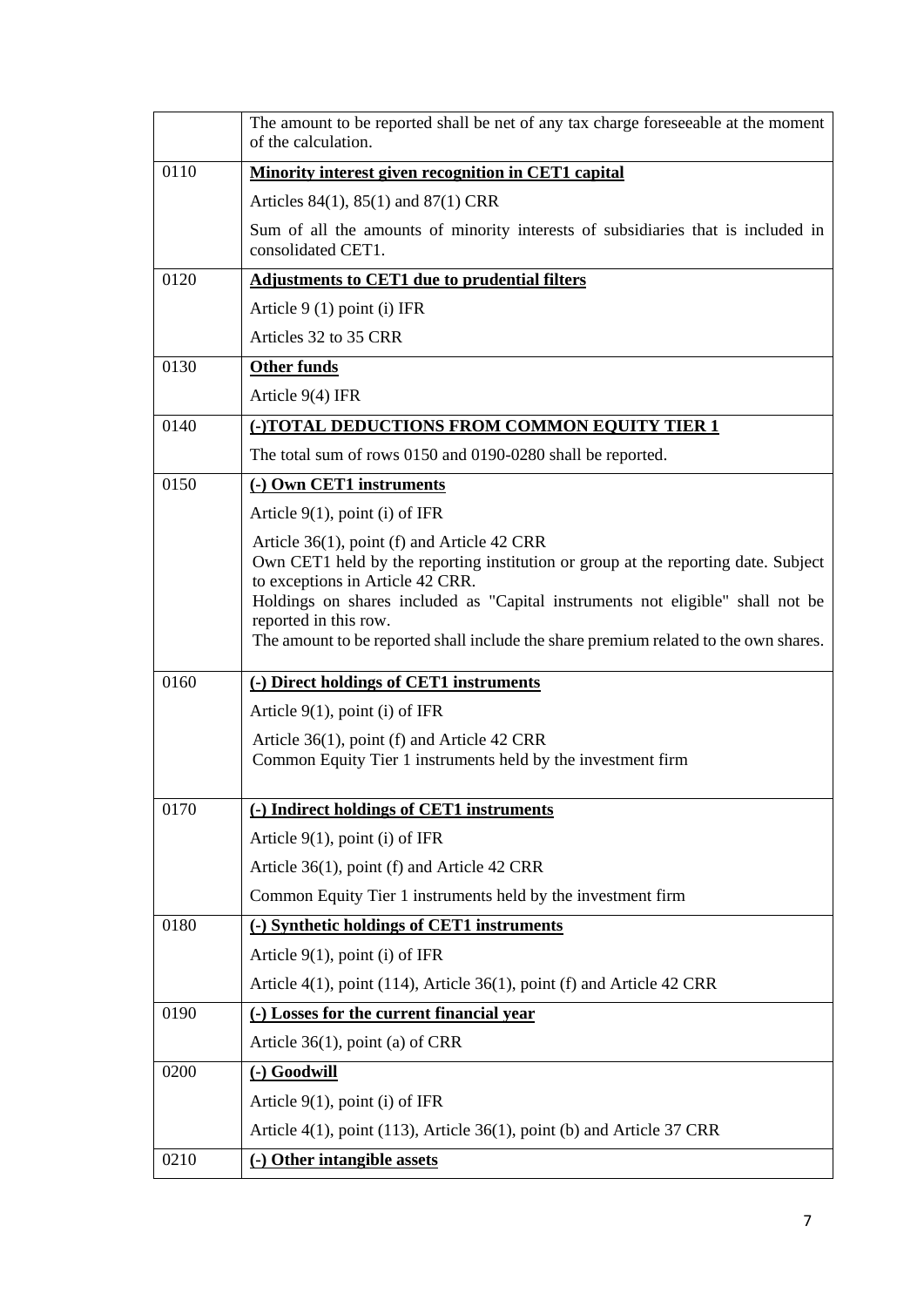|      | Article $9(1)$ , point (i) of IFR                                                                                                                                                                                                                                                        |
|------|------------------------------------------------------------------------------------------------------------------------------------------------------------------------------------------------------------------------------------------------------------------------------------------|
|      | Article $36(1)$ , point (b), point (115) and Article 37, point (a) of CRR<br>Other intangible assets are the intangibles assets under the applicable accounting<br>standard, minus the goodwill, also pursuant the applicable accounting standard.                                       |
| 0220 | (-) Deferred tax assets that rely on future profitability and do not arise from<br>temporary differences net of associated tax liabilities                                                                                                                                               |
|      | Article $9(2)$ , point (a) of IFR                                                                                                                                                                                                                                                        |
|      | Article $36(1)$ , point (c) of CRR                                                                                                                                                                                                                                                       |
| 0230 | (-) Qualifying holding outside the financial sector which exceeds 15% of own                                                                                                                                                                                                             |
|      | funds                                                                                                                                                                                                                                                                                    |
|      | Article $10(1)$ , point (a) of IFR                                                                                                                                                                                                                                                       |
| 0240 | (-)Total qualifying holdings in undertaking other than financial sector entities<br>which exceeds 60% of its own funds                                                                                                                                                                   |
|      | Article $10(1)$ , point (b) of IFR                                                                                                                                                                                                                                                       |
| 0250 | (-) CET1 instruments of financial sector entities where the investment firm does<br>not have a significant investment                                                                                                                                                                    |
|      | Article $9(2)$ , point (c) of IFR                                                                                                                                                                                                                                                        |
|      | Point (h) of Article 36(1) CRR                                                                                                                                                                                                                                                           |
| 0260 | (-) CET1 instruments of financial sector entities where the investment firm has                                                                                                                                                                                                          |
|      | a significant investment                                                                                                                                                                                                                                                                 |
|      | Article $9(2)$ , point (d) of IFR                                                                                                                                                                                                                                                        |
|      | Article $36(1)$ , point (i) of CRR                                                                                                                                                                                                                                                       |
| 0270 | (-)Defined benefit pension fund assets                                                                                                                                                                                                                                                   |
|      | Article $9(2)$ , point (b) of IFR                                                                                                                                                                                                                                                        |
|      | Article $36(1)$ , point (e) of CRR                                                                                                                                                                                                                                                       |
| 0280 | (-) Other deductions                                                                                                                                                                                                                                                                     |
|      | The sum of all other deductions in accordance with Article 36(1) CRR that are not<br>included in any of the rows 0150 to 0270 above                                                                                                                                                      |
| 0290 | <b>CET1:</b> Other capital elements, deductions and adjustments                                                                                                                                                                                                                          |
|      | This row shall include the sum of the following items, where applicable:                                                                                                                                                                                                                 |
|      | Transitional adjustments due to grandfathered CET1 Capital instruments<br>(Paragraphs 1, 2 and 3 of Article 483 and Articles 484 to 487 CRR)<br>Transitional adjustments due to additional minority interests (Articles 479 and<br>480 CRR)                                              |
|      | Other transitional adjustments to CET1 Capital (Articles 469 to 478 and 481<br>CRR): adjustments to the deductions from CET1 due to transitional provisions<br>Other CET1 capital elements or deductions from a CET1 element that cannot be<br>assigned to one of the rows 0040 to 0280. |
|      | This row shall not be used to include capital items or deductions which are not<br>covered by the IFR or CRR into the calculation of the solvency ratios                                                                                                                                 |
| 0300 | <b>ADDITIONAL TIER 1 CAPITAL</b>                                                                                                                                                                                                                                                         |
|      | Article 9(1) IFR                                                                                                                                                                                                                                                                         |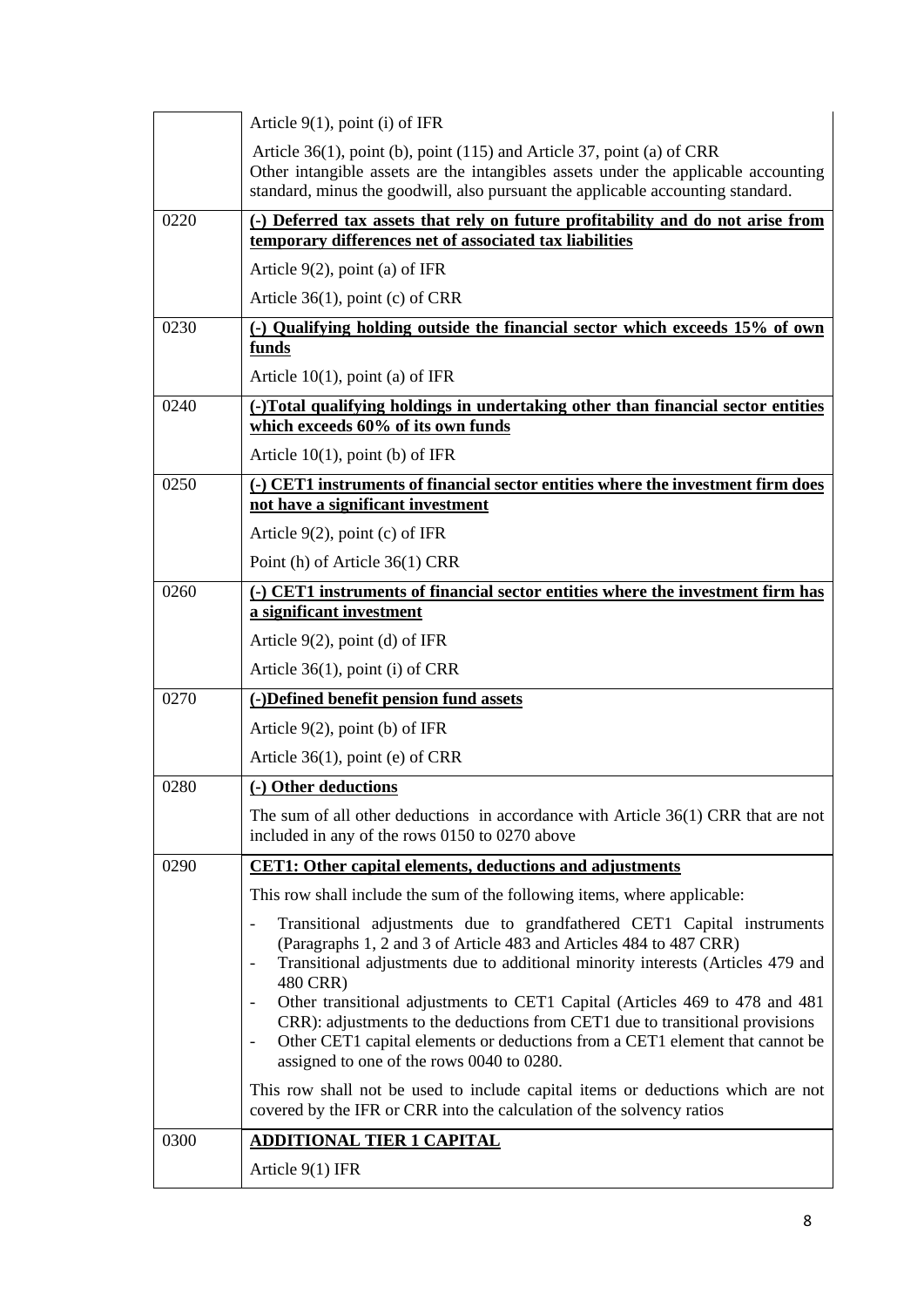|      | Article 61 CRR                                                                                                                                                                                                                                                                   |
|------|----------------------------------------------------------------------------------------------------------------------------------------------------------------------------------------------------------------------------------------------------------------------------------|
|      | The total sum of rows $0310 - 0330$ and $0410$ shall be reported.                                                                                                                                                                                                                |
| 0310 | <b>Fully paid up, directly issued capital instruments</b>                                                                                                                                                                                                                        |
|      | Article $9(1)$ , point (i) of IFR                                                                                                                                                                                                                                                |
|      | Article 51, point (a) and Articles 52, 53 and 54 CRR<br>The amount to be reported shall not include the share premium related to the<br>instruments                                                                                                                              |
| 0320 | <b>Share premium</b>                                                                                                                                                                                                                                                             |
|      | Article $9(1)$ , point (i) of IFR                                                                                                                                                                                                                                                |
|      | Article 51, point (b) of CRR<br>Share premium has the same meaning as under the applicable accounting standard.<br>The amount to be reported in this item shall be the part related to the "Paid up capital"<br>instruments".                                                    |
| 0330 | (-) TOTAL DEDUCTIONS FROM ADDITIONAL TIER 1                                                                                                                                                                                                                                      |
|      | Article 56 of CRR                                                                                                                                                                                                                                                                |
|      | The total sum of rows $0340$ and $0380 - 0400$ shall be reported                                                                                                                                                                                                                 |
| 0340 | (-) Own AT1 instruments                                                                                                                                                                                                                                                          |
|      | Article $9(1)$ , point (i) of IFR                                                                                                                                                                                                                                                |
|      | Article 52(1), point (b), Article 56, point (a) and Article 57 CRR<br>Own AT1 instruments held by the investment firm at the reporting date. Subject to<br>exceptions in Article 57 CRR.<br>The amount to be reported shall include the share premium related to the own shares. |
| 0350 | (-) Direct holdings of AT1 instruments                                                                                                                                                                                                                                           |
|      | Article $9(2)$ , point (c) of IFR                                                                                                                                                                                                                                                |
|      | Article 56, point (a) of CRR                                                                                                                                                                                                                                                     |
| 0360 | (-) Indirect holdings of AT1 instruments                                                                                                                                                                                                                                         |
|      | Article $9(2)$ , point (c) of IFR                                                                                                                                                                                                                                                |
|      | Article 56, point (a) of CRR                                                                                                                                                                                                                                                     |
| 0370 | (-) Synthetic holdings of AT1 instruments                                                                                                                                                                                                                                        |
|      | Article $9(2)$ , point (c) of IFR                                                                                                                                                                                                                                                |
|      | Article 56, point (a) of CRR                                                                                                                                                                                                                                                     |
| 0380 | (-) AT1 instruments of financial sector entities where the investment firm does<br>not have a significant investment                                                                                                                                                             |
|      | Article $9(2)$ , point (c) of IFR                                                                                                                                                                                                                                                |
|      | Article 56, point (c) of CRR                                                                                                                                                                                                                                                     |
| 0390 | (-) AT1 instruments of financial sector entities where the investment firm has a<br>significant investment                                                                                                                                                                       |
|      | Article $9(2)$ , point (c) of IFR                                                                                                                                                                                                                                                |
|      | Article 56, point (d) of CRR                                                                                                                                                                                                                                                     |
| 0400 | (-) Other deductions                                                                                                                                                                                                                                                             |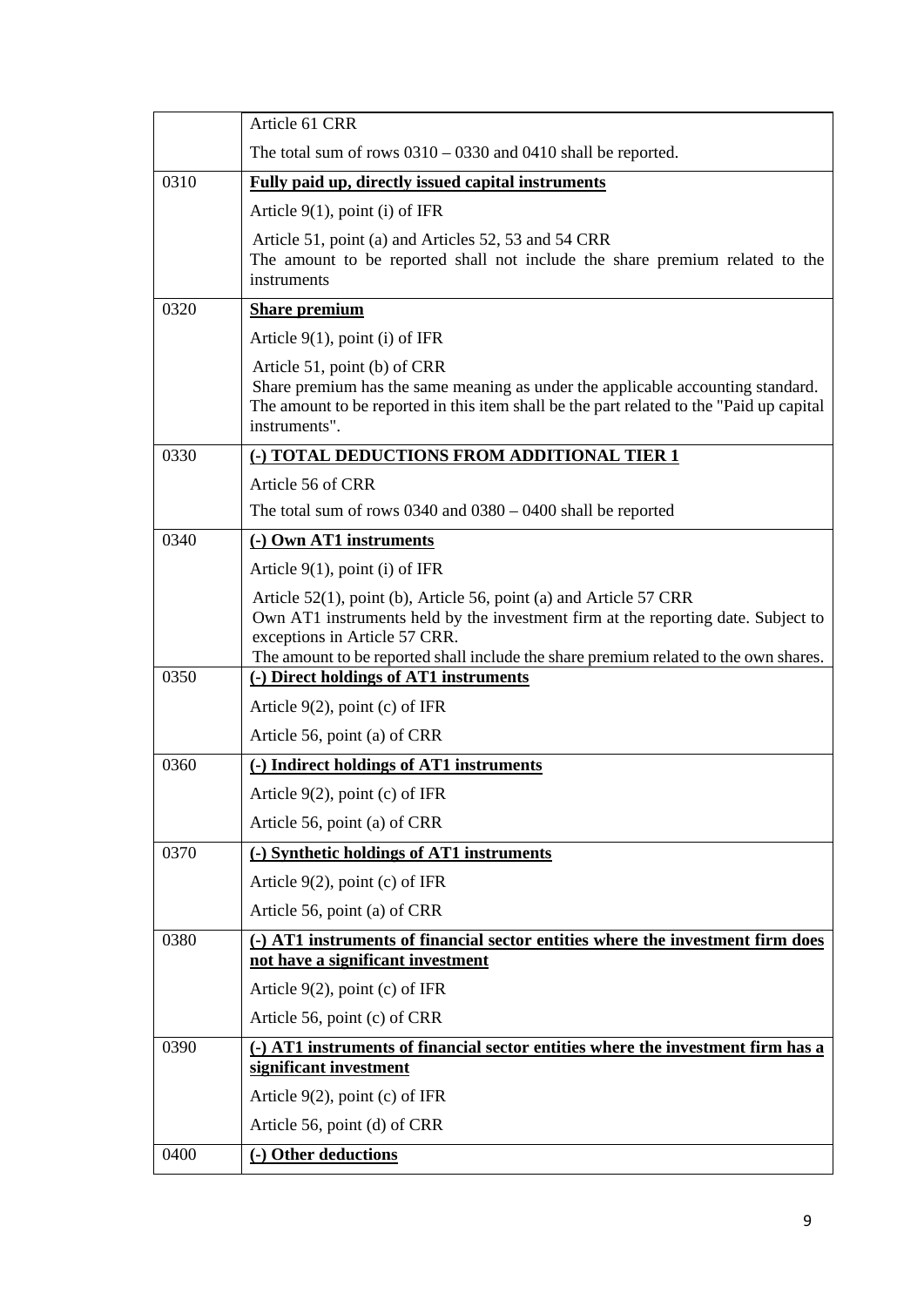|      | The sum of all other deductions in accordance with Article 56 CRR that are not<br>included in any of the rows 0340 to 0390 above.                                                                                                                                                                                                                                                                                                                                                                                                                                                                                                                                                                                                                                                                                                                                                                                                                                                                                                                                                                                                                                                                                                                                                                                                                                                                                                                                                                                 |
|------|-------------------------------------------------------------------------------------------------------------------------------------------------------------------------------------------------------------------------------------------------------------------------------------------------------------------------------------------------------------------------------------------------------------------------------------------------------------------------------------------------------------------------------------------------------------------------------------------------------------------------------------------------------------------------------------------------------------------------------------------------------------------------------------------------------------------------------------------------------------------------------------------------------------------------------------------------------------------------------------------------------------------------------------------------------------------------------------------------------------------------------------------------------------------------------------------------------------------------------------------------------------------------------------------------------------------------------------------------------------------------------------------------------------------------------------------------------------------------------------------------------------------|
| 0410 | <b>Additional Tier 1: Other capital elements, deductions and adjustments</b>                                                                                                                                                                                                                                                                                                                                                                                                                                                                                                                                                                                                                                                                                                                                                                                                                                                                                                                                                                                                                                                                                                                                                                                                                                                                                                                                                                                                                                      |
|      | This row shall include the sum of the following items, where applicable:                                                                                                                                                                                                                                                                                                                                                                                                                                                                                                                                                                                                                                                                                                                                                                                                                                                                                                                                                                                                                                                                                                                                                                                                                                                                                                                                                                                                                                          |
|      | Transitional adjustments due to grandfathered AT1 Capital instruments<br>(Paragraphs 4 and 5 of Article 483, Articles 484 to 487, Articles 489 and 491<br>CRR)<br>Instruments issued by subsidiaries that are given recognition in AT1 Capital<br>(Articles 83, 85 and 86 CRR): Sum of all the amounts of qualifying T1 capital of<br>subsidiaries that is included in consolidated AT1, also including capital issued<br>by a special purpose entity (Article 83 CRR)<br>Transitional adjustments due to additional recognition in AT1 Capital of<br>instruments issued by subsidiaries (Article 480 CRR) adjustments to the<br>qualifying T1 capital included in consolidated AT1 capital due to transitional<br>provisions<br>Other transitional adjustments to AT1 Capital (Articles 472, 473a, 474, 475, 478)<br>and 481 CRR): adjustments to deductions due to transitional provisions<br>Excess of deduction from AT1 items over AT1 Capital, deducted from CET1 in<br>accordance with point (j) of Article 36(1) CRR: Additional Tier 1 cannot be<br>negative, but it is possible that the deductions from AT1 items exceed the amount<br>of available AT1 items. Where this happens, this item represents the amount<br>needed to increase the amount reported in row 0300 to zero and equals the inverse<br>of the excess of deductions from AT1 items over AT1 Capital included, among<br>other deductions, in row 0280.<br>Other AT1 capital elements or deductions from a AT1 element that cannot be |
|      | assigned to one of the rows 0310 to 0400.<br>This row shall not be used to include capital items or deductions which are not<br>covered by the IFR or CRR into the calculation of the solvency ratios                                                                                                                                                                                                                                                                                                                                                                                                                                                                                                                                                                                                                                                                                                                                                                                                                                                                                                                                                                                                                                                                                                                                                                                                                                                                                                             |
| 0420 | <b>TIER 2 CAPITAL</b>                                                                                                                                                                                                                                                                                                                                                                                                                                                                                                                                                                                                                                                                                                                                                                                                                                                                                                                                                                                                                                                                                                                                                                                                                                                                                                                                                                                                                                                                                             |
|      | Article $9(1)$ IFR                                                                                                                                                                                                                                                                                                                                                                                                                                                                                                                                                                                                                                                                                                                                                                                                                                                                                                                                                                                                                                                                                                                                                                                                                                                                                                                                                                                                                                                                                                |
|      | Article 71 CRR                                                                                                                                                                                                                                                                                                                                                                                                                                                                                                                                                                                                                                                                                                                                                                                                                                                                                                                                                                                                                                                                                                                                                                                                                                                                                                                                                                                                                                                                                                    |
|      | The total sum of rows 0430 to 0450 and 0520 shall be reported.                                                                                                                                                                                                                                                                                                                                                                                                                                                                                                                                                                                                                                                                                                                                                                                                                                                                                                                                                                                                                                                                                                                                                                                                                                                                                                                                                                                                                                                    |
| 0430 | <b>Fully paid up, directly issued capital instruments</b>                                                                                                                                                                                                                                                                                                                                                                                                                                                                                                                                                                                                                                                                                                                                                                                                                                                                                                                                                                                                                                                                                                                                                                                                                                                                                                                                                                                                                                                         |
|      | Article $9(1)$ , point (i) of IFR                                                                                                                                                                                                                                                                                                                                                                                                                                                                                                                                                                                                                                                                                                                                                                                                                                                                                                                                                                                                                                                                                                                                                                                                                                                                                                                                                                                                                                                                                 |
|      | Article 62, point (a), Articles 63 and 65 CRR<br>The amount to be reported shall not include the share premium related to the<br>instruments                                                                                                                                                                                                                                                                                                                                                                                                                                                                                                                                                                                                                                                                                                                                                                                                                                                                                                                                                                                                                                                                                                                                                                                                                                                                                                                                                                      |
| 0440 | <b>Share premium</b>                                                                                                                                                                                                                                                                                                                                                                                                                                                                                                                                                                                                                                                                                                                                                                                                                                                                                                                                                                                                                                                                                                                                                                                                                                                                                                                                                                                                                                                                                              |
|      | Article $9(1)$ , point (i) of IFR                                                                                                                                                                                                                                                                                                                                                                                                                                                                                                                                                                                                                                                                                                                                                                                                                                                                                                                                                                                                                                                                                                                                                                                                                                                                                                                                                                                                                                                                                 |
|      | Article 62, point (b) and Article 65 CRR<br>Share premium has the same meaning as under the applicable accounting standard.<br>The amount to be reported in this item shall be the part related to the "Paid up capital<br>instruments".                                                                                                                                                                                                                                                                                                                                                                                                                                                                                                                                                                                                                                                                                                                                                                                                                                                                                                                                                                                                                                                                                                                                                                                                                                                                          |
| 0450 | <u>(-) TOTAL DEDUCTIONS FROM TIER 2</u>                                                                                                                                                                                                                                                                                                                                                                                                                                                                                                                                                                                                                                                                                                                                                                                                                                                                                                                                                                                                                                                                                                                                                                                                                                                                                                                                                                                                                                                                           |
|      | Article 66 CRR                                                                                                                                                                                                                                                                                                                                                                                                                                                                                                                                                                                                                                                                                                                                                                                                                                                                                                                                                                                                                                                                                                                                                                                                                                                                                                                                                                                                                                                                                                    |
| 0460 | (-) Own T2 instruments                                                                                                                                                                                                                                                                                                                                                                                                                                                                                                                                                                                                                                                                                                                                                                                                                                                                                                                                                                                                                                                                                                                                                                                                                                                                                                                                                                                                                                                                                            |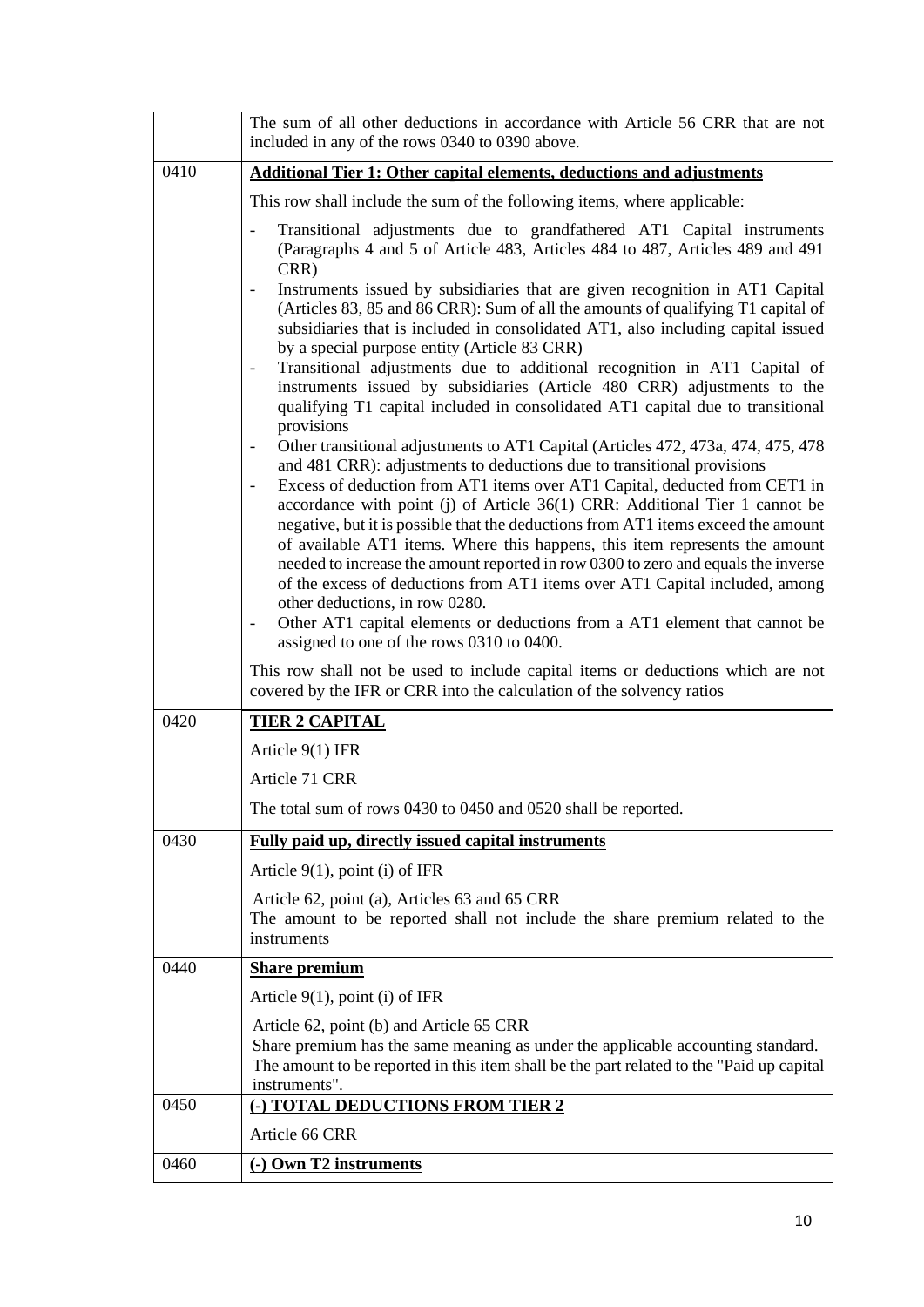|      | Article $9(1)$ , point (i) of IFR                                                                                                                                                                                                                                                                                                                                                                                                                                                                                                                                                                                                                                                                                |
|------|------------------------------------------------------------------------------------------------------------------------------------------------------------------------------------------------------------------------------------------------------------------------------------------------------------------------------------------------------------------------------------------------------------------------------------------------------------------------------------------------------------------------------------------------------------------------------------------------------------------------------------------------------------------------------------------------------------------|
|      | Article 63, point (b)(i) of, Article 66, point (a) and Article 67 CRR<br>Own T2 instruments held by the reporting institution or group at the reporting date.<br>Subject to exceptions in Article 67 CRR.<br>Holdings on shares included as "Capital instruments not eligible" shall not be<br>reported in this row.<br>The amount to be reported shall include the share premium related to the own shares.                                                                                                                                                                                                                                                                                                     |
| 0470 | (-) Direct holdings of T2 instruments                                                                                                                                                                                                                                                                                                                                                                                                                                                                                                                                                                                                                                                                            |
| 0480 | Article 63 point (b), Article 66, point (a) and Article 67 CRR<br>(-) Indirect holdings of T2 instruments                                                                                                                                                                                                                                                                                                                                                                                                                                                                                                                                                                                                        |
|      | Article $4(1)$ , point $(114)$ , Article 63, point (b), Article 66, point (a) and Article 67<br><b>CRR</b>                                                                                                                                                                                                                                                                                                                                                                                                                                                                                                                                                                                                       |
| 0490 | (-) Synthetic holdings of T2 instruments                                                                                                                                                                                                                                                                                                                                                                                                                                                                                                                                                                                                                                                                         |
|      | Article $4(1)$ , point $(126)$ , Article 63, point (b), Article 66, point (a) and Article 67<br><b>CRR</b>                                                                                                                                                                                                                                                                                                                                                                                                                                                                                                                                                                                                       |
| 0500 | (-) T2 instruments of financial sector entities where the investment firm does not<br>have a significant investment                                                                                                                                                                                                                                                                                                                                                                                                                                                                                                                                                                                              |
|      | Article $9(2)$ , point (c) of IFR                                                                                                                                                                                                                                                                                                                                                                                                                                                                                                                                                                                                                                                                                |
|      | Article 66, point (c) of CRR                                                                                                                                                                                                                                                                                                                                                                                                                                                                                                                                                                                                                                                                                     |
| 0510 | (-) T2 instruments of financial sector entities where the investment firm has a<br>significant investment                                                                                                                                                                                                                                                                                                                                                                                                                                                                                                                                                                                                        |
|      | Article 4(1), point (27), Article 66, point (d), Articles 68, 69 and Article 79 CRR<br>Holdings by the institution of T2 instruments of financial sector entities (as defined<br>in Article $4(1)$ , point (27) of CRR where the investment firm has a significant<br>investment shall be completely deducted.                                                                                                                                                                                                                                                                                                                                                                                                   |
| 0520 | Tier 2: Other capital elements, deductions and adjustments                                                                                                                                                                                                                                                                                                                                                                                                                                                                                                                                                                                                                                                       |
|      | This row shall include the sum of the following items, where applicable:                                                                                                                                                                                                                                                                                                                                                                                                                                                                                                                                                                                                                                         |
|      | Transitional adjustments due to grandfathered T2 Capital instruments (Article<br>483, paragraphs 6 and 7, Articles 484, 486, 488, 490 and 491 CRR)<br>Instruments issued by subsidiaries that are given recognition in T2 Capital<br>(Articles 83, 87 and 88 CRR): Sum of all the amounts of qualifying own funds<br>of subsidiaries that is included in consolidated T2, also including qualifying Tier<br>2 capital issued by a special purpose entity (Article 83 CRR)<br>Transitional adjustments due to additional recognition in T2 Capital of<br>instruments issued by subsidiaries (Article 480 CRR): Adjustments to the<br>qualifying own funds included in consolidated T2 capital due to transitional |
|      | provisions.<br>Other transitional adjustments to T2 Capital (Articles 472, 473a, 476, 477, 478)<br>and 481 CRR): Adjustments to the deductions from Tier 2 due to transitional<br>provisions<br>Excess of deduction from T2 items over T2 Capital, deducted from AT1 in                                                                                                                                                                                                                                                                                                                                                                                                                                          |
|      | accordance with Article 56 CRR, point (e): Tier 2 cannot be negative, but it is<br>possible that the deductions from T2 items exceed the amount of available T2<br>items. Where this happens, this item represents the amount needed to increase<br>the amount reported in row 0420 to zero<br>Other T2 capital elements or deductions from a T2 element that cannot be<br>assigned to one of the rows 0430 to 0510.                                                                                                                                                                                                                                                                                             |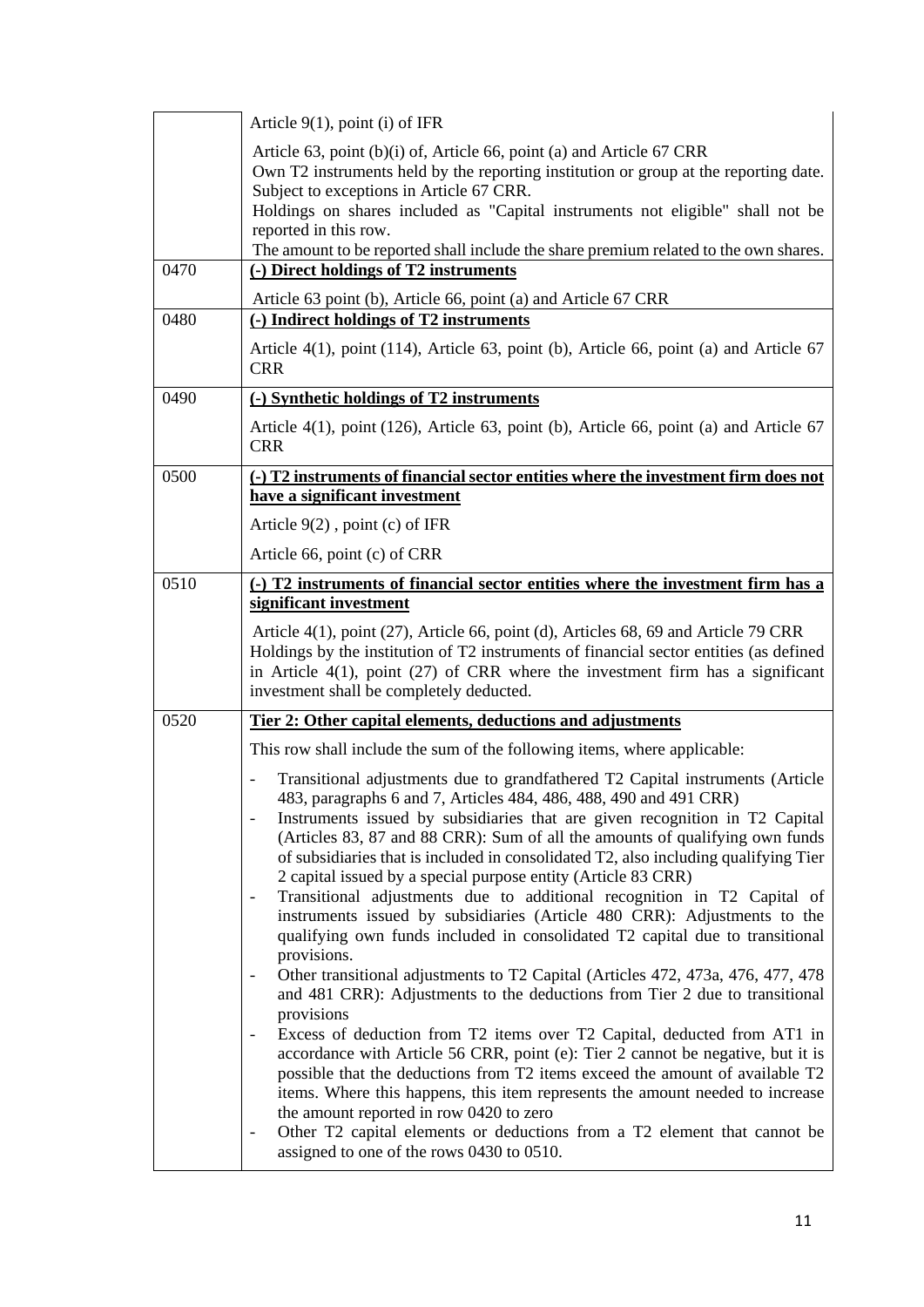| This row shall not be used to include capital items or deductions which are not |
|---------------------------------------------------------------------------------|
| covered by the IFR or CRR into the calculation of the solvency ratios.          |

## 1.3. IF 02.01 – OWN FUND REQUIREMENTS (IF 2.1)

# 1.3.1 Instructions concerning specific positions

| Row  | Legal references and instructions                                                                          |
|------|------------------------------------------------------------------------------------------------------------|
| 0010 | Own fund requirement                                                                                       |
|      | Article 11(1) IFR                                                                                          |
|      | Article 8 of the [Draft RTS on prudential consolidation under IFR]                                         |
|      | The amount shall be the amount without application of Article 57 $(3)$ , $(4)$ or $(6)$ IFR.               |
|      | The amount to be reported in this row shall be the maximum amount reported in rows<br>0020, 0030 and 0040. |
| 0020 | Permanent minimum capital requirement                                                                      |
|      | Article 14 IFR                                                                                             |
|      | Article 10 of the [Draft RTS on prudential consolidation under IFR]                                        |
|      | The amount shall be the amount without application of Article 57 $(3)$ , $(4)$ or $(6)$ IFR                |
| 0030 | <b>Fixed overhead requirement</b>                                                                          |
|      | Article 13 IFR                                                                                             |
|      | Article 9 of the [Draft RTS on prudential consolidation under IFR]                                         |
|      | The amount shall be the amount without application of Article 57 $(3)$ , $(4)$ or $(6)$ IFR                |
| 0040 | <b>Total K-Factor Requirement</b>                                                                          |
|      | Article 15 IFR                                                                                             |
|      | Article 11 [Draft RTS on prudential consolidation under IFR]                                               |
|      | The amount shall be the amount without application of Article 57 $(3)$ , $(4)$ or $(6)$ IFR                |
| 0050 | <b>Transitional own funds requirements</b>                                                                 |
| 0100 |                                                                                                            |
| 0050 | <b>Transitional requirement based on CRR own funds requirements</b>                                        |
|      | Article $57(3)$ , point (a) of IFR                                                                         |
| 0060 | <b>Transitional requirement based on fixed overhead requirement</b>                                        |
|      | Article $57(3)$ , point (b) of IFR                                                                         |
| 0070 | Transitional requirement for investment firms previously subject only to an<br>initial capital requirement |
|      | Article 57 $(4)$ , point $(a)$ of IFR                                                                      |
| 0080 | <b>Transitional requirement based on initial capital requirement at authorisation</b>                      |
|      | Article 57 $(4)$ , point (b) of IFR                                                                        |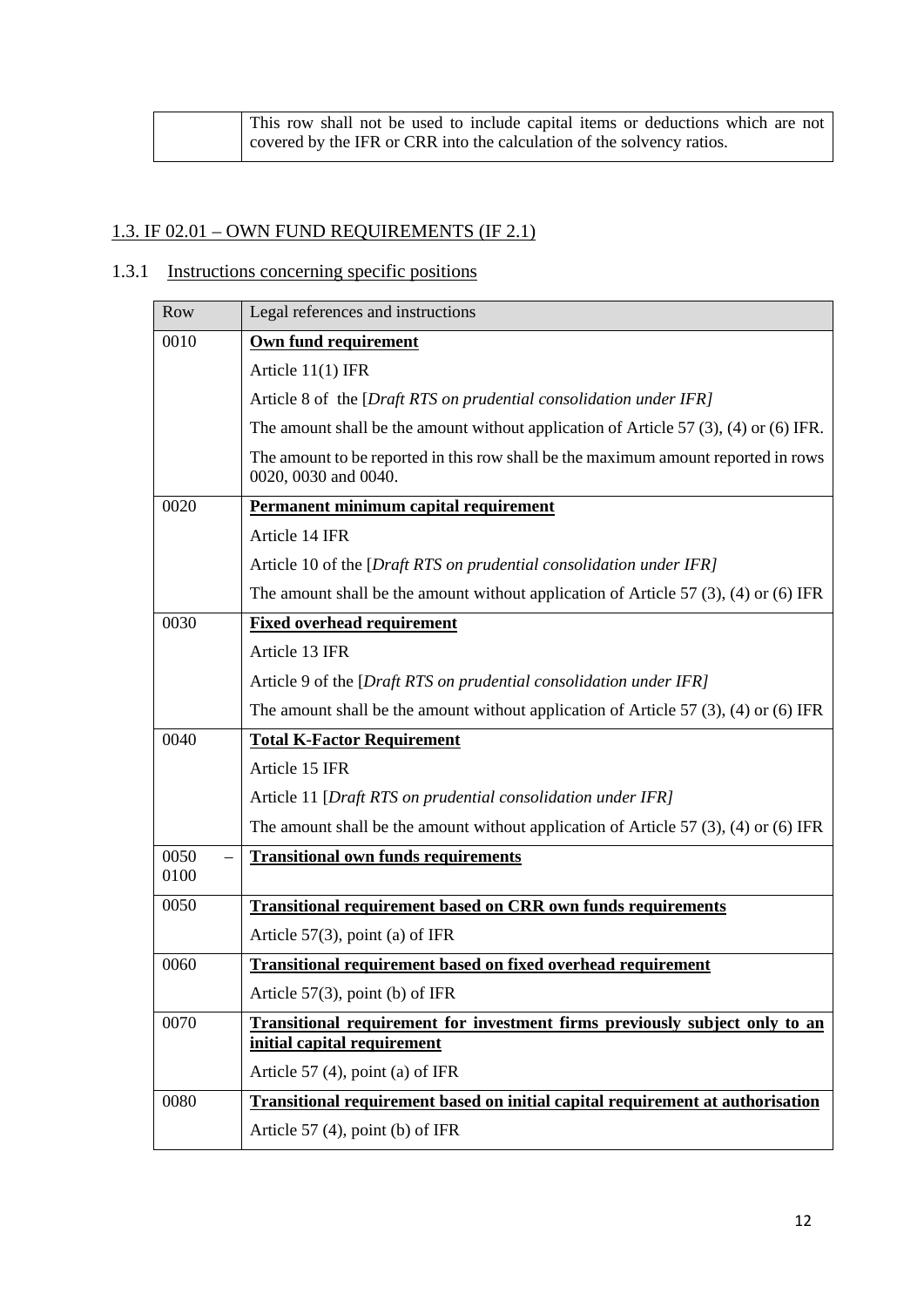| 0090 | Transitional requirement for investment firms that are not authorised to<br>provide certain services                                                                                                                                                                                |
|------|-------------------------------------------------------------------------------------------------------------------------------------------------------------------------------------------------------------------------------------------------------------------------------------|
|      | Article $57(4)$ , point (c) of IFR                                                                                                                                                                                                                                                  |
| 0100 | <b>Transitional requirement of at least 250 000 EUR</b>                                                                                                                                                                                                                             |
|      | Article 57(6) IFR                                                                                                                                                                                                                                                                   |
| 0110 | <b>Memorandum items</b>                                                                                                                                                                                                                                                             |
| 0130 |                                                                                                                                                                                                                                                                                     |
| 0110 | <b>Additional own funds requirement</b>                                                                                                                                                                                                                                             |
|      | Article 40 IFD                                                                                                                                                                                                                                                                      |
|      | Additional own funds required following the SREP                                                                                                                                                                                                                                    |
| 0120 | <b>Additional own funds guidance</b>                                                                                                                                                                                                                                                |
|      | Article 41 IFD                                                                                                                                                                                                                                                                      |
|      | Additional own funds required as additional own funds guidance                                                                                                                                                                                                                      |
| 0130 | <b>Total own funds requirement</b>                                                                                                                                                                                                                                                  |
|      | The total own funds requirement of an investment firm shall consist of the sum of<br>its own funds requirements applicable at the reference date, the additional own funds<br>requirement as reported in row 0110 and the additional own funds guidance as<br>reported in row 0120. |

# 1.4. IF 02.02 – CAPITAL RATIOS (IF 2.2)

# 1.4.1. Instructions concerning specific positions

| Row  | Legal references and instructions                                                                                  |
|------|--------------------------------------------------------------------------------------------------------------------|
| 0010 | <b>CET 1 Ratio</b>                                                                                                 |
|      | Article $9(1)$ , point (a) and Article 11(1) IFR                                                                   |
|      | Article $9(4)$ IFR                                                                                                 |
|      | This item is expressed as a percentage.                                                                            |
| 0020 | $Surplus(+)/Deficit(-)$ of CET 1 Capital                                                                           |
|      | This item shows the surplus or deficit of CET1 Capital relating to the requirement<br>set in Article 9(1) IFR.     |
|      | The transitional provisions of Article $57(3)$ and (4) IFR shall not be considered for<br>this item.               |
| 0030 | <b>Tier 1 Ratio</b>                                                                                                |
|      | Article $9(1)$ , point (b) and Article 11(1) IFR                                                                   |
|      | This item is expressed as a percentage.                                                                            |
| 0040 | $Surplus(+)/Deficit(-)$ of Tier 1 Capital                                                                          |
|      | This item shows the surplus or deficit of Tier 1 Capital relating to the requirement<br>set in Article $9(1)$ IFR. |
|      | The transitional provisions of Article 57(3) and (4) IFR shall not be considered for<br>this item.                 |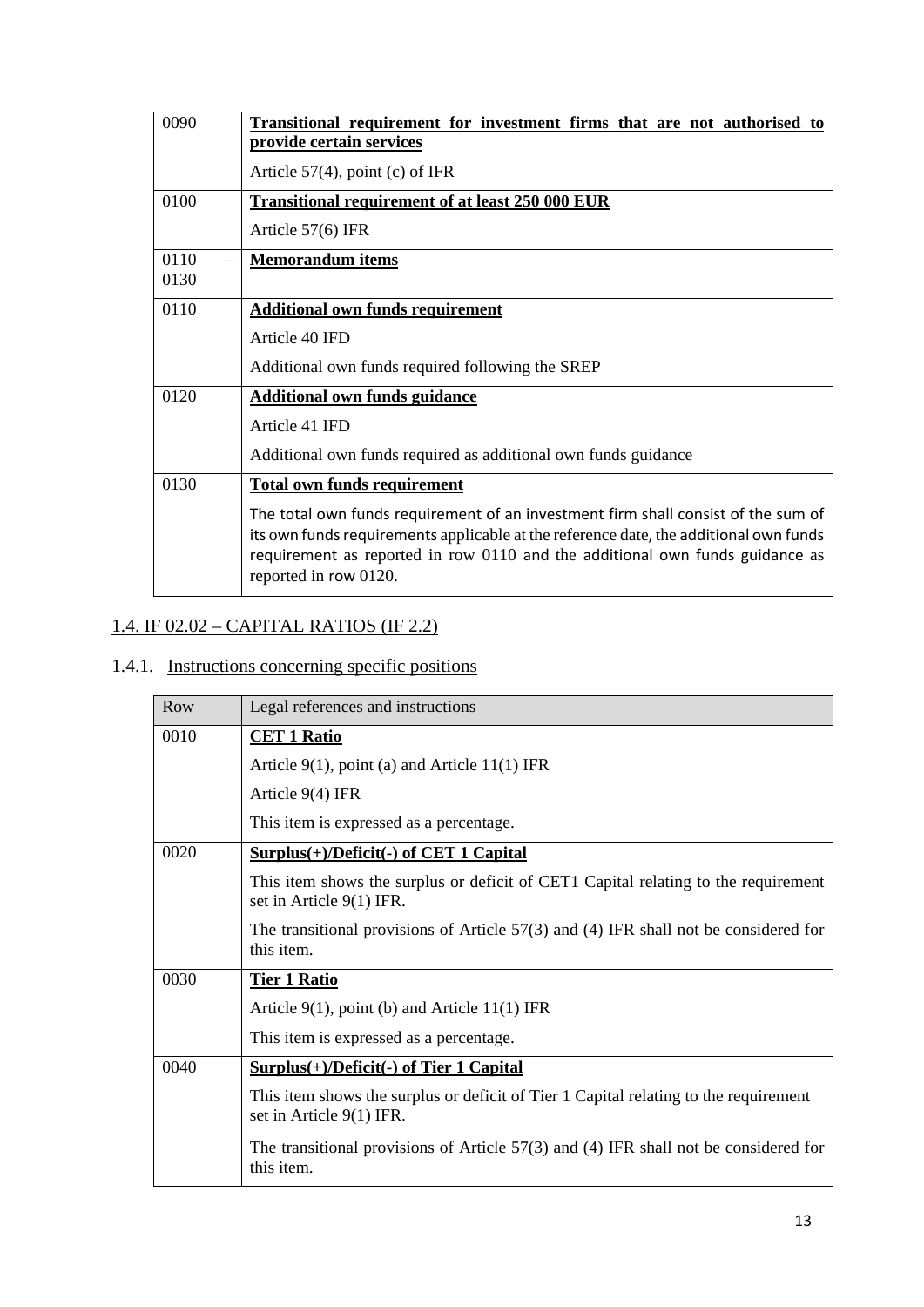| 0050 | <b>Own Funds Ratio</b>                                                                                        |
|------|---------------------------------------------------------------------------------------------------------------|
|      | Article $9(1)$ , point (c) and Article 11(1) IFR.                                                             |
|      | This item is expressed as a percentage.                                                                       |
| 0060 | $Surplus(+)/Deficit(-)$ of Total capital                                                                      |
|      | This item shows the surplus or deficit of own funds relating to the requirement set in<br>Article $9(1)$ IFR. |
|      | The transitional provisions of Article $57(3)$ and (4) IFR shall not be considered for<br>this item.          |

## 1.5. IF 03.00 – FIXED OVERHEADS REQUIREMENT CALCULATION (IF 3)

## 1.5.1. Instructions concerning specific positions

| Row  | Legal references and instructions                                                                                                                                                                                                                                                                                                                      |
|------|--------------------------------------------------------------------------------------------------------------------------------------------------------------------------------------------------------------------------------------------------------------------------------------------------------------------------------------------------------|
| 0010 | <b>Fixed Overhead Requirement</b>                                                                                                                                                                                                                                                                                                                      |
|      | Article 13(1) IFR.                                                                                                                                                                                                                                                                                                                                     |
|      | Article 9 of the [Draft RTS on prudential consolidation under IFR]                                                                                                                                                                                                                                                                                     |
|      | The amount reported shall be at least 25% of the annual fixed overheads of the<br>previous year (row 0020).                                                                                                                                                                                                                                            |
|      | In the cases where there is a material change as mentioned in Article 3 of the <i>[Draft</i> ]<br>RTS on own funds requirements for investment firms based on fixed overheads under<br>Article 13(4) of IFRJ, the amount reported shall be the fixed overheads requirement<br>imposed by the competent authority in accordance with Article 13(2) IFR. |
|      | In the cases specified in Article $13(3)$ IFR, the amount to be reported shall be the<br>projected fixed overheads of the current year (row 0210).                                                                                                                                                                                                     |
| 0020 | Annual fixed overheads of the previous year after distribution of profits                                                                                                                                                                                                                                                                              |
|      | Article 1(1) and (2) of [Draft RTS on mandate of Article 13(4)]                                                                                                                                                                                                                                                                                        |
|      | Investment firms shall report the fixed overheads of the previous year after the<br>distribution of profits.                                                                                                                                                                                                                                           |
| 0030 | Total expenses of the previous year after the distribution of profits                                                                                                                                                                                                                                                                                  |
|      | Article 1(1) of [Draft RTS on mandate of Article 13(4)]                                                                                                                                                                                                                                                                                                |
|      | The amount to be reported shall be after the distribution of profits.                                                                                                                                                                                                                                                                                  |
| 0040 | Of which: Fixed expenses incurred on behalf of the investment firms by third<br>parties                                                                                                                                                                                                                                                                |
|      | Article 1(5) of [Draft RTS on mandate of Article 13(4)]                                                                                                                                                                                                                                                                                                |
| 0050 | (-)Total deductions                                                                                                                                                                                                                                                                                                                                    |
|      | Article 13(4) IFR                                                                                                                                                                                                                                                                                                                                      |
|      | Article 1(6) of [Draft RTS on mandate of Article 13(4)]                                                                                                                                                                                                                                                                                                |
|      |                                                                                                                                                                                                                                                                                                                                                        |
| 0060 | (-)Staff bonuses and other remuneration                                                                                                                                                                                                                                                                                                                |
|      | Article $13(4)$ , point (a) of IFR                                                                                                                                                                                                                                                                                                                     |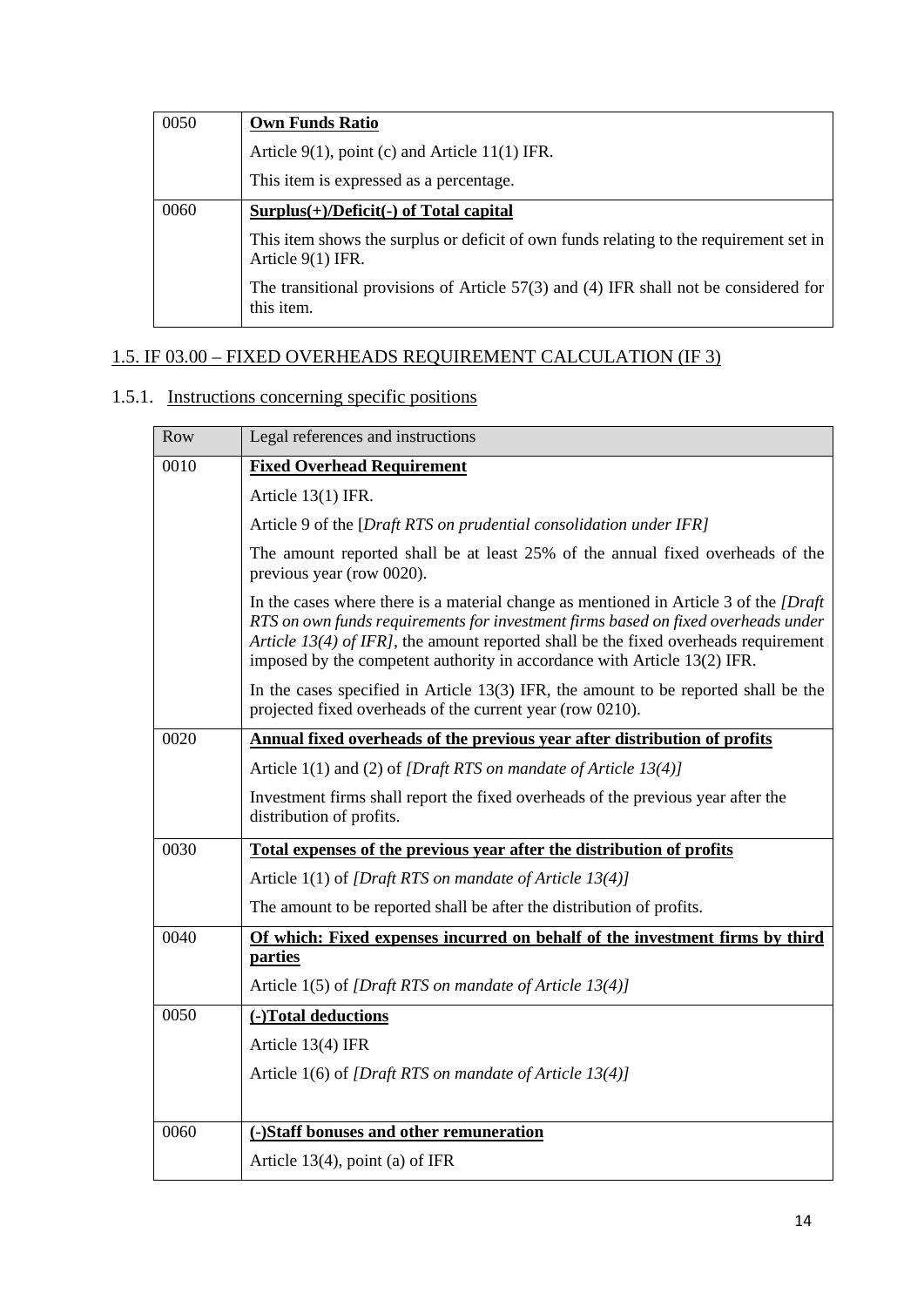|      | Article 1(4) of [Draft RTS on mandate of Article 13(4)]                                          |
|------|--------------------------------------------------------------------------------------------------|
| 0070 | (-)Employees', directors' and partners' shares in net profits                                    |
|      | Article $13(4)$ , point (b) of IFR                                                               |
|      | Article 1(3) of [Draft RTS on mandate of Article 13(4)]                                          |
| 0080 | (-)Other discretionary payments of profits and variable remuneration                             |
|      | Article $13(4)$ , point (c) of IFR                                                               |
| 0090 | (-)Shared commission and fees payable                                                            |
|      | Article $13(4)$ , point (d) of IFR                                                               |
| 0100 | (-)Fees, brokerage and other charges paid to CCPs that are charged to<br>customers               |
|      | Article 1(6), point (a) of [Draft RTS on mandate of Article $13(4)$ ]                            |
| 0110 | (-)Fees to tied agents                                                                           |
|      | Article $13(4)$ , point (e) of IFR                                                               |
| 0120 | (-)Interest paid to customers on client money where this is at the firm's<br>discretion          |
|      | Article 1(6), point (b) of [Draft RTS on mandate of Article 13(4)]                               |
| 0130 | (-)Non-recurring expenses from non-ordinary activities                                           |
|      | Article $13(4)$ , point (f) of IFR                                                               |
| 0140 | (-)Expenditures from taxes                                                                       |
|      | Article 1(6), point (c) of [Draft RTS on mandate of Article $13(4)$ ]                            |
| 0150 | (-)Losses from trading on own account in financial instruments                                   |
|      | Article 1(6), point (d) of [Draft RTS on mandate of Article 13(4)]                               |
| 0160 | (-)Contract based profit and loss transfer agreements                                            |
|      | Article 1(6), point (e) of [Draft RTS on mandate of Article 13(4)]                               |
| 0170 | (-)Expenditure on raw materials                                                                  |
|      | For commodity and emission allowance dealers                                                     |
|      | Article 2 of [Draft RTS on mandate of Article 13(4)]                                             |
| 0180 | (-)Payments into a fund for general banking risk                                                 |
|      | Article 1(6), point (f) of [Draft RTS on mandate of Article 13(4)]                               |
| 0190 | (-)Expenses related to items that have already been deducted from own funds                      |
|      | Article 1(6), point (g) of [Draft RTS on mandate of Article $13(4)$ ]                            |
| 0200 | Projected fixed overheads of the current year                                                    |
|      | Article 3 of [Draft RTS on mandate of Article 13(4)]                                             |
|      | The projection of the fixed overheads for the current year after the distribution of<br>profits. |
| 0210 | Variation of fixed overheads (%)                                                                 |
|      | The amount shall be reported as the absolute value of:                                           |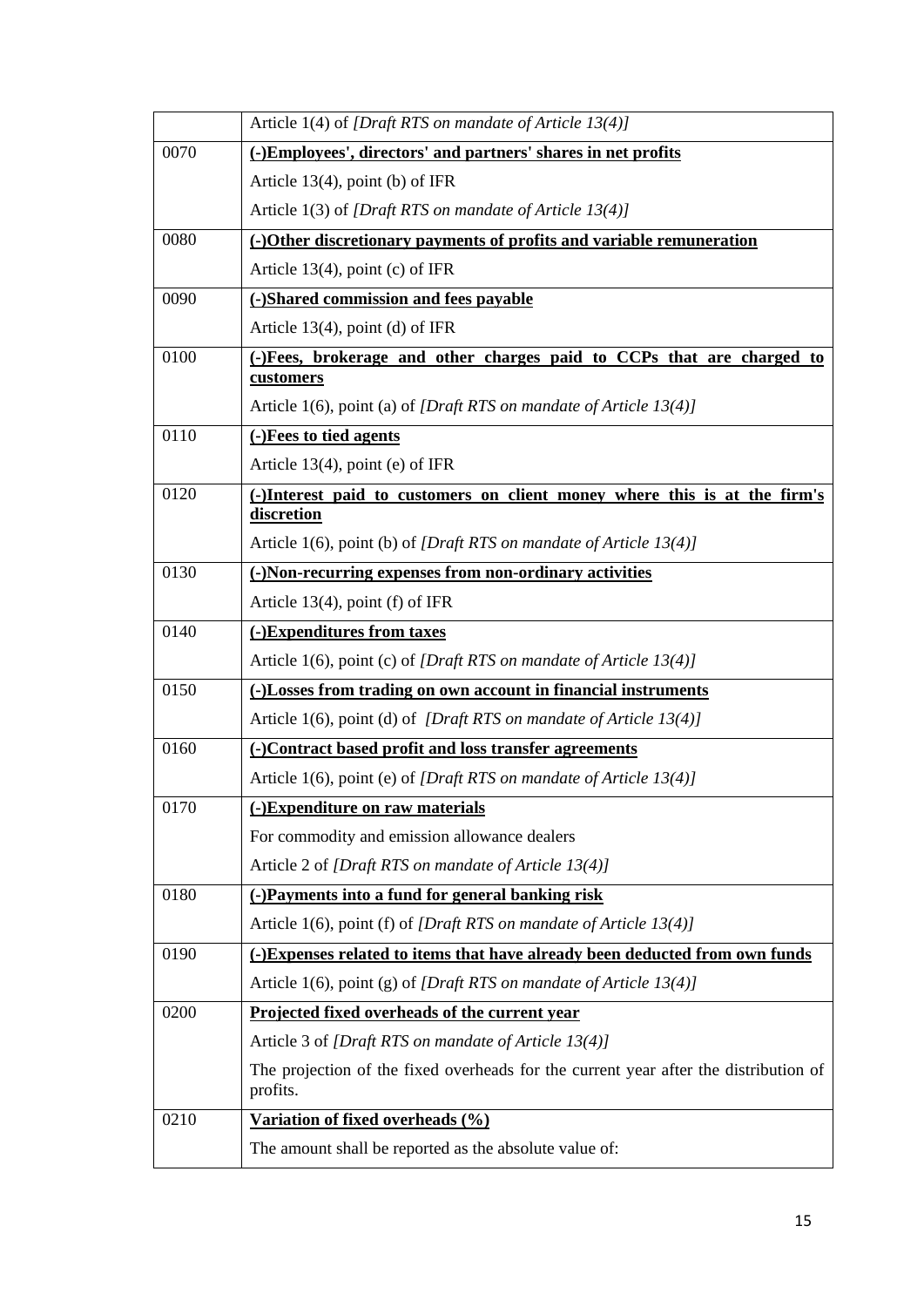| [(Projected fixed overheads of the current year) – (Annual fixed overheads of the |
|-----------------------------------------------------------------------------------|
| previous year)] / (Annual fixed overheads of the previous year)                   |

### 1.6. IF 04.00 – TOTAL K-FACTOR REQUIREMENT CALCULATIONS (IF 4)

## 1.6.1 Instructions concerning specific positions

| Row  | Legal references and instructions                                                                                               |
|------|---------------------------------------------------------------------------------------------------------------------------------|
| 0010 | <b>TOTAL K-FACTOR REQUIREMENT</b>                                                                                               |
|      | Article $15(1)$ IFR                                                                                                             |
| 0020 | <b>Risk to client</b>                                                                                                           |
|      | Article 16 IFR                                                                                                                  |
|      | The amount reported shall be the sum of rows 0030-0080.                                                                         |
| 0030 | <b>Assets under management</b>                                                                                                  |
|      | Article 15(2) and Article 17 IFR                                                                                                |
|      | Article 11(3), point (c) of the $[Draff RTS]$ on prudential consolidation under<br>$IFR$ ].                                     |
|      | under management shall contain the discretionary portfolio<br>Assets<br>management and non-discretionary advisory arrangements. |
| 0040 | <b>Client money held - Segregated</b>                                                                                           |
|      | Article 15(2) and Article 18 IFR                                                                                                |
|      | Article 11(3), point (a) of the <i>[Draft RTS on prudential consolidation under</i><br>IFRI.                                    |
| 0050 | Client money held - Non - segregated                                                                                            |
|      | Article 15(2) and Article 18 IFR                                                                                                |
|      | Article $11(3)$ , point (a) of the <i>[Draft RTS on prudential consolidation under</i><br>$IFR$ ].                              |
| 0060 | Assets safeguarded and administered                                                                                             |
|      | Article 15(2) and Article 19 IFR                                                                                                |
|      | Article $11(3)$ , point (a) of the <i>[Draft RTS on prudential consolidation under</i><br>$IFR$ ].                              |
| 0070 | <b>Client orders handled - Cash trades</b>                                                                                      |
|      | Article 15(2) and article $20(1)$ and Article $20(2)$ , point (a) of IFR                                                        |
|      | Article 11(3), point (a) of the <i>[Draft RTS on prudential consolidation under</i><br>$IFR$ ].                                 |
| 0080 | <b>Client orders handled - Derivatives Trades</b>                                                                               |
|      | Article $15(2)$ and Article $20(1)$ and Article $20(2)$ , point (b) of IFR.                                                     |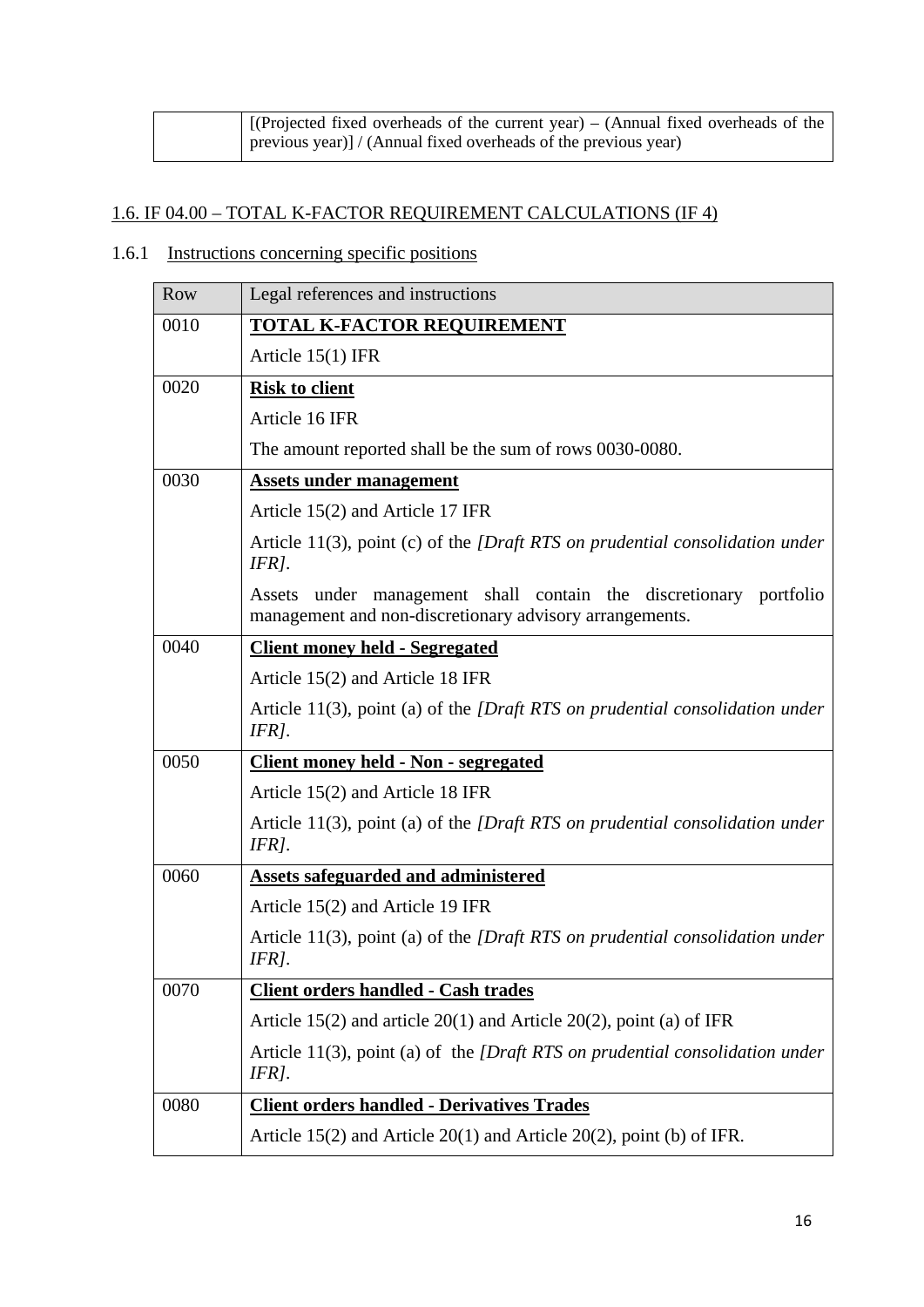|      | Article 11(3), point (a) of the <i>[Draft RTS on prudential consolidation under</i><br>$IFR$ ].                                                                                                                                                                          |
|------|--------------------------------------------------------------------------------------------------------------------------------------------------------------------------------------------------------------------------------------------------------------------------|
| 0090 | <b>Risk to market</b>                                                                                                                                                                                                                                                    |
|      | Article 21(1) IFR                                                                                                                                                                                                                                                        |
|      | The amount reported shall be the sum of rows $0100 - 0110$ .                                                                                                                                                                                                             |
| 0100 | <b>K-Net positions risk requirement</b>                                                                                                                                                                                                                                  |
|      | Article 22 IFR                                                                                                                                                                                                                                                           |
|      | Article 11(3), point (d) of the [Draft RTS on prudential consolidation under<br>IFR].                                                                                                                                                                                    |
| 0110 | <b>Clearing margin given</b>                                                                                                                                                                                                                                             |
|      | Article 23(2) IFR                                                                                                                                                                                                                                                        |
|      | Article 11(3), point (e) of the $[Draff RTS]$ on prudential consolidation under<br>IFR].                                                                                                                                                                                 |
| 0120 | <b>Risk to firm</b>                                                                                                                                                                                                                                                      |
|      | Article 24 IFR                                                                                                                                                                                                                                                           |
|      | The amount reported shall be the sum of rows $0130 - 0160$ .                                                                                                                                                                                                             |
| 0130 | <b>Trading counterparty default</b>                                                                                                                                                                                                                                      |
|      | Article 26 and Article 24 IFR                                                                                                                                                                                                                                            |
|      | Article 11(3), point (d) of the <i>[Draft RTS on prudential consolidation under</i><br>IFRI.                                                                                                                                                                             |
| 0140 | Daily trading flow - Cash trades                                                                                                                                                                                                                                         |
|      | For the purposes of K-factor requirement calculation, investment firms shall<br>report by applying the coefficient of Article 15(2) IFR.                                                                                                                                 |
|      | In the event of stressed market conditions, in accordance with Article 15(5),<br>point (c) of IFR, investment firms shall apply an adjusted coefficient as<br>specified in Article $1(1)$ , point (a) of [Draft RTS to specify adjustments to the<br>K-DTF coefficients] |
|      |                                                                                                                                                                                                                                                                          |
|      | Daily trading flow factor shall be calculated in accordance with Article 33(2),<br>point (a) of IFR                                                                                                                                                                      |
|      | Article 11(3), point (b) of the <i>[Draft RTS on prudential consolidation under IFR]</i>                                                                                                                                                                                 |
| 0150 | <b>Daily trading flow - Derivative trades</b>                                                                                                                                                                                                                            |
|      | For the purposes of K-factor requirement calculation, investment firms shall<br>report by applying the coefficient of Article 15(2) IFR                                                                                                                                  |
|      | In the event of stressed market conditions, in accordance with Article $15(5)$ ,<br>point (c) of IFR, investment firms shall apply an adjusted coefficient as<br>specified in Article 1(1), point (b) of [Draft RTS to specify adjustments to<br>the K-DTF coefficients] |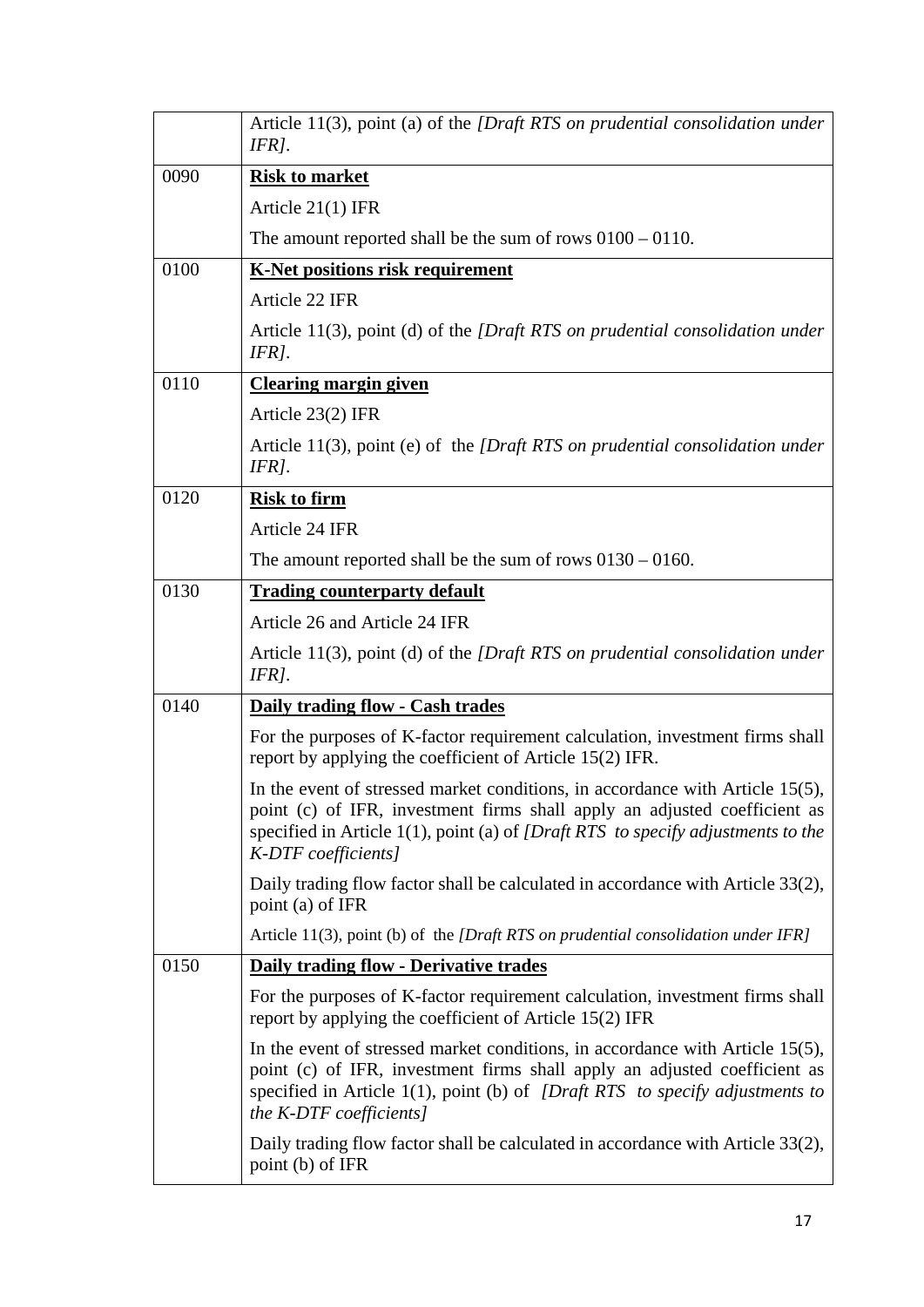|      | Article 11(3), point (b) of the <i>[Draft RTS on prudential consolidation under IFR]</i>                  |
|------|-----------------------------------------------------------------------------------------------------------|
| 0160 | <b>K-Concentration risk requirement</b>                                                                   |
|      | Article $37(2)$ , 39 and Article 24 IFR                                                                   |
|      | Article 11(3), point (f) of the <i>[Draft RTS on prudential consolidation under</i><br>IFR <sub>1</sub> . |

| Columns | Legal references and instructions                                                                                                                       |
|---------|---------------------------------------------------------------------------------------------------------------------------------------------------------|
| 0010    | <b>Factor amount</b>                                                                                                                                    |
|         | Investment firms shall report the amount, which corresponds to each of the<br>factors, before multiplying each factor by the corresponding coefficient. |
| 0020    | <b>K-Factor requirement</b>                                                                                                                             |
|         | Shall be calculated in accordance with Article 16, 21 and 24 IFR.                                                                                       |

## **2. SMALL AND NON-INTERCONNECTED INVESTMENT FIRMS**

## 2.1. IF 05.00 – LEVEL OF ACTIVITY – THRESHOLD REVIEW (IF 5)

### 2.1.1. Instructions concerning specific positions

| <b>Row</b> | Legal references and instructions                                                                                                                                                                      |
|------------|--------------------------------------------------------------------------------------------------------------------------------------------------------------------------------------------------------|
| 0010       | (Combined) assets under management                                                                                                                                                                     |
|            | Article $12(1)$ , point (a) of IFR.                                                                                                                                                                    |
|            | Where the reporting investment firm is part of a group, the value reported shall<br>be determined on a combined basis for all investment firms that are part of a<br>group pursuant Article 12(2) IFR. |
|            | Investment firms shall include discretionary and non-discretionary assets<br>under management.                                                                                                         |
|            | The amount reported shall be the amount that would be used for calculation<br>of K-factors before application of relevant coefficients.                                                                |
| 0020       | (Combined) client orders handled - Cash trades                                                                                                                                                         |
|            | Article $12(1)$ , point (b), subparagraph (i) of IFR.                                                                                                                                                  |
|            | Where the reporting investment firm is part of a group, the value reported shall<br>be determined on a combined basis for all investment firms that are part of a<br>group pursuant Article 12(2) IFR. |
|            | The amount reported shall be the amount that would be used for calculation<br>of K-factors before application of relevant coefficients.                                                                |
| 0030       | (Combined) client orders handled - Derivatives                                                                                                                                                         |
|            | Article $12(1)$ , point (b), subparagraph (ii) of IFR.                                                                                                                                                 |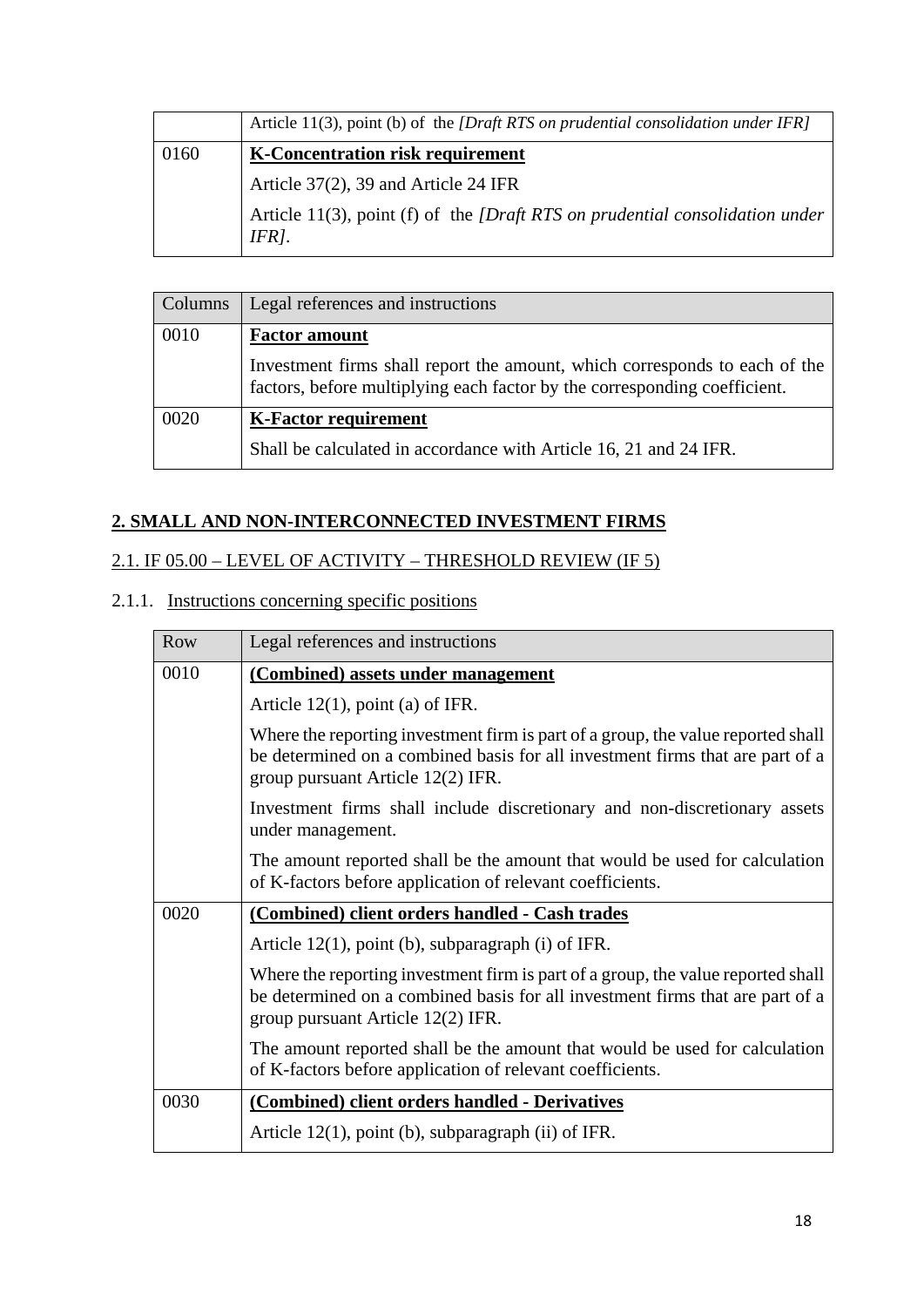|      | Where the reporting investment firm is part of a group, the value reported shall<br>be determined on a combined basis for all investment firms that are part of a<br>group pursuant Article 12(2) IFR. |
|------|--------------------------------------------------------------------------------------------------------------------------------------------------------------------------------------------------------|
|      | The amount reported shall be the amount that would be used for calculation<br>of K-factors before application of relevant coefficients.                                                                |
| 0040 | <b>Assets safeguarded and administered</b>                                                                                                                                                             |
|      | Article $12(1)$ , point (c) of IFR                                                                                                                                                                     |
|      | The amount reported shall be the amount that would be used for calculation<br>of K-factors before application of relevant coefficients.                                                                |
| 0050 | <b>Client money held</b>                                                                                                                                                                               |
|      | Article $12(1)$ , point (d) of IFR                                                                                                                                                                     |
|      | The amount reported shall be the amount that would be used for calculation<br>of K-factors before application of relevant coefficients.                                                                |
| 0060 | Daily trading flow - cash trades and derivative trades                                                                                                                                                 |
|      | Article $12(1)$ , point (e) of IFR                                                                                                                                                                     |
|      | The amount reported shall be the amount that would be used for calculation<br>of K-factors before application of relevant coefficients.                                                                |
| 0070 | Net position risk                                                                                                                                                                                      |
|      | Article $12(1)$ , point (f) of IFR                                                                                                                                                                     |
|      | The amount reported shall be the amount that would be used for calculation<br>of K-factors before application of relevant coefficients.                                                                |
| 0080 | <b>Clearing margin given</b>                                                                                                                                                                           |
|      | Article $12(1)$ , point (f) of IFR                                                                                                                                                                     |
|      | The amount reported shall be the amount that would be used for calculation<br>of K-factors before application of relevant coefficients.                                                                |
| 0090 | <b>Trading counterparty default</b>                                                                                                                                                                    |
|      | Article $12(1)$ , point (g) of IFR                                                                                                                                                                     |
|      | The amount reported shall be the amount that would be used for calculation<br>of K-factors before application of relevant coefficients.                                                                |
| 0100 | (Combined) on - and off-balance sheet total                                                                                                                                                            |
|      | Article $12(1)$ , point (h) of IFR.                                                                                                                                                                    |
|      | Where the reporting investment firm is part of a group, the value reported shall<br>be determined on a combined basis for all investment firms that are part of a<br>group pursuant Article 12(2) IFR. |
| 0110 | <b>Combined total annual gross revenue</b>                                                                                                                                                             |
|      | Article $12(1)$ , point (i) of IFR.                                                                                                                                                                    |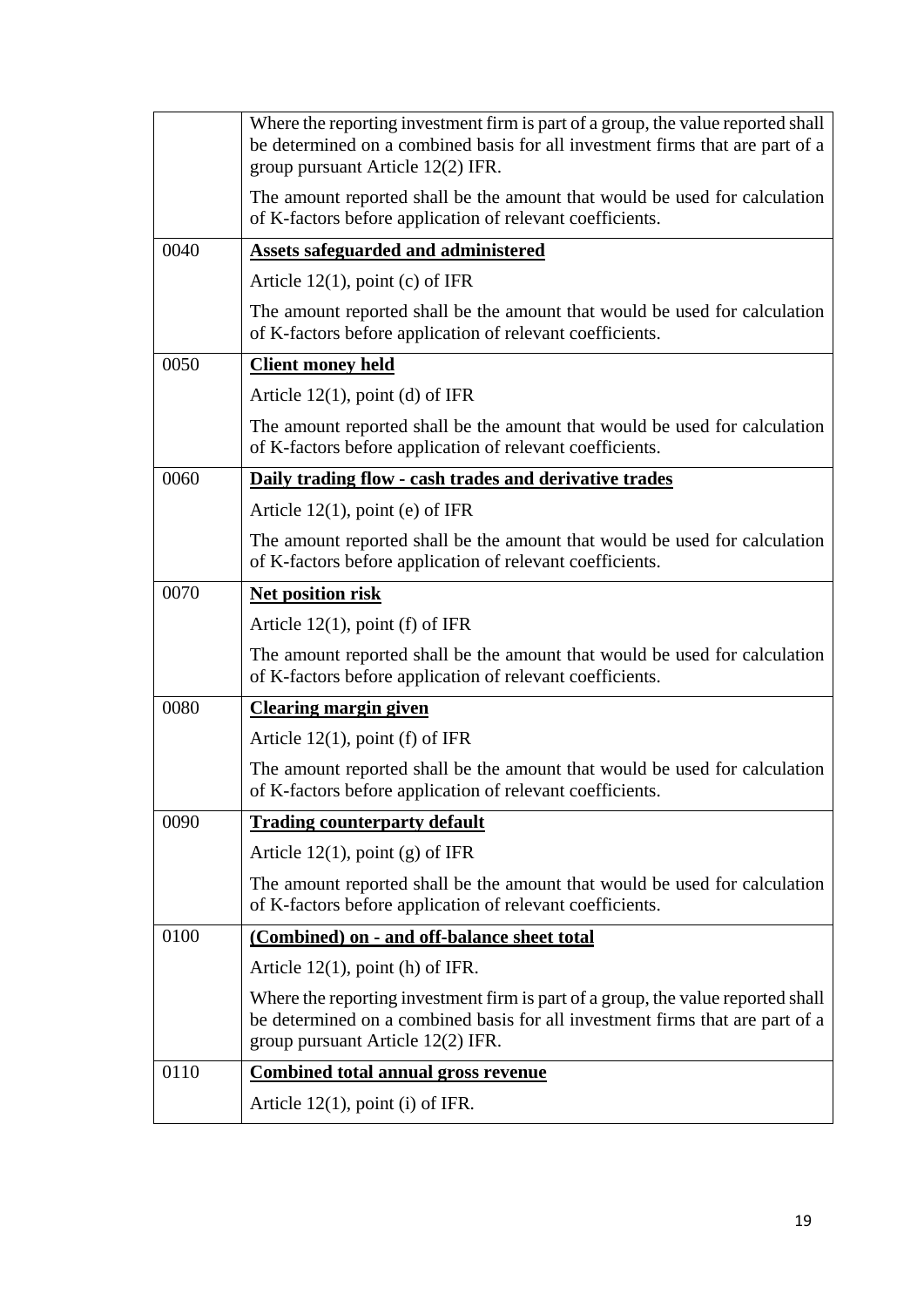|      | Where the reporting investment firm is part of a group, the value reported shall<br>be determined on a combined basis for all investment firms that are part of a<br>group pursuant Article 12(2) IFR. |
|------|--------------------------------------------------------------------------------------------------------------------------------------------------------------------------------------------------------|
| 0120 | <b>Total annual gross revenue</b>                                                                                                                                                                      |
|      | The value of total annual gross revenue excluding the gross revenues<br>generated within the group pursuant Article 12(2) IFR.                                                                         |
| 0130 | (-) Intragroup part of the annual gross revenue                                                                                                                                                        |
|      | The value of the gross revenues generated within the investment firm group<br>pursuant Article 12(2) IFR.                                                                                              |
| 0140 | Of which: revenue from reception and transmission of orders                                                                                                                                            |
|      | Article $54(1)$ , point (d) of IFR                                                                                                                                                                     |
|      | Article $4(1)$ , point (2) of Directive 2014/65/EU                                                                                                                                                     |
| 0150 | Of which: revenue from execution of orders on behalf of clients                                                                                                                                        |
|      | Article $54(1)$ , point (d) of IFR                                                                                                                                                                     |
|      | Article $4(1)$ , point (2) of Directive 2014/65/EU                                                                                                                                                     |
| 0160 | Of which: revenue from dealing on own account                                                                                                                                                          |
|      | Article $54(1)$ , point (d) of IFR                                                                                                                                                                     |
|      | Article $4(1)$ , point (2) of Directive 2014/65/EU                                                                                                                                                     |
| 0170 | Of which : revenue from portfolio management                                                                                                                                                           |
|      | Article $54(1)$ , point (d) of IFR                                                                                                                                                                     |
|      | Article $4(1)$ , point (2) of Directive 2014/65/EU                                                                                                                                                     |
| 0180 | Of which: revenue from investment advice                                                                                                                                                               |
|      | Article $54(1)$ , point (d) of IFR                                                                                                                                                                     |
|      | Article 4(1), point (2) of Directive 2014/65/EU                                                                                                                                                        |
| 0190 | Of which: revenue from underwriting of financial instruments/placing on                                                                                                                                |
|      | a firm commitment basis                                                                                                                                                                                |
|      | Article $54(1)$ , point (d) of IFR<br>Article $4(1)$ , point (2) of Directive 2014/65/EU                                                                                                               |
| 0200 | Of which: revenue from placing without a firm commitment basis                                                                                                                                         |
|      | Article $54(1)$ , point (d) of IFR                                                                                                                                                                     |
|      | Article $4(1)$ , point (2) of Directive 2014/65/EU                                                                                                                                                     |
| 0210 | Of which: revenue from operation of an MTF                                                                                                                                                             |
|      | Article $54(1)$ , point (d) of IFR                                                                                                                                                                     |
|      | Article $4(1)$ , point (2) of Directive 2014/65/EU                                                                                                                                                     |
| 0220 | Of which: revenue from operation of an OTF                                                                                                                                                             |
|      | Article $54(1)$ , point (d) of IFR                                                                                                                                                                     |
|      |                                                                                                                                                                                                        |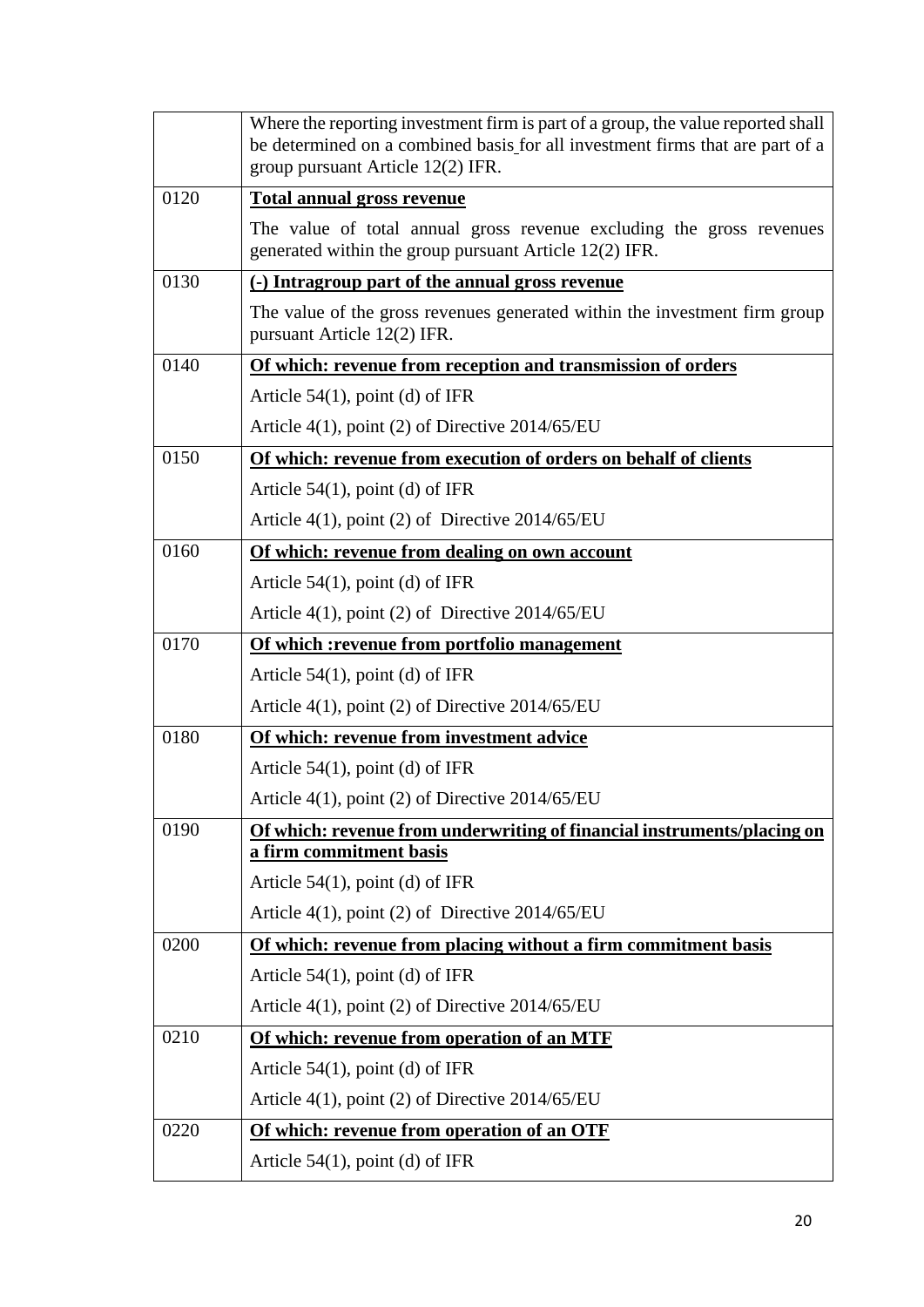|      | Article $4(1)$ , point (2) of Directive 2014/65/EU                                                                      |
|------|-------------------------------------------------------------------------------------------------------------------------|
| 0230 | Of which: revenue from safekeeping and administration of financial                                                      |
|      | instruments                                                                                                             |
|      | Article $54(1)$ , point (d) of IFR                                                                                      |
|      | Article 4(1), point (3) of Directive 2014/65/EU                                                                         |
| 0240 | Of which: revenue from granting credits or loans to investors                                                           |
|      | Article $54(1)$ , point (d) of IFR                                                                                      |
|      | Article $4(1)$ , point (3) of Directive $2014/65/EU$                                                                    |
| 0250 | Of which: revenue from advice to undertakings on capital structure,                                                     |
|      | industrial strategy and related matters and advice and services relating<br>to mergers and the purchase of undertakings |
|      | Article $54(1)$ , point (d) of IFR                                                                                      |
|      | Article $4(1)$ , point (3) of Directive $2014/65/EU$                                                                    |
| 0260 | Of which: revenue from foreign exchange services                                                                        |
|      | Article $54(1)$ , point (d) of IFR                                                                                      |
|      | Article $4(1)$ , point (3) of Directive $2014/65/EU$                                                                    |
| 0270 | Of which: investment research and financial analysis                                                                    |
|      | Article $54(1)$ , point (d) of IFR                                                                                      |
|      | Article $4(1)$ , point (3) of Directive 2014/65/EU                                                                      |
| 0280 | Of which: revenue from services related to underwriting                                                                 |
|      | Article $54(1)$ , point (d) of IFR                                                                                      |
|      | Article $4(1)$ , point (3) of Directive 2014/65/EU                                                                      |
| 0290 | Of which: investment services and ancillary activities related with the                                                 |
|      | underlying of derivatives                                                                                               |
|      | Article $54(1)$ , point (d) of IFR                                                                                      |
|      | Article $4(1)$ , point (3) of Directive 2014/65/EU                                                                      |

### **3. K-FACTOR REQUIREMENTS - ADDITIONAL DETAILS**

#### 3.1. General remarks

- 14. In IF 06.00 each of the K-factors AUM, ASA, CMH, COH and DTF have two designated tables.
- 15. First table contains in columns information related to "Factor amount" for each month of the reporting quarter. Factor amount is the value that is used for calculation of each K-factor before applying the coefficient from Table 1 of Article 15(2) IFR.
- 16. The second table contains detailed information necessary to calculate the Factor amount.

In case of AUM, this corresponds to the value of assets under management as of the last day of the month as specified in Article 17 IFR.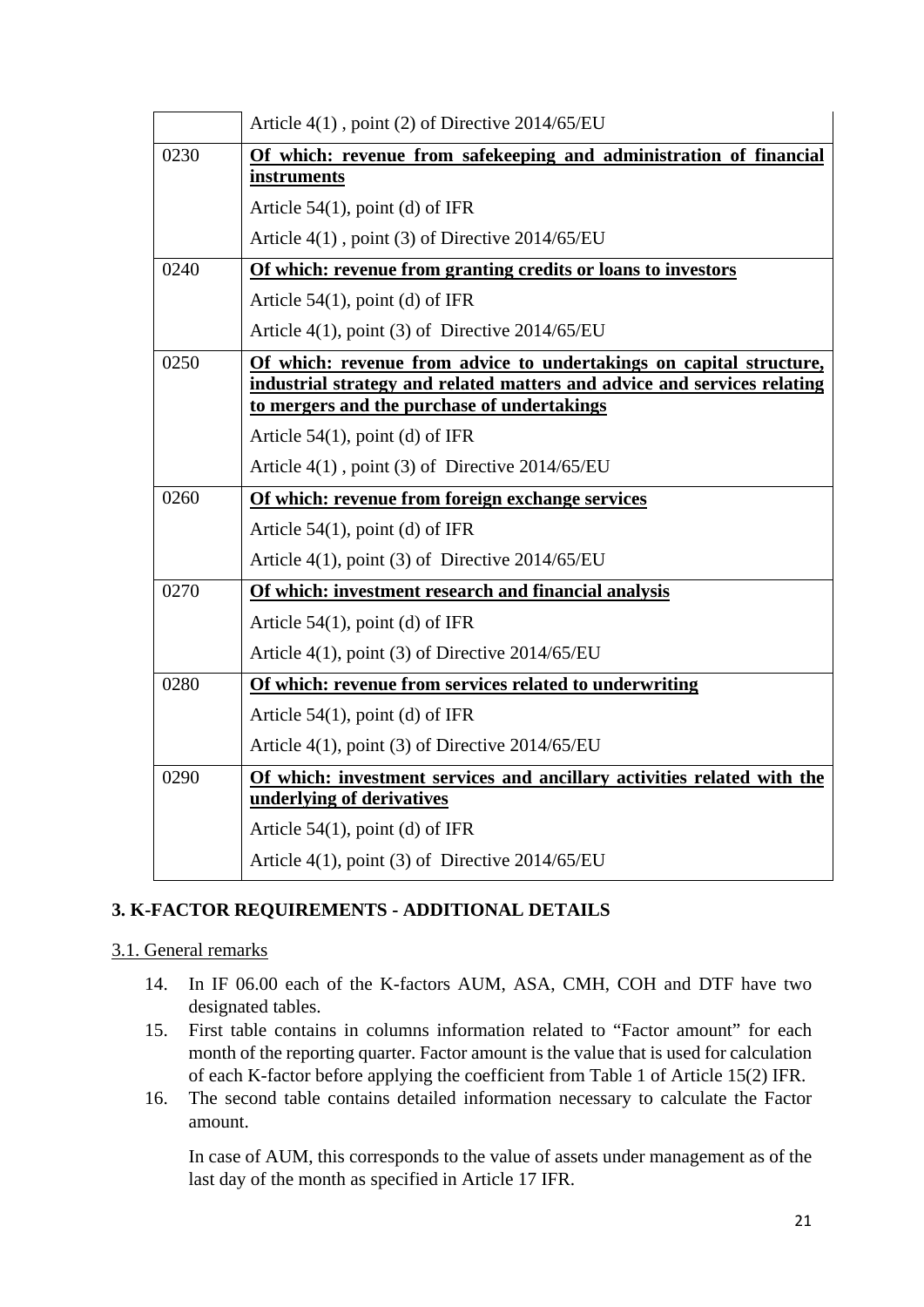In the case of CMH, ASA, COH and DTF, the value reported shall correspond to the average of the daily value of the relevant indicator over the month.

### 3.2. IF 06.01 – ASSETS UNDER MANAGEMENT - ADDITIONAL DETAILS (IF 6.1)

#### 3.2.1 Instructions concerning specific positions

| Row  | Legal references and instructions                                                                                                                                                                                                           |
|------|---------------------------------------------------------------------------------------------------------------------------------------------------------------------------------------------------------------------------------------------|
| 0010 | Total AUM (average amounts)                                                                                                                                                                                                                 |
|      | Article $4(1)$ , point $(27)$ in IFR.                                                                                                                                                                                                       |
|      | Total AUM value as an arithmetic mean in accordance with Article 17(1), first<br>subparagraph of IFR. The value reported shall be the sum of rows 0020 and<br>0040.                                                                         |
| 0020 | Of which: AUM - Discretionary portfolio management                                                                                                                                                                                          |
|      | Total amount of assets in relation to which the investment firm performs the<br>service of portfolio management as defined in point $(8)$ of Article $4(1)$ of<br>Directive 2014/65/EU and calculated in accordance with Article 17(1) IFR. |
| 0030 | <b>Of which: AUM formally delegated to another entity</b>                                                                                                                                                                                   |
|      | Article $17(2)$ IFR.                                                                                                                                                                                                                        |
| 0040 | <b>AUM - Ongoing non-discretionary advice</b>                                                                                                                                                                                               |
|      | Total amount of assets in relation to which the investment firm performs the<br>service of investment advice as defined in Article $4(1)$ , point $(4)$ of Directive<br>2014/65/EU on an ongoing and non-discretionary basis.               |

| Columns | Legal references and instructions                                                                 |
|---------|---------------------------------------------------------------------------------------------------|
| 0010    | <b>Factor amount – Month t</b>                                                                    |
|         | AUM for the end of the third month (i.e. the most recent) of the quarter the<br>report refers to. |
| 0020    | <b>Factor amount – Month t-1</b>                                                                  |
|         | AUM for the second month of the quarter the report refers to.                                     |
| 0030    | <b>Factor amount – Month t-2</b>                                                                  |
|         | AUM for the first month of the quarter the report refers to.                                      |

### 3.3. IF 06.02 – MONTHLY ASSETS UNDER MANAGEMENT (IF 6.2)

### 3.3.1. Instructions concerning specific positions

| Row  | Legal references and instructions     |
|------|---------------------------------------|
| 0010 | Total monthly assets under management |
|      | Article $4(1)$ , point $(27)$ in IFR. |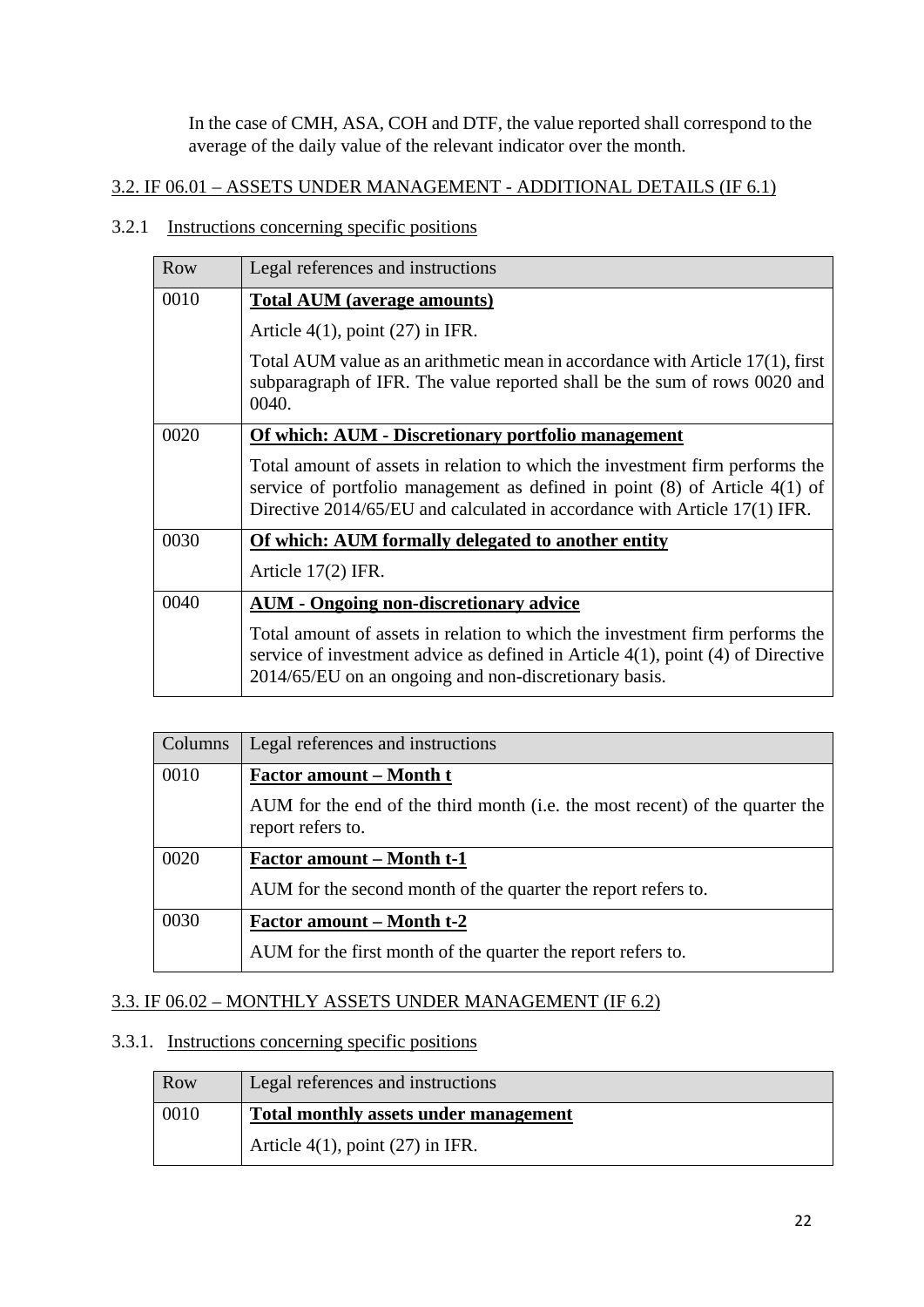|      | The total monthly assets under management as of the last business day of the<br>relevant month as referred to in Article 17(1) IFR.                                                                                                                                                                      |
|------|----------------------------------------------------------------------------------------------------------------------------------------------------------------------------------------------------------------------------------------------------------------------------------------------------------|
|      | The amount reported in this row shall be the sum of rows 0020 and 0040.                                                                                                                                                                                                                                  |
| 0020 | <u>Monthly assets under management - discretionary portfolio management</u>                                                                                                                                                                                                                              |
|      | The amount reported shall be the monthly assets in relation to which the<br>investment firm performs the service of portfolio management as defined in<br>Article $4(1)$ , point (8) of Directive 2014/65/EU as of the last business day of<br>the relevant month as referred to in Article $17(1)$ IFR. |
| 0030 | Of which: assets formally delegated to another entity                                                                                                                                                                                                                                                    |
|      | Article $17(2)$ IFR.                                                                                                                                                                                                                                                                                     |
|      | Monthly assets which management was formally delegated to another entity<br>reported as of the last business day of the relevant month.                                                                                                                                                                  |
| 0040 | Monthly assets under management - Ongoing non-discretionary advice                                                                                                                                                                                                                                       |
|      | Total amount of assets in relation to which the investment firm performs the<br>service of investment advice as defined in Article $4(1)$ , point $(4)$ of Directive<br>2014/65/EU on an ongoing and non-discretionary basis reported as of the last<br>business day of the relevant month.              |

| Columns       | Legal references and instructions                                                                                                                |
|---------------|--------------------------------------------------------------------------------------------------------------------------------------------------|
| 0010-<br>0140 | <b>End-of-month values</b><br>Values as of the last business day of the relevant month as referred to in<br>Article 17(1) IFR shall be reported. |

## 3.4. IF 06.03 – CLIENT MONEY HELD- ADDITIONAL DETAIL (IF 6.3)

## 3.4.1. Instructions concerning specific positions

| Row  | Legal references and instructions                                                                                                                                                                      |
|------|--------------------------------------------------------------------------------------------------------------------------------------------------------------------------------------------------------|
| 0010 | <b>CMH</b> – Segregated (average amounts)                                                                                                                                                              |
|      | Article $4(1)$ , points (28) and (49) of IFR and Article 1 of [Draft RTS on the<br>definition of segregated account (Article 15(5), point (b) of the IFR).                                             |
|      | The value reported shall be the arithmetic mean of the daily values of CMH<br>where client money is held in segregated accounts in accordance with the first<br>subparagraph of Article 18(1) IFR.     |
| 0020 | <b>CMH</b> - Non-segregated (average amounts)                                                                                                                                                          |
|      | Article $4(1)$ , points (28) and (49) of IFR.                                                                                                                                                          |
|      | The value reported shall be the arithmetic mean of the daily values of CMH<br>where client money is not held in segregated accounts in accordance with the<br>first subparagraph of Article 18(1) IFR. |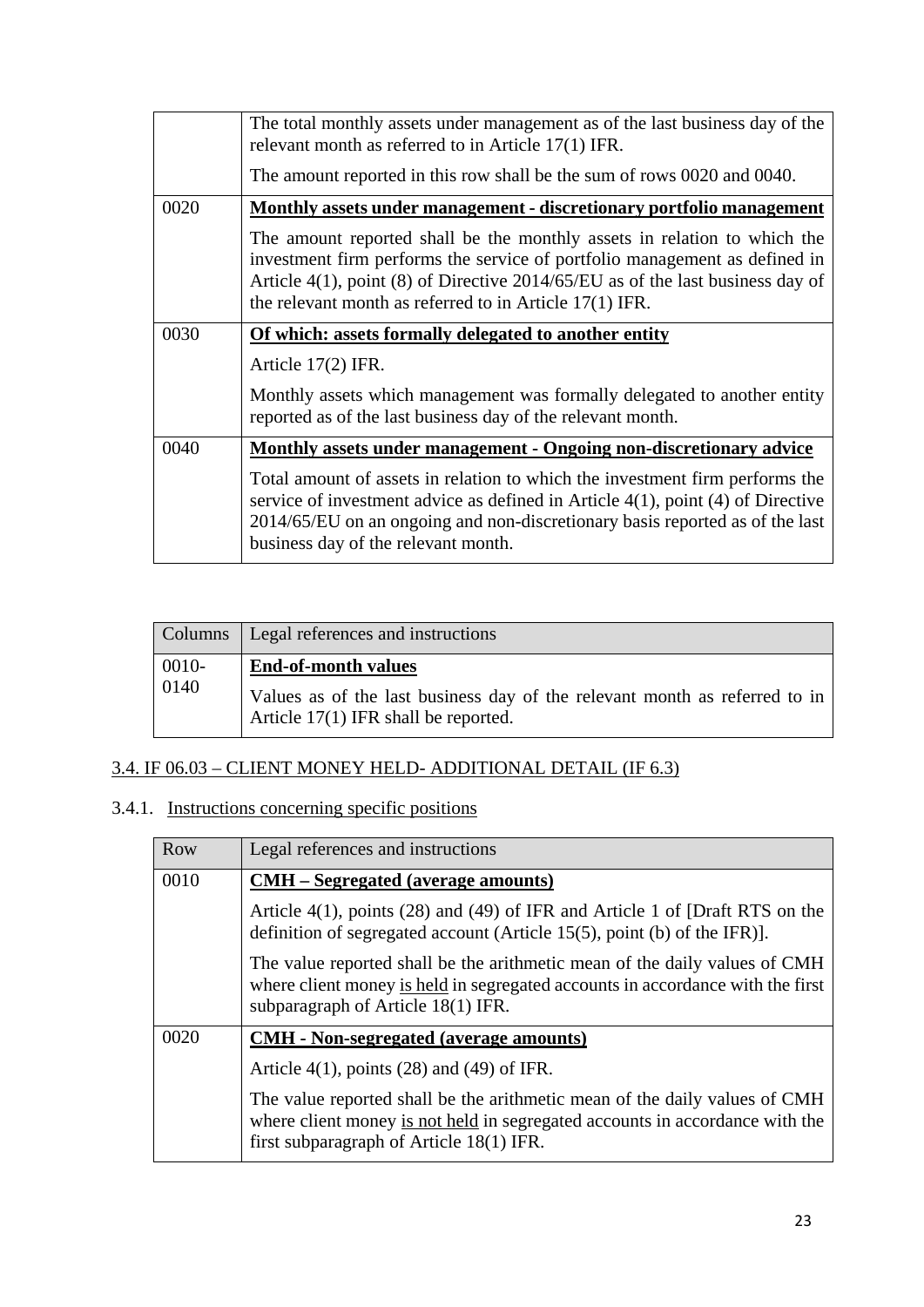| Columns | Legal references and instructions                                                                                           |
|---------|-----------------------------------------------------------------------------------------------------------------------------|
| 0010    | <u>Factor amount – Month t</u>                                                                                              |
|         | CMH for the end of the third month (i.e. the most recent) of the quarter the<br>report refers to.                           |
|         | This amount is calculated as the arithmetic mean of daily amounts within the<br>time period specified in Article 18(1) IFR. |
| 0020    | <u>Factor amount – Month t-1</u>                                                                                            |
|         | CMH for the end of the second month of the quarter the report refers to.                                                    |
|         | This amount is calculated as the arithmetic mean of daily amounts within the<br>time period specified in Article 18(1) IFR. |
| 0030    | <b>Factor amount – Month t-2</b>                                                                                            |
|         | CMH for the end of the first month of the quarter the report refers to.                                                     |
|         | This amount is calculated as the arithmetic mean of daily amounts within the<br>time period specified in Article 18(1) IFR. |

## 3.5. IF 06.04 – AVERAGE VALUE OF TOTAL DAILY CLIENT MONEY HELD (IF 6.4)

## 3.5.1 Instructions concerning specific positions

| Row  | Legal references and instructions                                                                                                                                                        |
|------|------------------------------------------------------------------------------------------------------------------------------------------------------------------------------------------|
| 0010 | <b>Total daily client money held - Segregated</b>                                                                                                                                        |
|      | Article $4(1)$ , points (28) and 49) of IFR and [Draft RTS on the definition of<br>segregated account (Article 15(5), point (b) of the IFR)]                                             |
|      | The value reported shall be the monthly average of the total daily client money<br>held where client money is held in segregated accounts in accordance with<br>Article $18(1)$ IFR.     |
| 0020 | Total daily client money held - Non-segregated                                                                                                                                           |
|      | Article $4(1)$ , points (28) and 49 of IFR                                                                                                                                               |
|      | The value reported shall be the monthly average of the total daily client money<br>held where client money is not held in segregated accounts in accordance with<br>Article $18(1)$ IFR. |

| <b>Columns</b> | Legal references and instructions                                                                                                                                                                                                              |
|----------------|------------------------------------------------------------------------------------------------------------------------------------------------------------------------------------------------------------------------------------------------|
| 0010-<br>0080  | Monthly averages of total daily client money held values<br>Investment firms shall report in each month, the monthly average value of<br>total daily client money held measured at the end of each business day as per<br>Article $18(1)$ IFR. |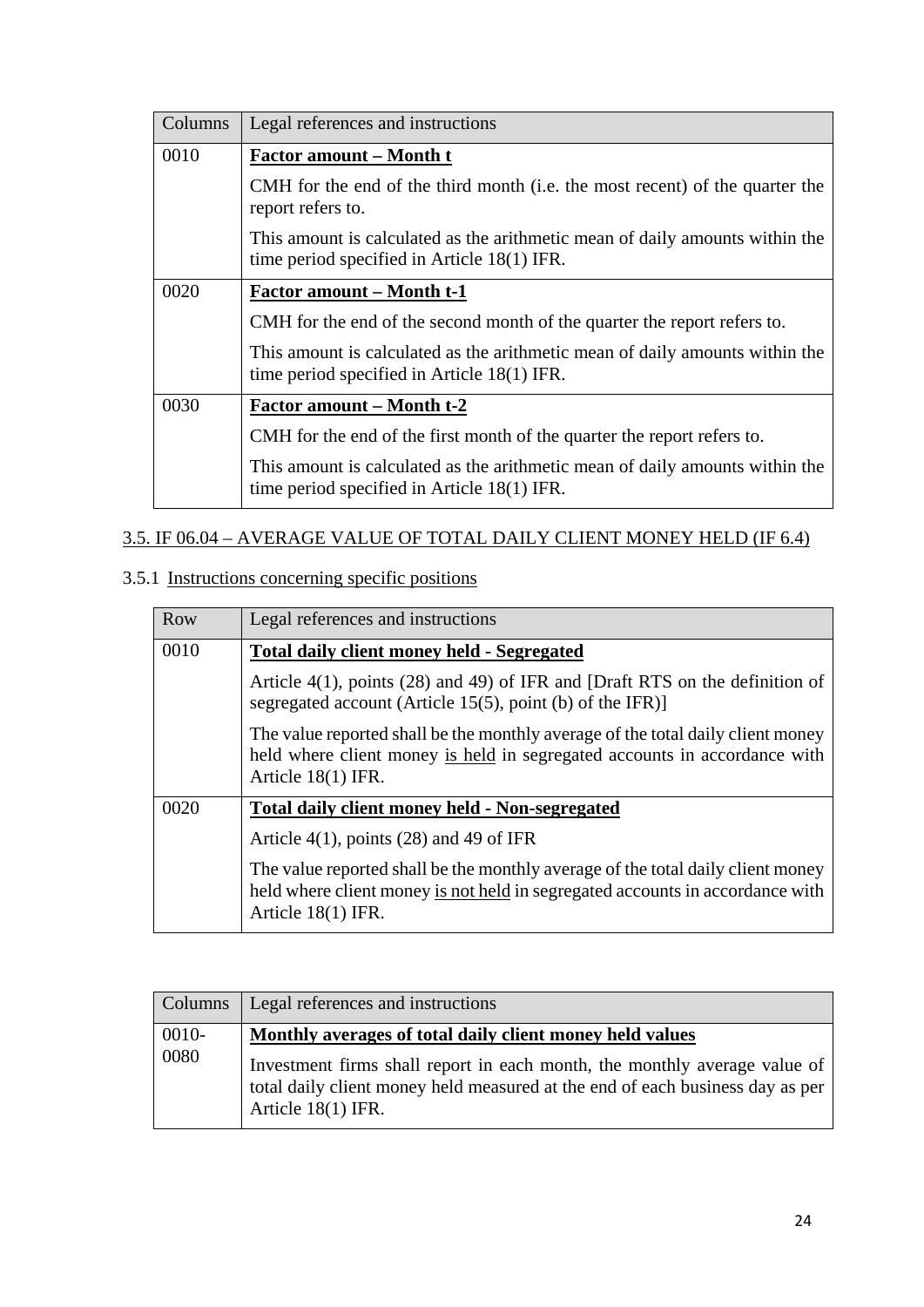### 3.6. IF 06.05 – ASSETS SAFEGUARDED AND ADMINISTERED - ADDITIONAL DETAIL (IF 6.5)

## 3.6.1 Instructions concerning specific positions

| Row  | Legal references and instructions                                                                                                                                                                                                                                                                |
|------|--------------------------------------------------------------------------------------------------------------------------------------------------------------------------------------------------------------------------------------------------------------------------------------------------|
| 0010 | <b>Total ASA (average amounts)</b>                                                                                                                                                                                                                                                               |
|      | Article $4(1)$ , point $(29)$ of IFR                                                                                                                                                                                                                                                             |
|      | Article $5(1)$ of <i>[Draft RTS to specify the methods for measuring the K-factors</i><br>(Article 15(5), point (a) of the IFR)]                                                                                                                                                                 |
|      | Total ASA value as a rolling average of the value of the total daily assets<br>safeguarded and administered, measured at the end of each business day for<br>the previous nine months, excluding the three most recent months in<br>accordance with the first subparagraph of Article 19(1) IFR. |
| 0020 | Of which: Fair value of financial instruments (Level 2)                                                                                                                                                                                                                                          |
|      | Article $5(1)$ , point (a) of <i>[Draft RTS to specify the methods for measuring the</i><br><i>K</i> -factors (Article 15(5), point (a) of the IFR)]                                                                                                                                             |
|      | Level 2 financial instruments valuated pursuant IFRS 13.81.                                                                                                                                                                                                                                      |
| 0030 | Of which: Fair value of financial instruments (Level 3)                                                                                                                                                                                                                                          |
|      | Article $5(1)$ , point (a) of <i>[Draft RTS to specify the methods for measuring the</i><br>K-factors (Article 15(5), point (a) of the IFR)]                                                                                                                                                     |
|      | Valuation based on unobservable inputs using the best information available<br>(IFRS 13.86)                                                                                                                                                                                                      |
| 0040 | Of which: assets formally delegated to another financial entity                                                                                                                                                                                                                                  |
|      | Article 19(2) IFR                                                                                                                                                                                                                                                                                |
|      | Value of assets which safeguarding and administration was formally<br>delegated to another financial entity as an arithmetic mean in accordance with<br>Article 19(1), first subparagraph of IFR.                                                                                                |
| 0050 | Of which: assets of another financial entity that has formally delegated                                                                                                                                                                                                                         |
|      | to the investment firm                                                                                                                                                                                                                                                                           |
|      | Article 19(2) IFR                                                                                                                                                                                                                                                                                |
|      | Value of assets of another financial entity that has formally delegated<br>safeguarding and administration to the investment firm as an arithmetic mean<br>in accordance with the first subparagraph of Article 19(1) IFR.                                                                       |

| <b>Columns</b> | Legal references and instructions                                                                 |
|----------------|---------------------------------------------------------------------------------------------------|
| 0010           | <u>Factor amount – Month t</u>                                                                    |
|                | ASA for the end of the third month (i.e. the most recent) of the quarter the<br>report refers to. |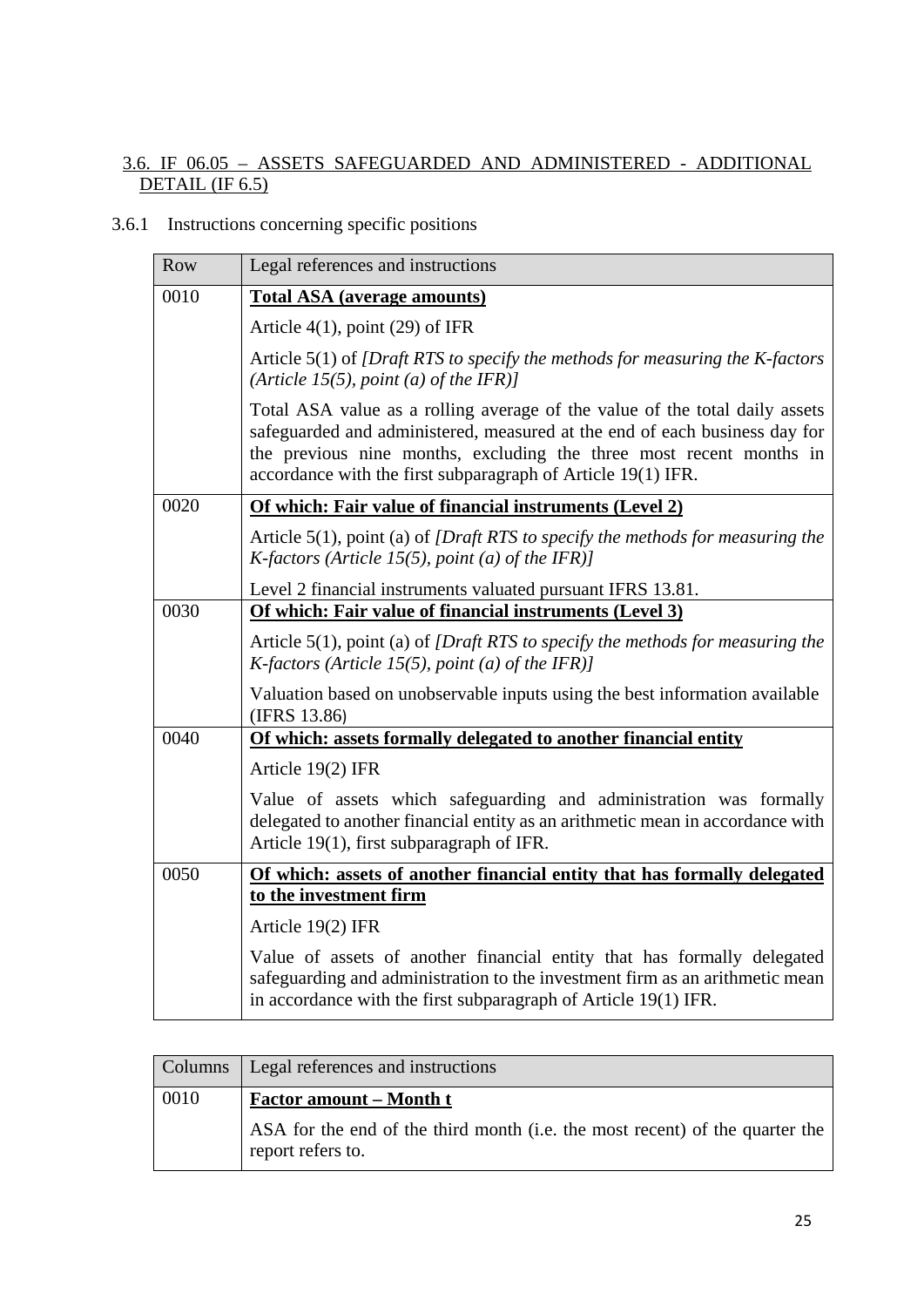| 0020 | <u>Factor amount – Month t-1</u>                                         |
|------|--------------------------------------------------------------------------|
|      | ASA for the end of the second month of the quarter the report refers to. |
| 0030 | <b>Factor amount – Month t-2</b>                                         |
|      | ASA for the end of the first month of the quarter the report refers to.  |

### 3.7. IF 06.06 – AVERAGE VALUE OF TOTAL DAILY ASSETS SAFEGUARDED AND ADMINISTERED (IF 6.6)

### 3.7.1. Instructions concerning specific positions

| Row  | Legal references and instructions                                                                                                                                                                                                    |
|------|--------------------------------------------------------------------------------------------------------------------------------------------------------------------------------------------------------------------------------------|
| 0010 | <b>Assets safeguarded and administered</b>                                                                                                                                                                                           |
|      | Article $4(1)$ , point $(29)$ of IFR                                                                                                                                                                                                 |
|      | Article $5(1)$ of <i>[Draft RTS to specify the methods for measuring the K-factors</i><br>(Article 15(5), point (a) of the IFR)]                                                                                                     |
|      | The value reported shall be the monthly average of the total daily assets<br>safeguarded and administered in accordance with Article 19(1) IFR.                                                                                      |
| 0020 | Of which: Fair value of financial instruments (Level 2)                                                                                                                                                                              |
|      | Article 5(2) of [Draft RTS to specify the methods for measuring the K-factors<br>(Article 15(5), point (a) of the IFR)].                                                                                                             |
|      | Level 2 financial instruments valuated pursuant IFRS 13.81.                                                                                                                                                                          |
| 0030 | Of which: Fair value of financial instruments (Level 3)                                                                                                                                                                              |
|      | Article $5(1)$ , point (a) of <i>[Draft RTS to specify the methods for measuring the</i><br><i>K</i> -factors (Article 15(5), point (a) of the IFR)]                                                                                 |
|      | Valuation based on unobservable inputs using the best information available<br>(IFRS 13.86)                                                                                                                                          |
| 0040 | Of which: assets formally delegated to another financial entity                                                                                                                                                                      |
|      | Article 19(2) IFR                                                                                                                                                                                                                    |
|      | The value reported shall be the monthly average of the total daily assets which<br>safeguarding and administration was formally delegated to another financial<br>entity in accordance with Article 19(1) IFR.                       |
| 0050 | Of which: assets of another financial entity that has formally delegated                                                                                                                                                             |
|      | to the investment firm                                                                                                                                                                                                               |
|      | Article 19(2) IFR                                                                                                                                                                                                                    |
|      | The value reported shall be the monthly average of the total daily assets of<br>another financial entity that has formally delegated safeguarding and<br>administration to the investment firm in accordance with Article 19(1) IFR. |

|  | Columns   Legal references and instructions |
|--|---------------------------------------------|
|--|---------------------------------------------|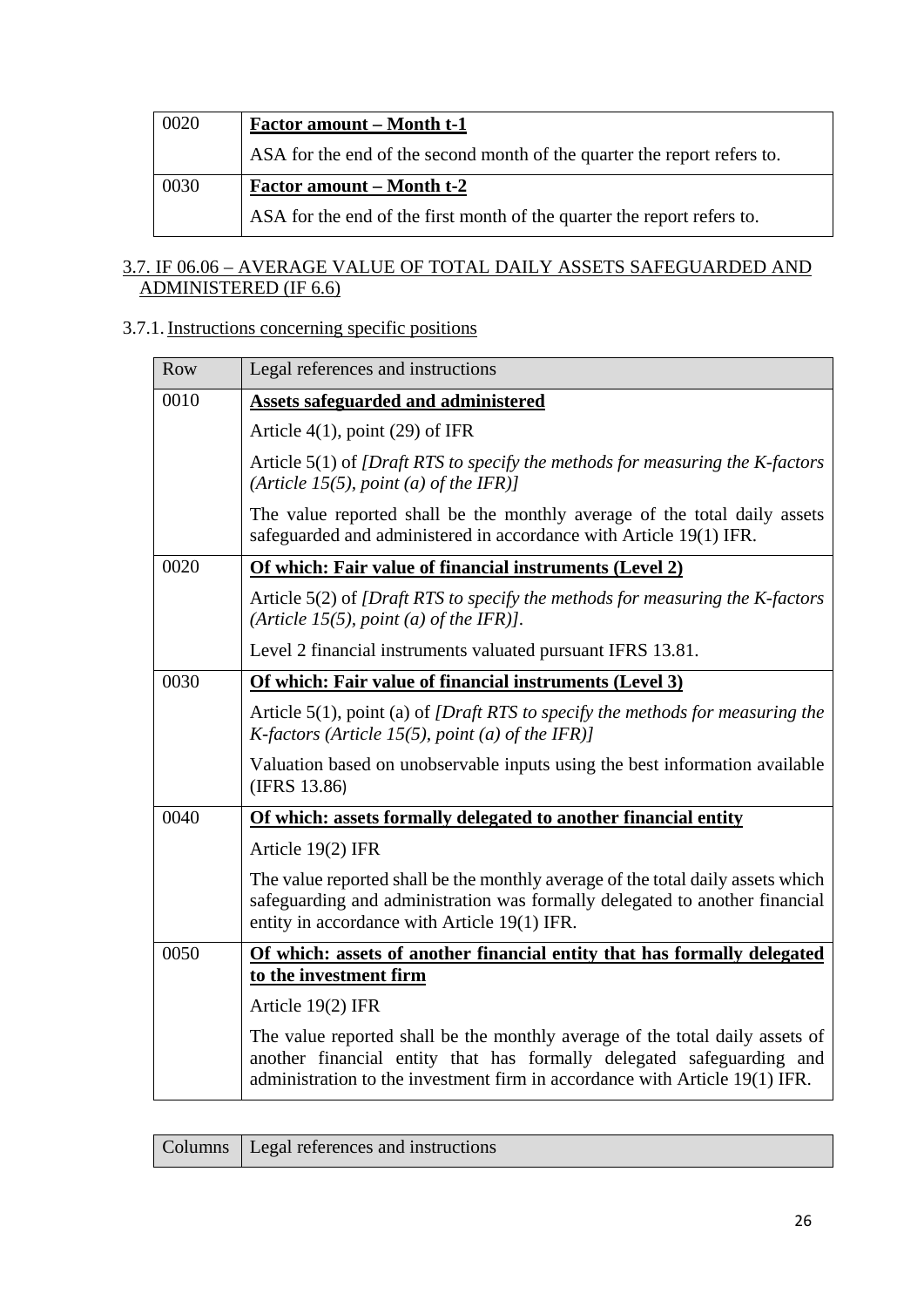| 0010- | Monthly averages of total daily assets safeguarded and administered                                                                                                                              |
|-------|--------------------------------------------------------------------------------------------------------------------------------------------------------------------------------------------------|
| 0080  | values                                                                                                                                                                                           |
|       | Investment firms shall report in each month, the daily average value of total<br>daily assets safeguarded and administered measured at the end of each<br>business day as per Article 19(1) IFR. |

## 3.8. IF 06.07 – CLIENT ORDERS HANDLED - ADDITIONAL DETAILS (IF 6.7)

## 3.8.1. Instructions concerning specific positions

| Row  | Legal references and instructions                                                                                                                                                                                                                                                         |
|------|-------------------------------------------------------------------------------------------------------------------------------------------------------------------------------------------------------------------------------------------------------------------------------------------|
| 0010 | <b>COH</b> - Cash trades (average amounts)                                                                                                                                                                                                                                                |
|      | Value of COH - cash trades as defined in Article 4(1), point (30) of IFR and<br>measured pursuant Article 20(1) IFR.                                                                                                                                                                      |
|      | Investment firms shall report the arithmetic mean amount of $COH - cash$<br>trades for the previous six months, excluding the three most recent months<br>according with the first subparagraph of Article $20(1)$ IFR and shall be<br>measured pursuant Article 20(2), point (a) of IFR. |
| 0020 | <b>Of which: Execution of client orders</b>                                                                                                                                                                                                                                               |
|      | COH for cash trades in relation to which the investment firm perform the<br>service of execution of client orders in client's name as defined in Article 4(1),<br>point (5) of Directive 2014/65/EU.                                                                                      |
|      | The arithmetic mean amount of COH value for the previous six months,<br>excluding the three most recent months according with Article $20(1)$ , first<br>subparagraph IFR shall be reported.                                                                                              |
| 0030 | Of which: Reception and transmission of client orders                                                                                                                                                                                                                                     |
|      | COH for cash trades in relation to which the investment firm perform the<br>service of reception and transmission of client orders                                                                                                                                                        |
|      | The arithmetic mean amount of COH value for the previous six months,<br>excluding the three most recent months according with Article $20(1)$ , first<br>subparagraph IFR shall be reported.                                                                                              |
| 0040 | <b>COH</b> - Derivatives (average amounts)                                                                                                                                                                                                                                                |
|      | Article $4(1)$ , point $(30)$ in IFR                                                                                                                                                                                                                                                      |
|      | Investment firms shall report the arithmetic mean amount of COH -<br>derivatives for the previous six months, excluding the three most recent<br>months according with Article 20(1), first subparagraph of IFR and shall be<br>measured pursuant Article 20(2), point (b) of IFR.        |
| 0050 | Of which: Execution of client orders                                                                                                                                                                                                                                                      |
|      | COH for derivative trades in relation to which the investment firm perform<br>the service of execution of client orders in client's name as defined in in point<br>$(5)$ of Article 4(1) of Directive 2014/65/EU.                                                                         |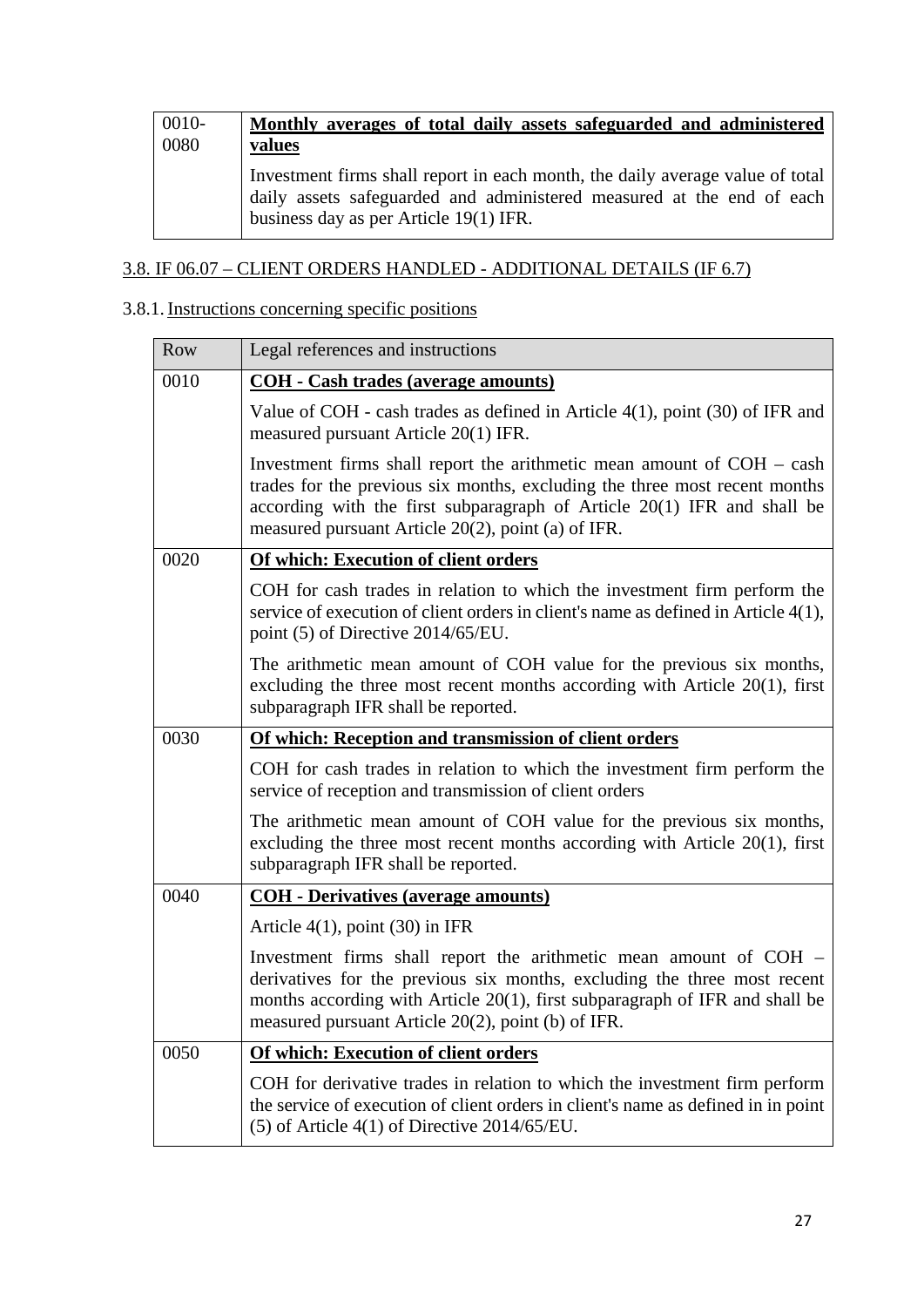|      | The arithmetic mean amount of COH value for the previous six months,<br>excluding the three most recent months, pursuant Article $20(1)$ , first<br>subparagraph of IFR shall be reported.         |
|------|----------------------------------------------------------------------------------------------------------------------------------------------------------------------------------------------------|
| 0060 | Of which: Reception and transmission of client orders<br>COH for derivative trades in relation to which the investment firm perform<br>the service of reception and transmission of client orders. |
|      | The arithmetic mean amount of COH value for the previous six months,<br>excluding the three most recent months pursuant Article $20(1)$ , first<br>subparagraph of IFR shall be reported.          |

| Columns | Legal references and instructions                                                                            |
|---------|--------------------------------------------------------------------------------------------------------------|
| 0010    | <b>Factor amount – Month t</b>                                                                               |
|         | Value of COH as of the end of the third month (i.e. the most recent) of the<br>quarter the report refers to. |
| 0020    | <b>Factor amount – Month t-1</b>                                                                             |
|         | Value of COH as of the end of the second month of the quarter the report<br>refers to.                       |
| 0030    | <b>Factor amount – Month t-2</b>                                                                             |
|         | Value of COH as of the end of the first month of the quarter the report refers<br>to.                        |

### 3.9. IF 06.08 – AVERAGE VALUE OF TOTAL DAILY CLIENT ORDERS HANDLED (IF 6.8)

## 3.9.1. Instructions concerning specific positions

| Row  | Legal references and instructions                                                                                                                                                                                                                                   |
|------|---------------------------------------------------------------------------------------------------------------------------------------------------------------------------------------------------------------------------------------------------------------------|
| 0010 | <b>Total daily client orders handled - Cash trades</b>                                                                                                                                                                                                              |
|      | Article $4(1)$ , point $(30)$ in IFR                                                                                                                                                                                                                                |
|      | The average value of the total daily client orders handled (cash trades) of the<br>relevant month as referred to in Article $20(1)$ IFR and shall be measured<br>pursuant Article $20(2)$ , point (a) of IFR.                                                       |
| 0020 | Of which: Execution of client orders                                                                                                                                                                                                                                |
|      | The average value of the total daily client orders handled for cash trades in<br>relation to which the investment firm perform the service of execution of<br>client orders in client's name as defined in Article $4(1)$ , point $(5)$ of Directive<br>2014/65/EU. |
| 0030 | Of which: Reception and transmission of client orders                                                                                                                                                                                                               |
|      | The average value of the total daily client orders handled for cash trades in<br>relation to which the investment firm perform the service of reception and<br>transmission of client orders.                                                                       |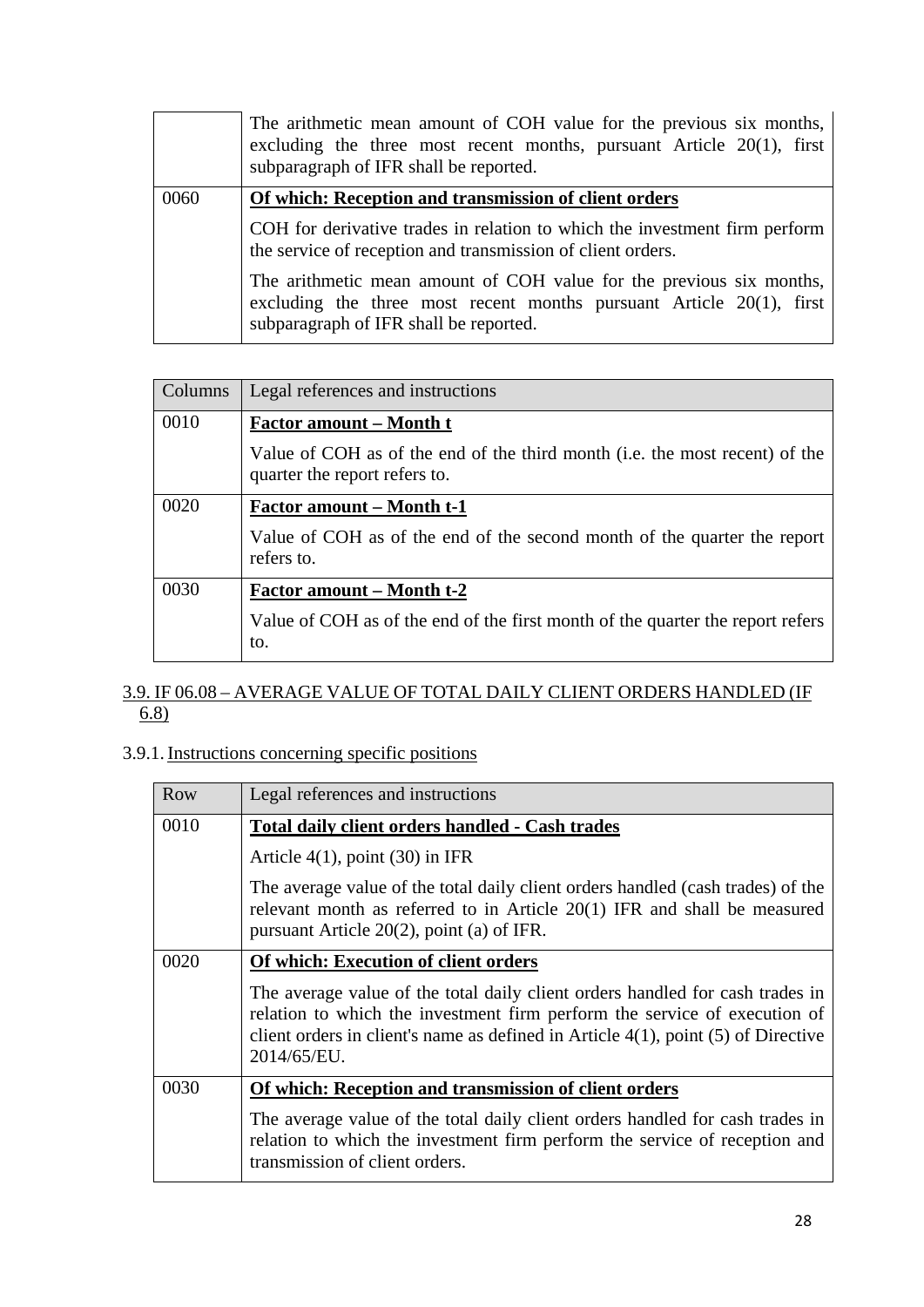| 0040 | <b>Total daily client orders handled - Derivatives</b>                                                                                                                                                                                                                    |
|------|---------------------------------------------------------------------------------------------------------------------------------------------------------------------------------------------------------------------------------------------------------------------------|
|      | Article $4(1)$ , point $(30)$ in IFR                                                                                                                                                                                                                                      |
|      | The average value of the total daily client orders handled (derivatives) of the<br>relevant month as referred to in Article 20(1) IFR and shall be measured<br>pursuant Article $20(2)$ , point (b) of IFR.                                                               |
| 0050 | Of which: Execution of client orders                                                                                                                                                                                                                                      |
|      | The average value of the total daily client orders handled for derivative trades<br>in relation to which the investment firm perform the service of execution of<br>client orders in client's name as defined in Article $4(1)$ , point $(5)$ of Directive<br>2014/65/EU. |
| 0060 | Of which: Reception and transmission of client orders                                                                                                                                                                                                                     |
|      | The average value of the total daily client orders handled for derivative trades<br>in relation to which the investment firm perform the service of reception and<br>transmission of client orders.                                                                       |

|               | Columns   Legal references and instructions                                                                                          |
|---------------|--------------------------------------------------------------------------------------------------------------------------------------|
| 0010-<br>0050 | Monthly averages of total daily client orders handled values                                                                         |
|               | Investment firms shall report each month the monthly average value of the<br>total daily client orders handled as per Article 20(1). |

# 3.10. IF 06.09 – K-NET POSITION RISK - ADDITIONAL DETAILS (IF 6.9)

# 3.10.1. Instructions concerning specific positions

| <b>Row</b> | Legal references and instructions                                                                                                                                                  |
|------------|------------------------------------------------------------------------------------------------------------------------------------------------------------------------------------|
| 0010       | <b>Total standardised approach</b>                                                                                                                                                 |
|            | Article 22 (a) IFR                                                                                                                                                                 |
|            | Positions in for which an own funds requirement is determined in accordance<br>with Chapters 2, 3 or 4 of Title IV of Part Three CRR                                               |
| 0020       | <b>Position risk</b>                                                                                                                                                               |
|            | Article 22 (a) and $21(3)$ IFR                                                                                                                                                     |
|            | Trading book positions in for which an own funds requirement for position<br>risk is determined in accordance with Chapter 2 of Title IV of Part Three CRR                         |
| 0030       | <b>Equity instruments</b>                                                                                                                                                          |
|            | Articles $22(a)$ and $21(3)$ IFR                                                                                                                                                   |
|            | Trading book positions in equity instruments for which an own funds<br>requirement is determined in accordance with Section 3 of Chapter 2 of Title<br><b>IV</b> of Part Three CRR |
| 0040       | <b>Debt instruments</b>                                                                                                                                                            |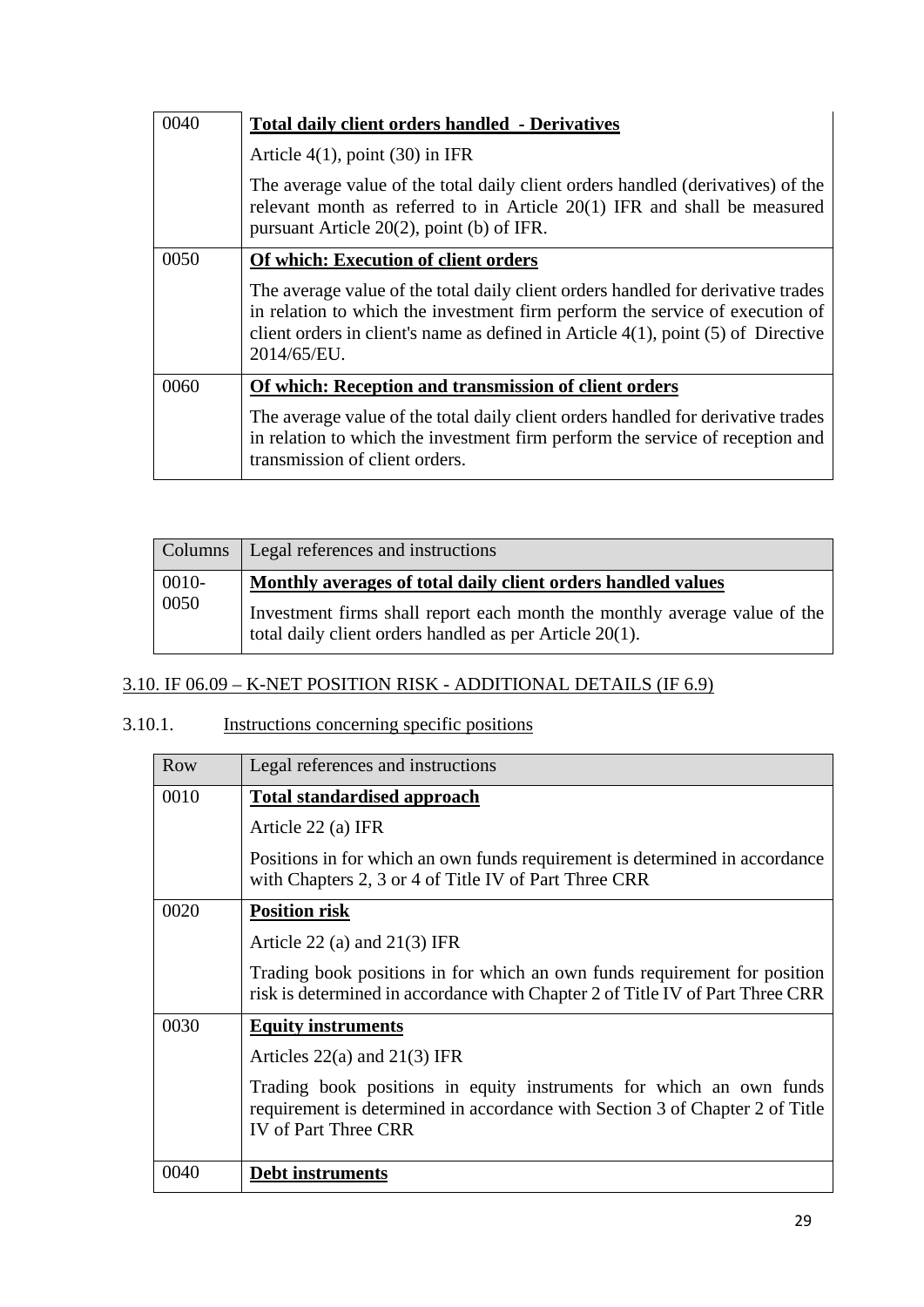|      | Articles $22(a)$ and $21(3)$ IFR                                                                                                                                                                                                                                                                                                                                                 |
|------|----------------------------------------------------------------------------------------------------------------------------------------------------------------------------------------------------------------------------------------------------------------------------------------------------------------------------------------------------------------------------------|
|      | Trading book positions in debt instruments for which an own funds requirement<br>is determined in accordance with Section 2 of Chapter 2 of Title IV of Part<br>Three CRR                                                                                                                                                                                                        |
| 0050 | Of which: securitisations                                                                                                                                                                                                                                                                                                                                                        |
|      | Articles 22 (a) and $21(3)$ IFR                                                                                                                                                                                                                                                                                                                                                  |
|      | Positions in securitisation instruments as referred to in Article 337 CRR and<br>positions in the correlation trading portfolio as referred to in Article 338 CRR.                                                                                                                                                                                                               |
| 0055 | Particular approach for position risk in CIUs                                                                                                                                                                                                                                                                                                                                    |
|      | Article 22 (a) and $21(3)$ IFR                                                                                                                                                                                                                                                                                                                                                   |
|      | Total risk exposure amount for positions in CIUs if capital requirements are<br>calculated in accordance with Article 348(1) CRR either immediately or as a<br>consequence of the cap defined in Article $350(3)$ point (c) of CRR. The CRR<br>does not explicitly assign those positions to either the interest rate risk or the<br>equity risk.                                |
|      | If the particular approach in accordance with the first sentence of Article<br>348(1) CRR is applied, the amount to be reported is 32 % of the net position<br>of the CIU exposure in question.                                                                                                                                                                                  |
|      | If the particular approach in accordance with the second sentence of Article<br>348(1) CRR is applied, the amount to be reported is the lower of 32 % of the<br>net position of the relevant CIU exposure and the difference between 40 % of<br>this net position and the own funds requirements that arise from the foreign<br>exchange risk associated with this CIU exposure. |
| 0060 | Foreign exchange risk                                                                                                                                                                                                                                                                                                                                                            |
|      | Article $22(a)$ and Article 21 paragraphs (3) and (4) of IFR                                                                                                                                                                                                                                                                                                                     |
|      | Positions subject to foreign exchange risk for which an own funds requirement<br>is determined in accordance with Chapter 3 of Title IV of Part Three CRR                                                                                                                                                                                                                        |
| 0070 | <b>Commodities risk</b>                                                                                                                                                                                                                                                                                                                                                          |
|      | Article $22(a)$ and Article 21 paragraphs (3) and (4) of IFR                                                                                                                                                                                                                                                                                                                     |
|      | Positions subject to commodities risk for which an own funds requirement is<br>determined in accordance with Chapter 4 of Title IV of Part Three CRR.                                                                                                                                                                                                                            |
| 0080 | <b>Internal model approach</b>                                                                                                                                                                                                                                                                                                                                                   |
|      | Article 57(2) and Article 21, paragraphs (3) and (4) of IFR                                                                                                                                                                                                                                                                                                                      |
|      | Trading book positions and positions in the non-trading book that are subject<br>to foreign exchange or commodities risk for which the own funds requirement<br>is determined in accordance with Chapter 5 of Title IV of Part Three CRR                                                                                                                                         |

### 3.11. IF 06.10 – CLEARING MARGIN GIVEN - ADDITIONAL DETAIL (IF 6.10)

17. In this template, firms dealing on own account shall report all clearing members of qualifying central counterparties under whose responsibility the execution and settlement of transactions of the firm takes place.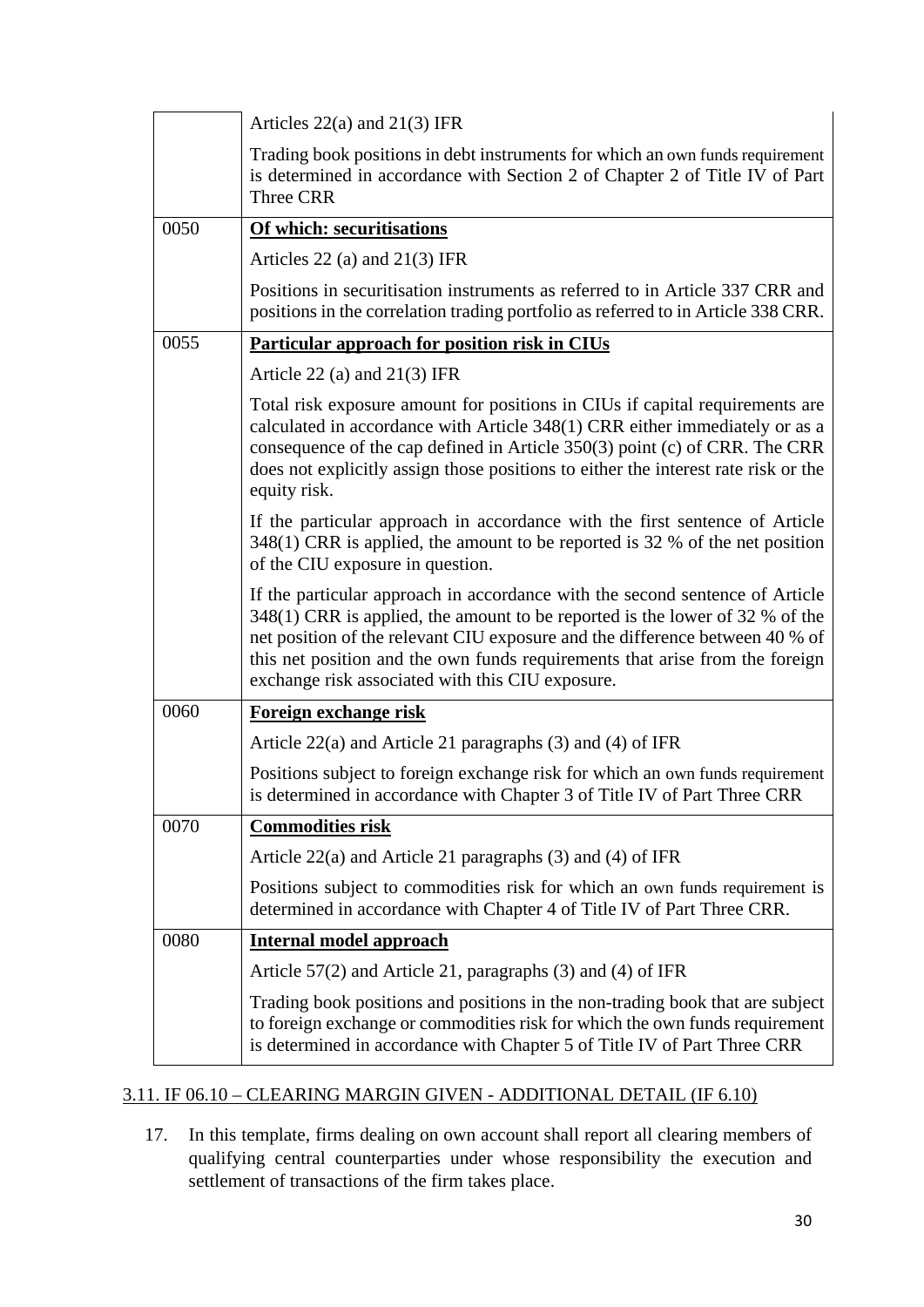### 3.11.1. Instructions concerning specific positions

| Column       | Legal references and instructions                                                                                                                                                                                                                                                                                                                                |
|--------------|------------------------------------------------------------------------------------------------------------------------------------------------------------------------------------------------------------------------------------------------------------------------------------------------------------------------------------------------------------------|
| 0010<br>0030 | <b>Clearing member</b>                                                                                                                                                                                                                                                                                                                                           |
| 0010         | <b>Name</b>                                                                                                                                                                                                                                                                                                                                                      |
|              | Investment firms shall report the name of any clearing member of qualifying<br>central counterparties under whose responsibility the execution and settlement<br>of transactions of the firm dealing on its own account takes place.                                                                                                                             |
| 0020         | <b>Code</b>                                                                                                                                                                                                                                                                                                                                                      |
|              | The code as part of a row identifier must be unique for each reported entity.<br>For investment firms the code shall be the LEI code. For other entities the<br>code shall be the LEI code, or if not available, a national code. The code shall<br>be unique and used consistently across the templates and across time. The<br>code shall always have a value. |
| 0030         | <b>Type of code</b>                                                                                                                                                                                                                                                                                                                                              |
|              | The type of code reported in column 0020 shall be identified as a 'LEI code'<br>or 'National code'.                                                                                                                                                                                                                                                              |
| 0040         | Contribution to the total margin required on a daily basis                                                                                                                                                                                                                                                                                                       |
| 0060         | Investment firms shall report information for the three days of the preceding<br>three months where the highest, second highest and third highest amount of<br>total margin required on a daily basis, as referred to in Article 2 of Article<br>23(2) of IFR, was calculated.                                                                                   |
|              | The investment firm shall include all clearing members in the template that<br>were used on at least one of those days.                                                                                                                                                                                                                                          |
|              | The contribution to the total margin required on a daily basis shall be reported<br>as the amount before the multiplication with the factor of 1.3 referred to in<br>Article $23(2)$ of IFR.                                                                                                                                                                     |
| 0040         | Contribution to the total margin required on a daily basis – on the day of<br>the highest amount of total margin required                                                                                                                                                                                                                                        |
| 0050         | Contribution to the total margin required on a daily basis – on the day of<br>the second highest amount of total margin required                                                                                                                                                                                                                                 |
| 0060         | <u>Contribution to the total margin required on a daily basis – on the day of</u><br>the third highest amount of total margin required                                                                                                                                                                                                                           |

### 3.12. IF 06.11 – TRADING COUNTERPARTY DEFAULT- TCD ADDITIONAL DETAILS (IF 6.11)

### 3.12.1. Instructions concerning specific positions

| Row                                      | Legal references and instructions                      |
|------------------------------------------|--------------------------------------------------------|
| 0010<br>$\overline{\phantom{0}}$<br>0080 | Breakdown by method for determining the exposure value |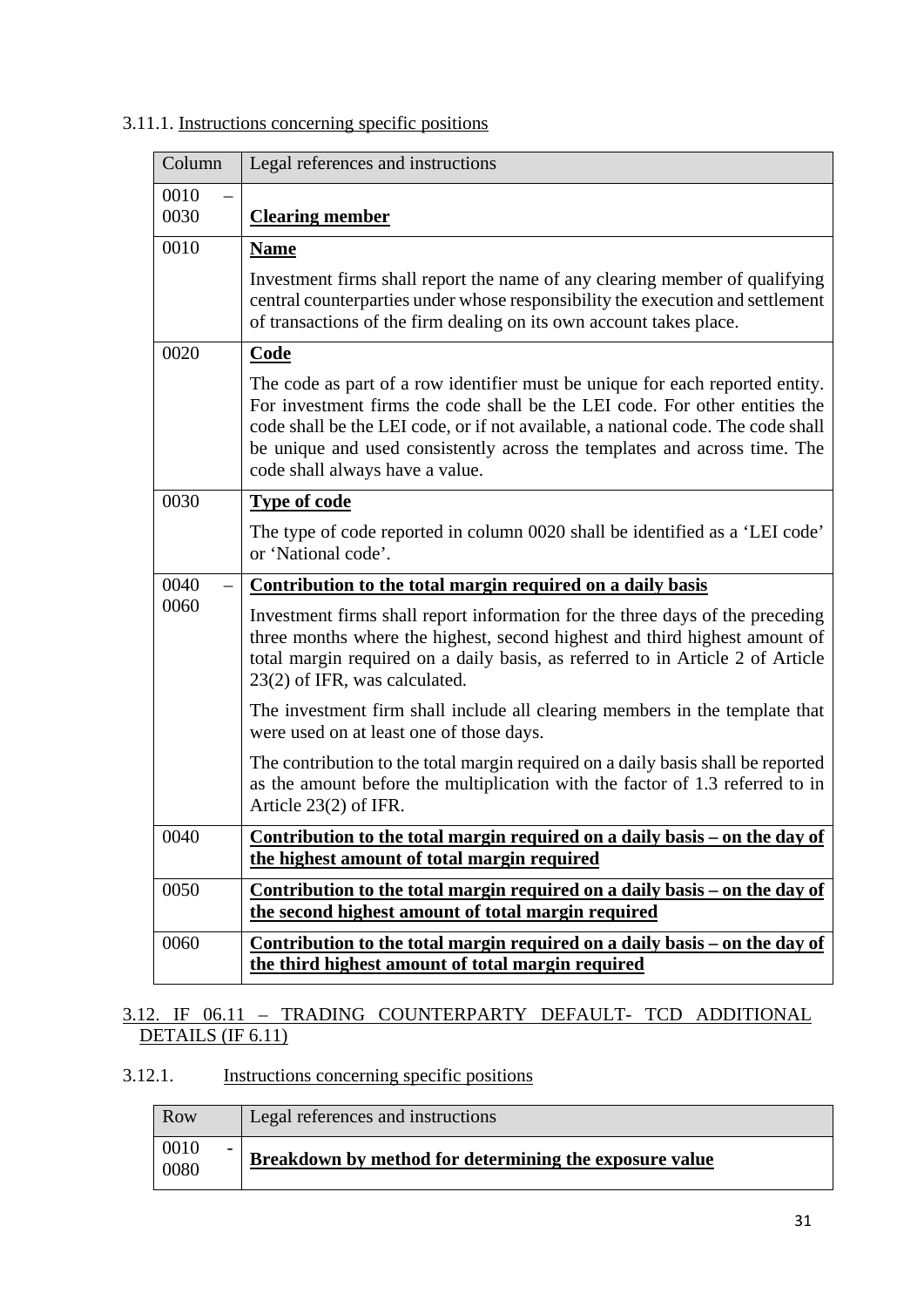| 0010 | <b>Application of IFR: K-TCD</b>                                                                                                                                                                                                                                                                                                                                        |
|------|-------------------------------------------------------------------------------------------------------------------------------------------------------------------------------------------------------------------------------------------------------------------------------------------------------------------------------------------------------------------------|
|      | Article 26 IFR                                                                                                                                                                                                                                                                                                                                                          |
|      | Exposures for which the own funds requirement is calculated as K-TCD in<br>accordance with Article 26 IFR.                                                                                                                                                                                                                                                              |
| 0020 | Alternative approaches: Exposure value determined in accordance with                                                                                                                                                                                                                                                                                                    |
|      | <b>CRR</b>                                                                                                                                                                                                                                                                                                                                                              |
|      | First subparagraph of Article 25(4) IFR                                                                                                                                                                                                                                                                                                                                 |
|      | Exposures for which the exposure value is determined in accordance with the<br>CRR and the related own funds requirements of which are calculated by<br>multiplying the exposure value by the risk factor set out in Table 2 in Article<br><b>26 IFR</b>                                                                                                                |
| 0030 | <b>SA-CCR</b>                                                                                                                                                                                                                                                                                                                                                           |
|      | Article 274 CRR                                                                                                                                                                                                                                                                                                                                                         |
| 0040 | <b>Simplified SA-CCR</b>                                                                                                                                                                                                                                                                                                                                                |
|      | Article 281 CRR                                                                                                                                                                                                                                                                                                                                                         |
| 0050 | <b>Original exposure method</b>                                                                                                                                                                                                                                                                                                                                         |
|      | Article 282 CRR                                                                                                                                                                                                                                                                                                                                                         |
| 0060 | <b>Alternative approaches: Full application of CRR framework</b>                                                                                                                                                                                                                                                                                                        |
|      | Second subparagraph of Article 25(4) IFR                                                                                                                                                                                                                                                                                                                                |
|      | Exposures for which the exposure value and the own funds requirements are<br>determined in accordance with the CRR                                                                                                                                                                                                                                                      |
| 0070 | <b>Memorandum item: CVA component</b>                                                                                                                                                                                                                                                                                                                                   |
|      | Articles 25(5) and 26 IFR.                                                                                                                                                                                                                                                                                                                                              |
|      | Where an institutions applies the approach of Article 26 IFR or applies the<br>derogation of the first subparagraph of Article 26 (5) IFR, the CVA<br>component shall be determined as the difference between the relevant amount<br>after the application of the CVA factor multiplier and the relevant amount<br>before the application of the CVA factor multiplier. |
|      | Where an institutions applies the derogation of the Article $26(5)$ , second<br>subparagraph of IFR, the CVA component shall be determined in accordance<br>with Title VI of Part Three CRR.                                                                                                                                                                            |
| 0080 | of which: calculated in accordance with CRR framework                                                                                                                                                                                                                                                                                                                   |
|      | Article 25(5), second subparagraph of IFR.                                                                                                                                                                                                                                                                                                                              |
| 0090 | <b>Breakdown by type of counterparty</b>                                                                                                                                                                                                                                                                                                                                |
| 0110 | The counterparty breakdown shall be based on the types of counterparties<br>referred to in Table 2 in Article 26 IFR.                                                                                                                                                                                                                                                   |
| 0090 | <b>Central governments, central banks and public sector entities</b>                                                                                                                                                                                                                                                                                                    |
| 0100 | <b>Credit institutions and investment firms</b>                                                                                                                                                                                                                                                                                                                         |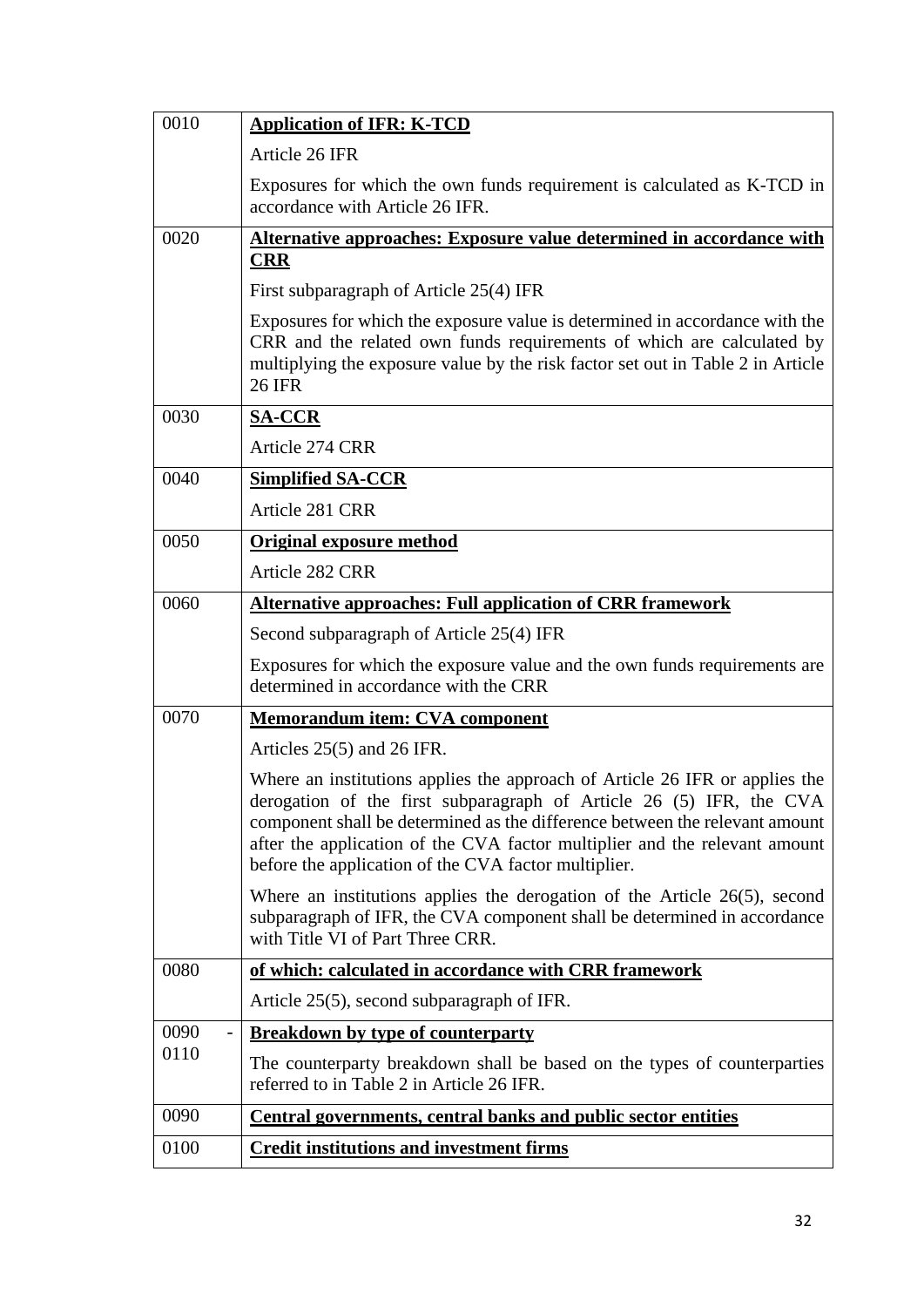| Column | Legal references and instructions                                                                                                                                                                                                                                                                   |
|--------|-----------------------------------------------------------------------------------------------------------------------------------------------------------------------------------------------------------------------------------------------------------------------------------------------------|
| 0010   | <b>K</b> - factor requirement                                                                                                                                                                                                                                                                       |
|        | The own funds requirement shall be reported as calculated in accordance with<br>Article 26 IFR or the applicable provisions of the CRR.                                                                                                                                                             |
| 0020   | <b>Exposure value</b>                                                                                                                                                                                                                                                                               |
|        | The exposure value as calculated in accordance with Article 27 IFR or the<br>applicable provisions of the CRR.                                                                                                                                                                                      |
| 0030   | <b>Replacement cost (RC)</b>                                                                                                                                                                                                                                                                        |
|        | Article 28 IFR.                                                                                                                                                                                                                                                                                     |
| 0040   | <b>Potential future exposure (PFE)</b>                                                                                                                                                                                                                                                              |
|        | Article 29 IFR.                                                                                                                                                                                                                                                                                     |
| 0050   | <b>Collateral (C)</b>                                                                                                                                                                                                                                                                               |
|        | Article $30(2)$ and $(3)$ IFR.                                                                                                                                                                                                                                                                      |
|        | The value reported shall be the value of the collateral as used for the calculation<br>of the exposure value and therefore, where applicable, the value after the<br>application of the volatility adjustment and the currency mismatch volatility<br>adjustment of Articles $30(1)$ and $(3)$ IFR. |

## 3.13. IF 06.12– DAILY TRADING FLOW- ADDITIONAL DETAILS (IF 6.12)

### 3.13.1. Instructions concerning specific positions

| Row  | Legal references and instructions                                                                                                                                                                                                                    |
|------|------------------------------------------------------------------------------------------------------------------------------------------------------------------------------------------------------------------------------------------------------|
| 0010 | Total DTF - cash trades (average amounts)                                                                                                                                                                                                            |
|      | Investment firms shall report the arithmetic mean amount of $DTF - cash$<br>trades for the remaining six months according with the first subparagraph of<br>Article 33(1) IFR and shall be measured pursuant Article 33(2), point (a) of<br>IFR.     |
|      | The amount reported in this cell shall take into account Article 33(3) IFR.                                                                                                                                                                          |
| 0020 | Total DTF - derivative trades (average amounts)                                                                                                                                                                                                      |
|      | Article $33(2)$ , point (b) in IFR                                                                                                                                                                                                                   |
|      | Investment firms shall report the arithmetic mean amount of DTF – derivative<br>trades for the remaining six months according with the first subparagraph of<br>Article 33(1) IFR and shall be measured pursuant Article 33(2), point (b) of<br>IFR. |
|      | The amount reported in this cell shall take into account Article 33(3) IFR.                                                                                                                                                                          |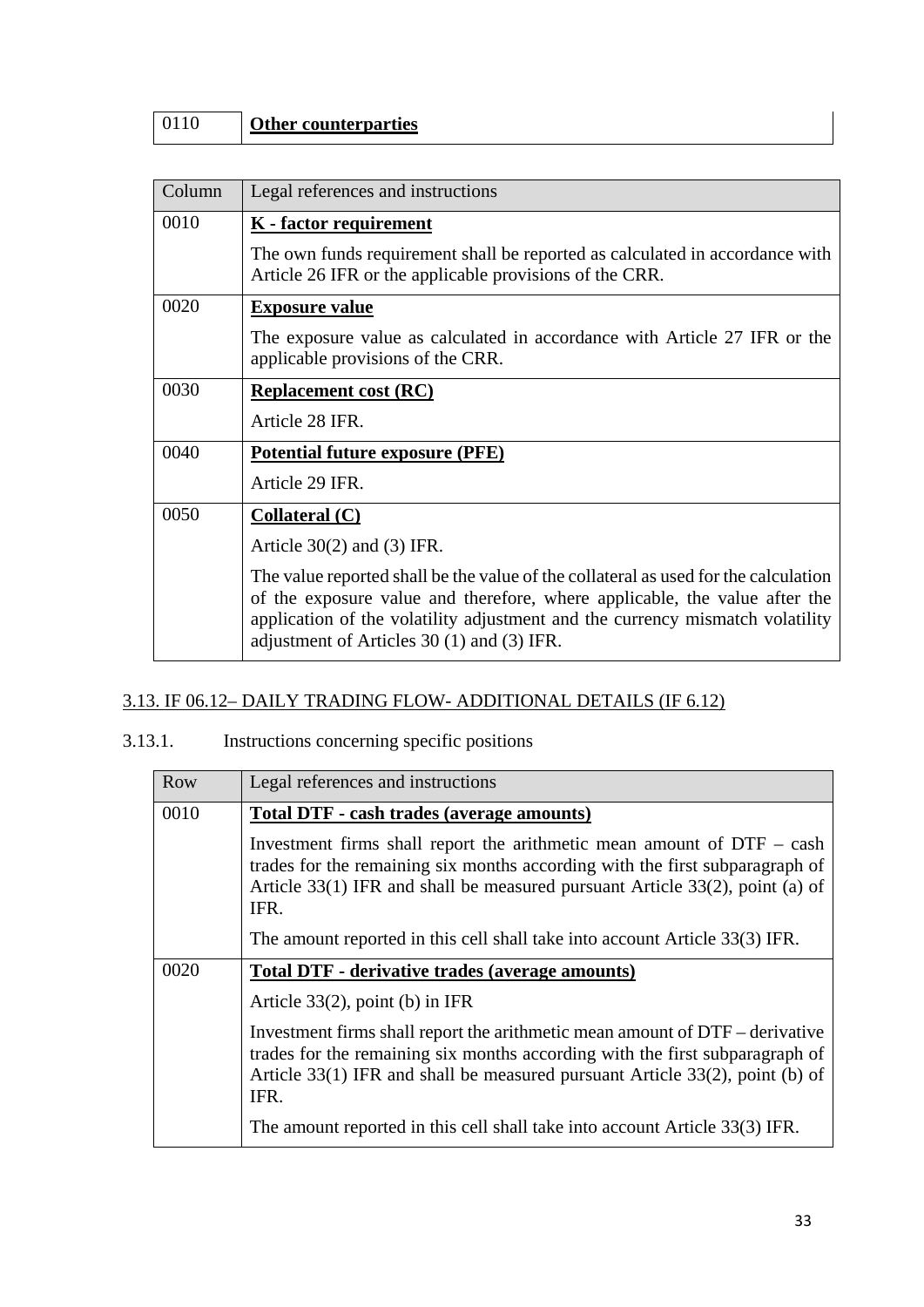| <b>Columns</b> | Legal references and instructions                                                                            |
|----------------|--------------------------------------------------------------------------------------------------------------|
| 0010           | <b>Average factor amount – Month t</b>                                                                       |
|                | Value of DTF as of the end of the third month (i.e. the most recent) of the<br>quarter the report refers to. |
| 0020           | Average factor amount – Month t-1                                                                            |
|                | Value of DTF as of the end of the second month of the quarter the report refers<br>to.                       |
| 0030           | <b>Average factor amount – Month t-2</b>                                                                     |
|                | Value of DTF as of the end of the first month of the quarter the report refers<br>to.                        |

### 3.14. IF 06.13– AVERAGE VALUE OF TOTAL DAILY TRADING FLOWS (IF 6.13)

#### 3.14.1. Instructions concerning specific positions

| Row  | Legal references and instructions                                                                                                                                                                     |
|------|-------------------------------------------------------------------------------------------------------------------------------------------------------------------------------------------------------|
| 0010 | Daily trading flow - cash trades                                                                                                                                                                      |
|      | The average value of the total daily trading flow (cash value) of the relevant<br>month as referred to in Article 33(1) IFR and shall be measured pursuant<br>Article $33(2)$ , point (a) of IFR.     |
| 0020 | Daily trading flow - derivative trades                                                                                                                                                                |
|      | The average value of the total daily trading flow (derivative trades) of the<br>relevant month as referred to in Article 33(1) IFR and shall be measured<br>pursuant Article 33(2), point (b) of IFR. |

|                  | Columns   Legal references and instructions                                                                                                                                                                                                         |
|------------------|-----------------------------------------------------------------------------------------------------------------------------------------------------------------------------------------------------------------------------------------------------|
| $0010 -$<br>0080 | Monthly averages of total daily trading flow values<br>Investment firms shall report in each relevant month column, the monthly<br>average value of the total daily trading flow measured throughout each<br>business day as per Article 33(1) IFR. |

### **4. CONCENTRATION RISK REPORTING**

#### 4.1. General Remarks

18. Concentration risk reporting contains information about the concentration risks an investment firm is exposed to through its trading book positions due to the default of counterparties. This leads in to the calculation of K-CON, an additional own funds requirement due to the exposures the investment firm has on its balance sheet. This is in line with the definition of 'concentration risk' in Article  $4(1)(31)$  IFR where: 'concentration risk' or 'CON' means the exposures in the trading book of an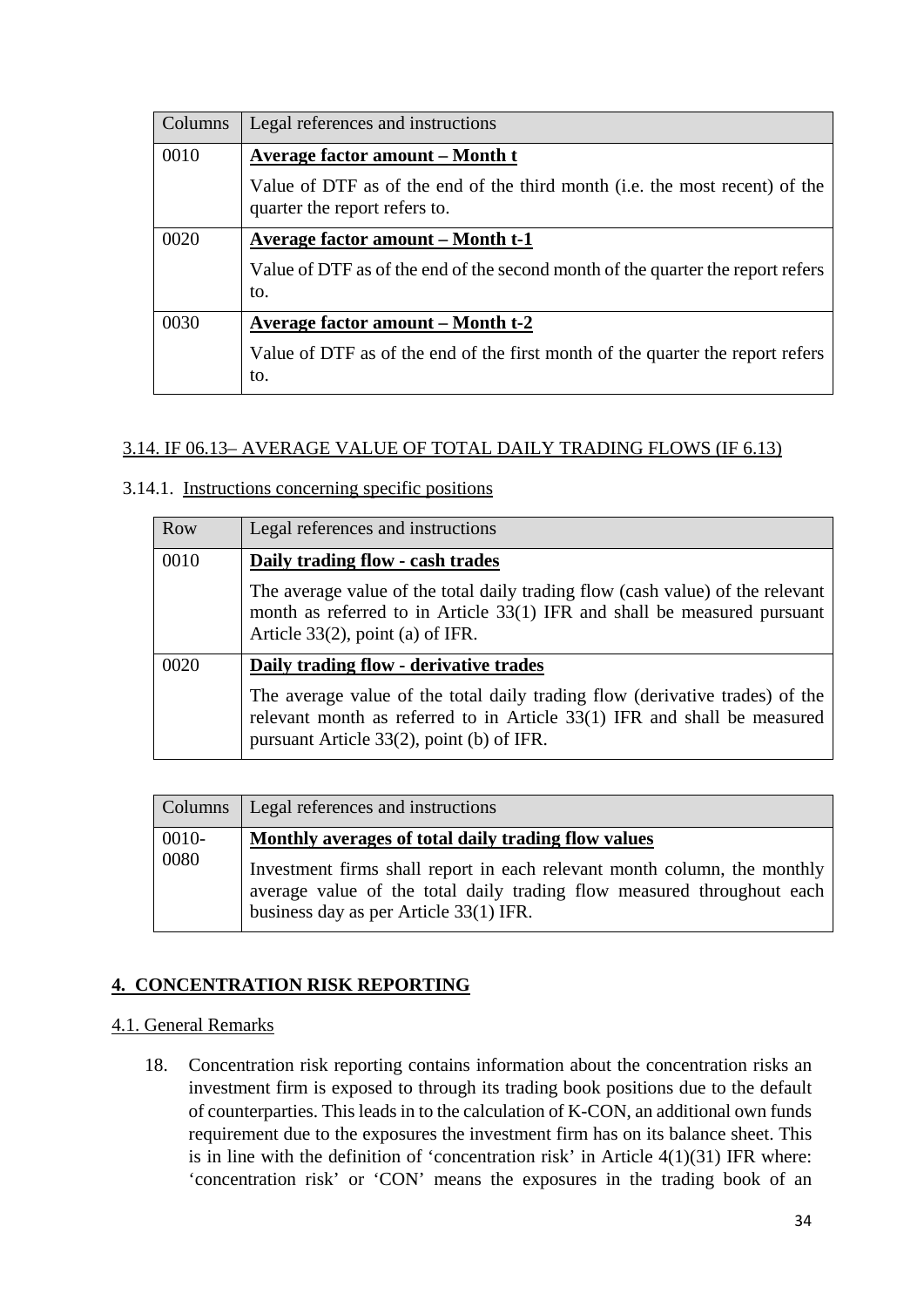investment firm to a client or a group of connected clients the value of which exceeds the limits in Article 37(1).

- 19. Concentration risk reporting also includes information about the following:
	- i. Client money
	- ii. Client assets
	- iii. Firm's own cash
	- iv. Earnings from clients
	- v. Trading book positions
	- vi. Exposures calculated taking into account assets and off-balance sheet items not recorded in the trading book.
- 20. Although the wording in Article 54(2) IFR also refers to 'concentration risk', the definition of this included in Article 4(1)(31) IFR and the limits set out Article 37(1) IFR are not compatible with the items described in Article 54(2), points (b) to (e) of IFR. For this reason, the reporting required focuses on the five largest positions, if available, in respect of each of items (i) to (vi) of paragraph 19 that are held at, or are attributable to, a particular institution, client or other entity. This reporting allows competent authorities to better understand the risks that investment firms might face from these.
- 21. Concentration risk reporting consists of the IF 07.00 and IF 08.00 templates and, in accordance with Article 54(2) IFR, firms that meet the conditions for qualifying as a small and interconnected investment firm set out in Article 12(1) IFR are not required to report information in this regard.

### 4.2. IF 07.00 – K-CON ADDITIONAL DETAILS (IF7)

### 4.2.1. Instructions concerning specific positions

| Columns   | Legal references and instructions                                                                                                                                                                                                                                                                                                                                                                   |
|-----------|-----------------------------------------------------------------------------------------------------------------------------------------------------------------------------------------------------------------------------------------------------------------------------------------------------------------------------------------------------------------------------------------------------|
| 0010-0060 | <b>Counterparty ID</b>                                                                                                                                                                                                                                                                                                                                                                              |
|           | The investment firm shall report the identification of the counterparties or<br>group of connected clients to which they have an exposure that exceeds the<br>limits set out in Article 37(1) IFR.                                                                                                                                                                                                  |
| 0010      | Code<br>The code as part of a row identifier must be unique for each reported entity.<br>For investment firms and insurance undertakings the code shall be the LEI<br>code. For other entities the code shall be the LEI code, or if not available, a<br>national code. The code shall be unique and used consistently across the<br>templates and across time. The code shall always have a value. |
| 0020      | <b>Type of code</b><br>The investment firms shall identify the type of code reported in column 0010<br>as a 'LEI code' or 'Non-LEI code'.<br>The type of code shall always be reported.                                                                                                                                                                                                             |
| 0030      | Name                                                                                                                                                                                                                                                                                                                                                                                                |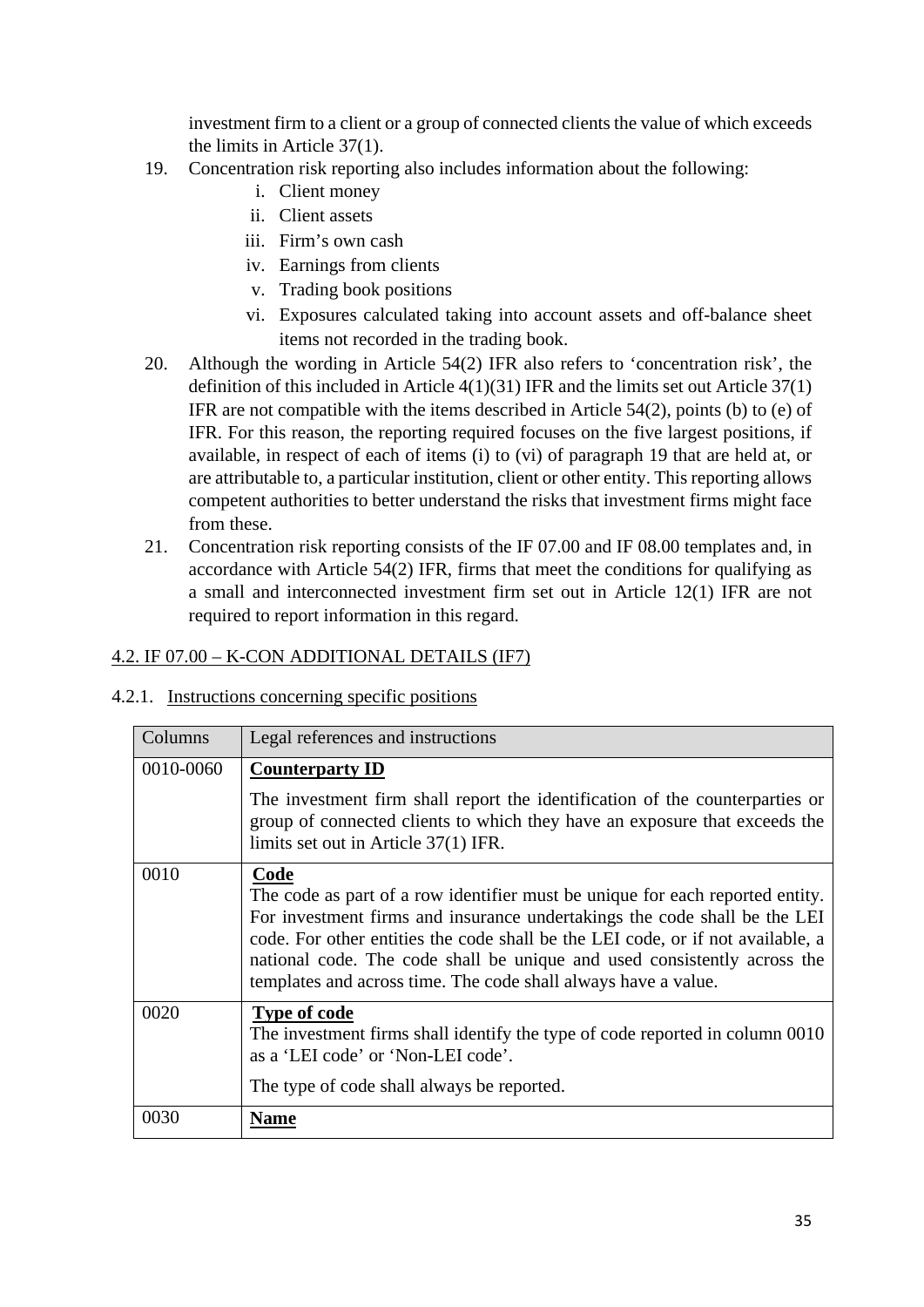|           | The name shall correspond to the name of the parent company whenever a<br>group of connected clients is reported. In any other case, the name shall<br>correspond to the individual counterparty.                             |
|-----------|-------------------------------------------------------------------------------------------------------------------------------------------------------------------------------------------------------------------------------|
| 0040      | Group/individual                                                                                                                                                                                                              |
|           | The investment firm shall report "1" for the reporting of exposures to<br>individual counterparties or "2" for the reporting of exposures to groups of<br>connected clients.                                                  |
| 0050      | <b>Counterparty type</b>                                                                                                                                                                                                      |
|           | The investment firm shall report for each exposure if this is associated to:                                                                                                                                                  |
|           | 1. a credit institution or a group of connected clients that includes a credit<br>institution;                                                                                                                                |
|           | 2. an investment firm or a group of connected clients that includes an<br>investment firm;                                                                                                                                    |
|           | 3. other clients.                                                                                                                                                                                                             |
| 0060-0110 | <b>Trading Book Exposures exceeding the limits set in Article 37(1) IFR</b>                                                                                                                                                   |
|           | The investment firm shall report information on each exposure exceeding the<br>limits set out in Article 37(1) IFR in accordance with Article 36 and 39 IFR.                                                                  |
| 0060      | <b>Exposure Value (EV)</b>                                                                                                                                                                                                    |
|           | Article 36 IFR.                                                                                                                                                                                                               |
| 0070      | <b>Exposure Value (as % of Own Funds)</b>                                                                                                                                                                                     |
|           | Exposure calculated in accordance with Article 36 IFR and expressed as a<br>percentage of the firm's own funds.                                                                                                               |
| 0080      | <b>Own Funds Requirement of total exposure (OFR)</b>                                                                                                                                                                          |
|           | Own funds requirement of total exposure to the individual counterparty or<br>group of connected clients, calculated as the total amount of K-TCD and of<br>the specific risk requirement for K-NPR for the relevant exposure. |
| 0090      | <b>Exposure Value Excess (EVE)</b>                                                                                                                                                                                            |
|           | Amount calculated in accordance with Article 37, point (2), paragraph two<br>IFR for the relevant exposure.                                                                                                                   |
| 0100      | <b>Duration of the Excess (in days)</b>                                                                                                                                                                                       |
|           | Number of days passed since the exposure excess has first occurred.                                                                                                                                                           |
| 0110      | <b>K-CON Own Funds Requirement for the Excess (OFRE)</b>                                                                                                                                                                      |
|           | Amount calculated in accordance with Article 39, point (2) IFR for the<br>relevant exposure.                                                                                                                                  |

## 4.3. IF 08.01 – LEVEL OF CONCENTRATION RISK - CLIENT MONEY HELD (IF 8.1)

## 4.3.1. Instructions concerning specific columns

| Legal references and instructions<br>Columns |  |
|----------------------------------------------|--|
|----------------------------------------------|--|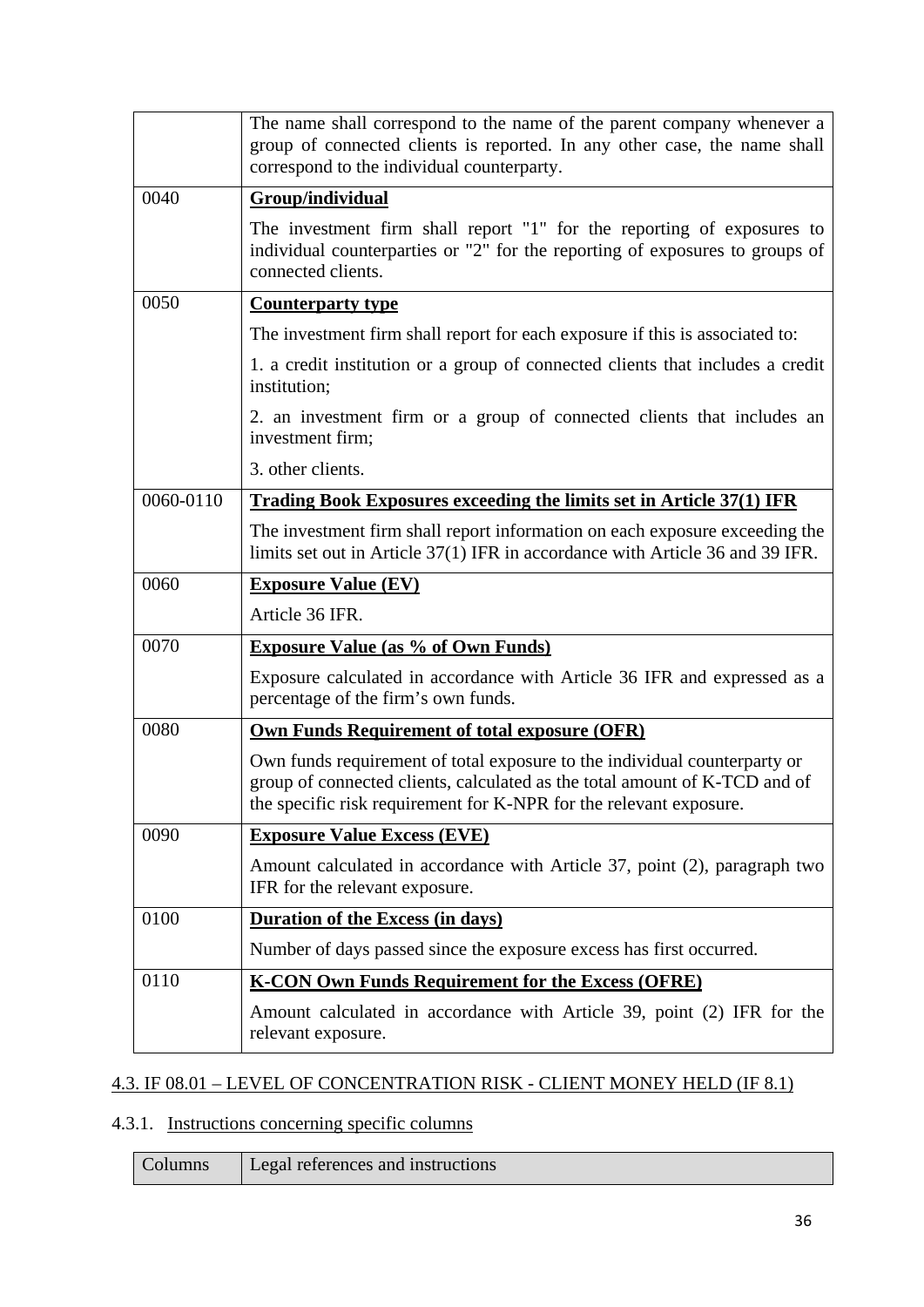| 0010-0060 | <b>Total CMH</b>                                                                                                                                                                                                                                                                                                                                                                                    |
|-----------|-----------------------------------------------------------------------------------------------------------------------------------------------------------------------------------------------------------------------------------------------------------------------------------------------------------------------------------------------------------------------------------------------------|
|           | Article $54(2)$ , point (b) IFR                                                                                                                                                                                                                                                                                                                                                                     |
|           | The investment firm shall report the identification of the five, if available,<br>counterparties or group of connected counterparties where the largest amounts<br>of client money are held.                                                                                                                                                                                                        |
| 0010      | Code<br>The code as part of a row identifier must be unique for each reported entity.<br>For investment firms and insurance undertakings the code shall be the LEI<br>code. For other entities the code shall be the LEI code, or if not available, a<br>national code. The code shall be unique and used consistently across the<br>templates and across time. The code shall always have a value. |
| 0020      | <b>Type of code</b><br>The investment firms shall identify the type of code reported in column 0010<br>as a 'LEI code' or 'Non-LEI code'.                                                                                                                                                                                                                                                           |
| 0030      | <b>Name</b>                                                                                                                                                                                                                                                                                                                                                                                         |
|           | The name shall correspond to the name of the parent company whenever a<br>group of connected counterparties is reported. In any other case, the name<br>shall correspond to the individual counterparty.                                                                                                                                                                                            |
| 0040      | Group/individual                                                                                                                                                                                                                                                                                                                                                                                    |
|           | The firm shall report "1" for the reporting of exposures to individual<br>counterparties or "2" for the reporting of exposures to groups of connected<br>counterparties.                                                                                                                                                                                                                            |
| 0050      | <b>Total CMH</b> at reporting date                                                                                                                                                                                                                                                                                                                                                                  |
|           | The firm shall report the total amount of client money at reporting date.                                                                                                                                                                                                                                                                                                                           |
| 0060      | Percentage of client money held at this institution                                                                                                                                                                                                                                                                                                                                                 |
|           | The firm shall report the amount of client money held at reporting date with<br>each of the counterparties or groups of connected counterparties for which<br>reporting is made, expressed as a percentage of the total (reported in column<br>$0050$ ).                                                                                                                                            |

### 4.4. IF 08.02 – LEVEL OF CONCENTRATION RISK - ASSETS SAFEGUARDED AND ADMINISTERED (IF 8.2)

## 4.4.1. Instructions concerning specific columns

| Columns   | Legal references and instructions                                                                                                                                                           |
|-----------|---------------------------------------------------------------------------------------------------------------------------------------------------------------------------------------------|
| 0010-0060 | <b>Total ASA</b>                                                                                                                                                                            |
|           | Article $54(2)$ , point (c) IFR                                                                                                                                                             |
|           | The firm shall report the identification of the five, if available, counterparties<br>or group of connected counterparties where the largest amounts of client<br>securities are deposited. |
| 0010      | Code                                                                                                                                                                                        |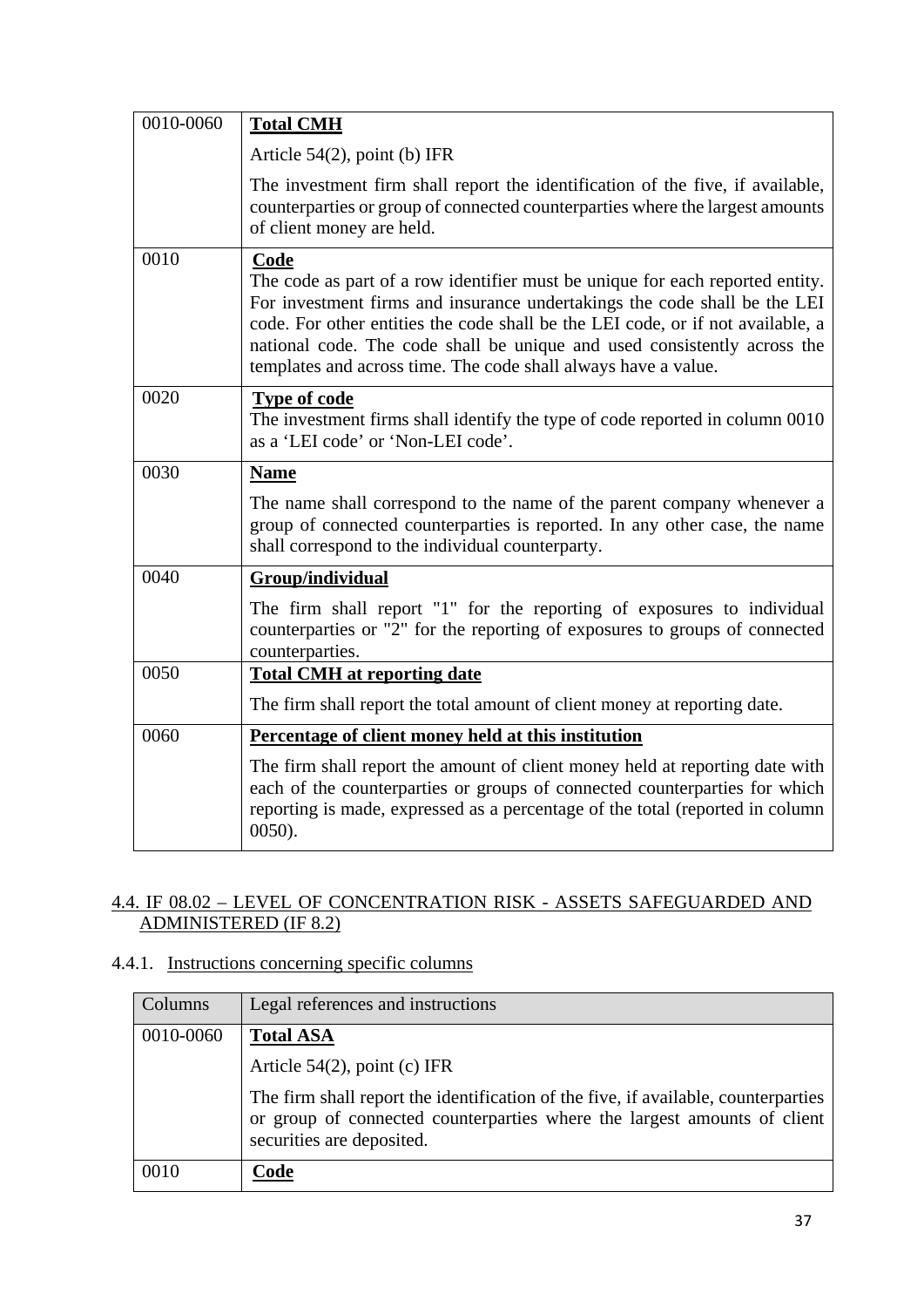|      | The code as part of a row identifier must be unique for each reported entity.<br>For investment firms and insurance undertakings the code shall be the LEI<br>code. For other entities the code shall be the LEI code, or if not available, a<br>national code. The code shall be unique and used consistently across the<br>templates and across time. The code shall always have a value. |
|------|---------------------------------------------------------------------------------------------------------------------------------------------------------------------------------------------------------------------------------------------------------------------------------------------------------------------------------------------------------------------------------------------|
| 0020 | <b>Type of code</b><br>The investment firms shall identify the type of code reported in column 0010<br>as a 'LEI code' or 'Non-LEI code'.                                                                                                                                                                                                                                                   |
| 0030 | <b>Name</b>                                                                                                                                                                                                                                                                                                                                                                                 |
|      | The name shall correspond to the name of the parent company whenever a<br>group of connected counterparties is reported. In any other case, the name<br>shall correspond to the individual counterparty.                                                                                                                                                                                    |
| 0040 | Group/individual                                                                                                                                                                                                                                                                                                                                                                            |
|      | The firm shall report "1" for the reporting of exposures to individual<br>counterparties or "2" for the reporting of exposures to groups of connected<br>counterparties.                                                                                                                                                                                                                    |
| 0050 | <b>Total ASA at reporting date</b>                                                                                                                                                                                                                                                                                                                                                          |
|      | The firm shall report the total amount of client securities deposited at each<br>institution at reporting date.                                                                                                                                                                                                                                                                             |
| 0060 | Percentage of client securities deposited at this institution                                                                                                                                                                                                                                                                                                                               |
|      | The firm shall report the amount of client securities deposited at reporting date<br>with each of the counterparties or groups of connected counterparties for<br>which reporting is made, expressed as a percentage of the total (reported in<br>column 0050).                                                                                                                             |

#### 4.5. IF 08.03 – LEVEL OF CONCENTRATION RISK -TOTAL OWN CASH DEPOSITED  $(IF 8.3)$

## 4.5.1. Instructions concerning specific columns

| Columns   | Legal references and instructions                                                                                                                                                                                                                                                                                                                                                                   |
|-----------|-----------------------------------------------------------------------------------------------------------------------------------------------------------------------------------------------------------------------------------------------------------------------------------------------------------------------------------------------------------------------------------------------------|
| 0010-0060 | <b>Total Own Cash Deposited</b>                                                                                                                                                                                                                                                                                                                                                                     |
|           | Article $54(2)$ , point (d) and (f) IFR                                                                                                                                                                                                                                                                                                                                                             |
|           | The firm shall report the identification of the five, if available, counterparties<br>or group of connected counterparties where the largest amounts of firm's own<br>cash are deposited.                                                                                                                                                                                                           |
| 0010      | Code<br>The code as part of a row identifier must be unique for each reported entity.<br>For investment firms and insurance undertakings the code shall be the LEI<br>code. For other entities the code shall be the LEI code, or if not available, a<br>national code. The code shall be unique and used consistently across the<br>templates and across time. The code shall always have a value. |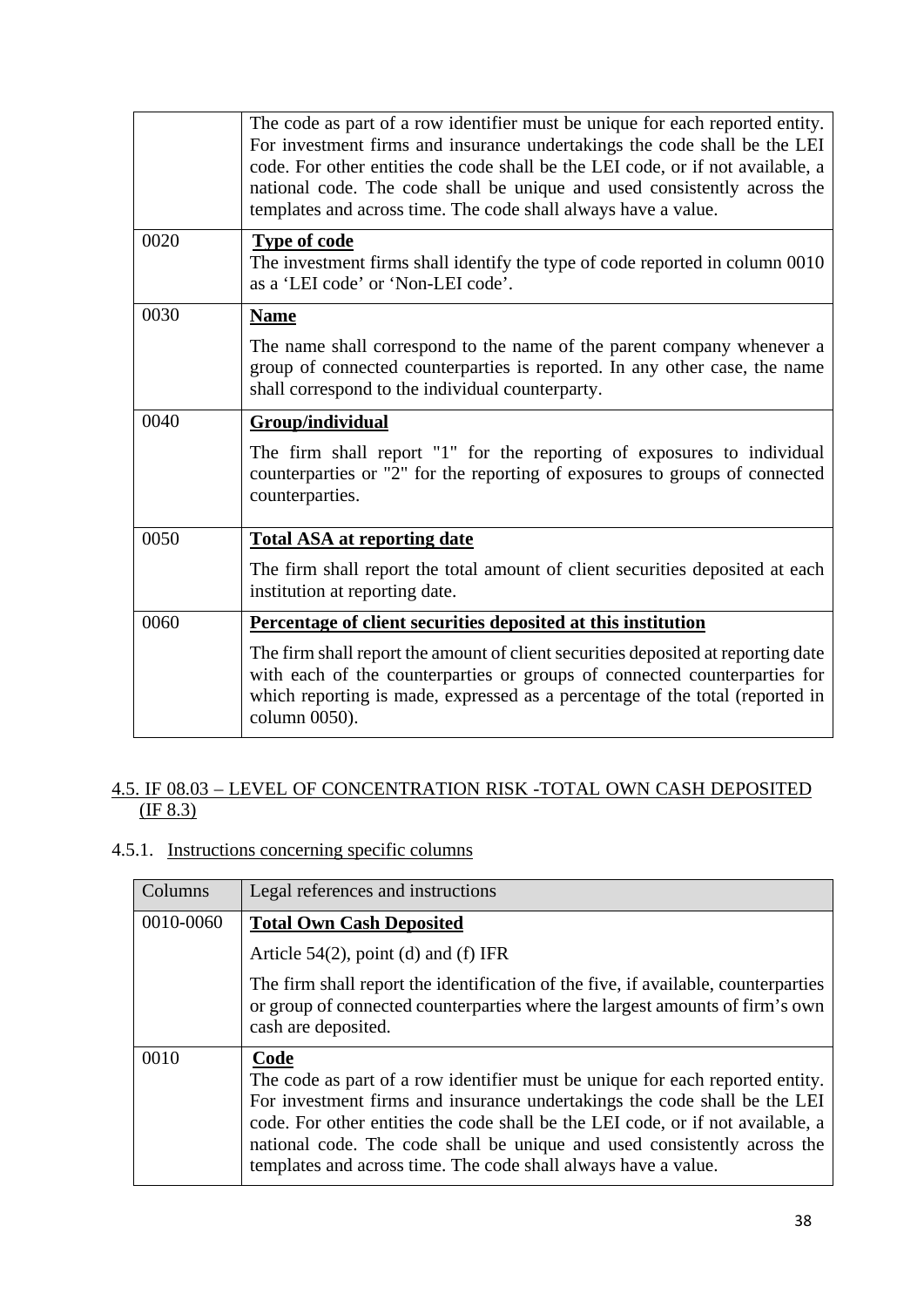| 0020 | <b>Type of code</b><br>The investment firms shall identify the type of code reported in column 0010<br>as a 'LEI code' or 'Non-LEI code'.                                                                                                                    |
|------|--------------------------------------------------------------------------------------------------------------------------------------------------------------------------------------------------------------------------------------------------------------|
| 0030 | <b>Name</b>                                                                                                                                                                                                                                                  |
|      | The name shall correspond to the name of the parent company whenever a<br>group of connected counterparties is reported. In any other case, the name<br>shall correspond to the individual counterparty.                                                     |
| 0040 | Group/individual                                                                                                                                                                                                                                             |
|      | The firm shall report "1" for the reporting of exposures to individual<br>counterparties or "2" for the reporting of exposures to groups of connected<br>counterparties.                                                                                     |
| 0050 | Amount of firm's cash deposits at the institution                                                                                                                                                                                                            |
|      | The firm shall report the total amount of own cash held at each institution at<br>the reference date.                                                                                                                                                        |
| 0060 | Percentage of firm's own cash deposits at the institution                                                                                                                                                                                                    |
|      | The firm shall report the amount of own cash deposited at reporting date with<br>each of the counterparties or groups of connected counterparties for which<br>reporting is made, expressed as a percentage of the total own cash of the<br>investment firm. |

### 4.6. IF 08.04 – LEVEL OF CONCENTRATION RISK - TOTAL EARNINGS (IF 8.4)

### 4.6.1. Instructions concerning specific columns

| Columns   | Legal references and instructions                                                                                                                                                                                                                                                                                                                                                                   |
|-----------|-----------------------------------------------------------------------------------------------------------------------------------------------------------------------------------------------------------------------------------------------------------------------------------------------------------------------------------------------------------------------------------------------------|
| 0010-0080 | <b>Total Earnings</b>                                                                                                                                                                                                                                                                                                                                                                               |
|           | Article $54(2)$ , point (e) and (f) IFR.                                                                                                                                                                                                                                                                                                                                                            |
|           | The firm shall report the identification of the five, if available, clients or group<br>of connected clients from whom the largest amounts of firm's earnings are<br>derived.                                                                                                                                                                                                                       |
| 0010      | Code<br>The code as part of a row identifier must be unique for each reported entity.<br>For investment firms and insurance undertakings the code shall be the LEI<br>code. For other entities the code shall be the LEI code, or if not available, a<br>national code. The code shall be unique and used consistently across the<br>templates and across time. The code shall always have a value. |
| 0020      | <b>Type of code</b><br>The investment firms shall identify the type of code reported in column 0010<br>as a 'LEI code' or 'Non-LEI code'.                                                                                                                                                                                                                                                           |
| 0030      | <b>Name</b>                                                                                                                                                                                                                                                                                                                                                                                         |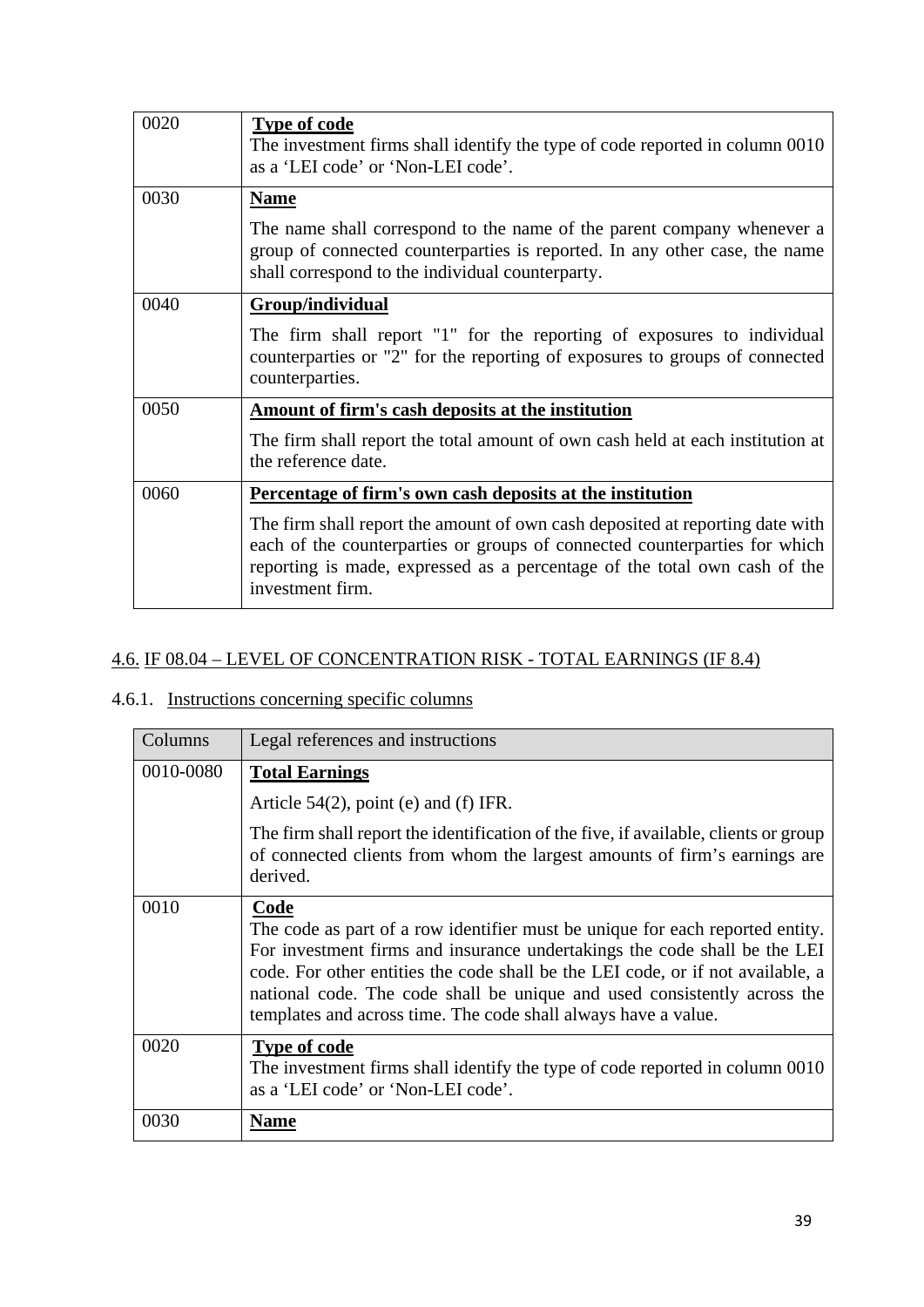|               | The name shall correspond to the name of the parent company whenever a<br>group of connected clients is reported. In any other case, the name shall<br>correspond to the individual client.                                                                                                      |
|---------------|--------------------------------------------------------------------------------------------------------------------------------------------------------------------------------------------------------------------------------------------------------------------------------------------------|
| 0040          | Group/individual                                                                                                                                                                                                                                                                                 |
|               | The firm shall report "1" for the reporting of exposures to individual clients or<br>"2" for the reporting of exposures to groups of connected clients.                                                                                                                                          |
| 0050          | <b>Total earnings from this client</b>                                                                                                                                                                                                                                                           |
|               | The firm shall report the total earnings per client or group of connected clients<br>generated since the beginning of the accounting year. The earnings shall be<br>broken down by interest and dividend income on one hand and fee and<br>commission income and other income on the other hand. |
| $0060 - 0090$ | <b>Interest and dividend income</b>                                                                                                                                                                                                                                                              |
| 0060          | Interest and dividend income – Amount generated from positions in the<br>trading book                                                                                                                                                                                                            |
|               | Trading book as defined in Article $4(1)$ , point $(54)$ of IFR                                                                                                                                                                                                                                  |
| 0070          | Interest and dividend income – Amount generated from positions in the<br>non-trading book                                                                                                                                                                                                        |
| 0080          | <u>Interest and dividend income – of which: amount generated from off-</u><br><b>balance sheet items</b>                                                                                                                                                                                         |
| 0090          | Percentage of interest and dividend income from this client                                                                                                                                                                                                                                      |
|               | The firm shall report the interest and dividend income generated from each of<br>the clients or groups of connected clients, expressed as a percentage of the<br>total interest and dividend income of the investment firm.                                                                      |
| $0100 - 0110$ | Fee and commission and other income                                                                                                                                                                                                                                                              |
| 0100          | Fee and commission and other income - Amount                                                                                                                                                                                                                                                     |
| 0110          | Percentage of fee and commission and other income from this client                                                                                                                                                                                                                               |
|               | The firm shall report the fee and commission and other income generated from<br>each of the clients or groups of connected clients, expressed as a percentage<br>of the total fee and commission and other income of the investment firm.                                                        |

### 4.7. IF 08.05 – TRADING BOOK EXPOSURES (IF 8.5)

## 4.7.1. Instructions concerning specific columns

| Columns   | Legal references and instructions                                                                           |
|-----------|-------------------------------------------------------------------------------------------------------------|
| 0010-0050 | <b>Trading book exposures</b>                                                                               |
|           | Article $54(2)$ , point (a) IFR.                                                                            |
|           | The firm shall report information in relation to the five, if available, largest<br>trading book exposures. |
| 0010      | Code                                                                                                        |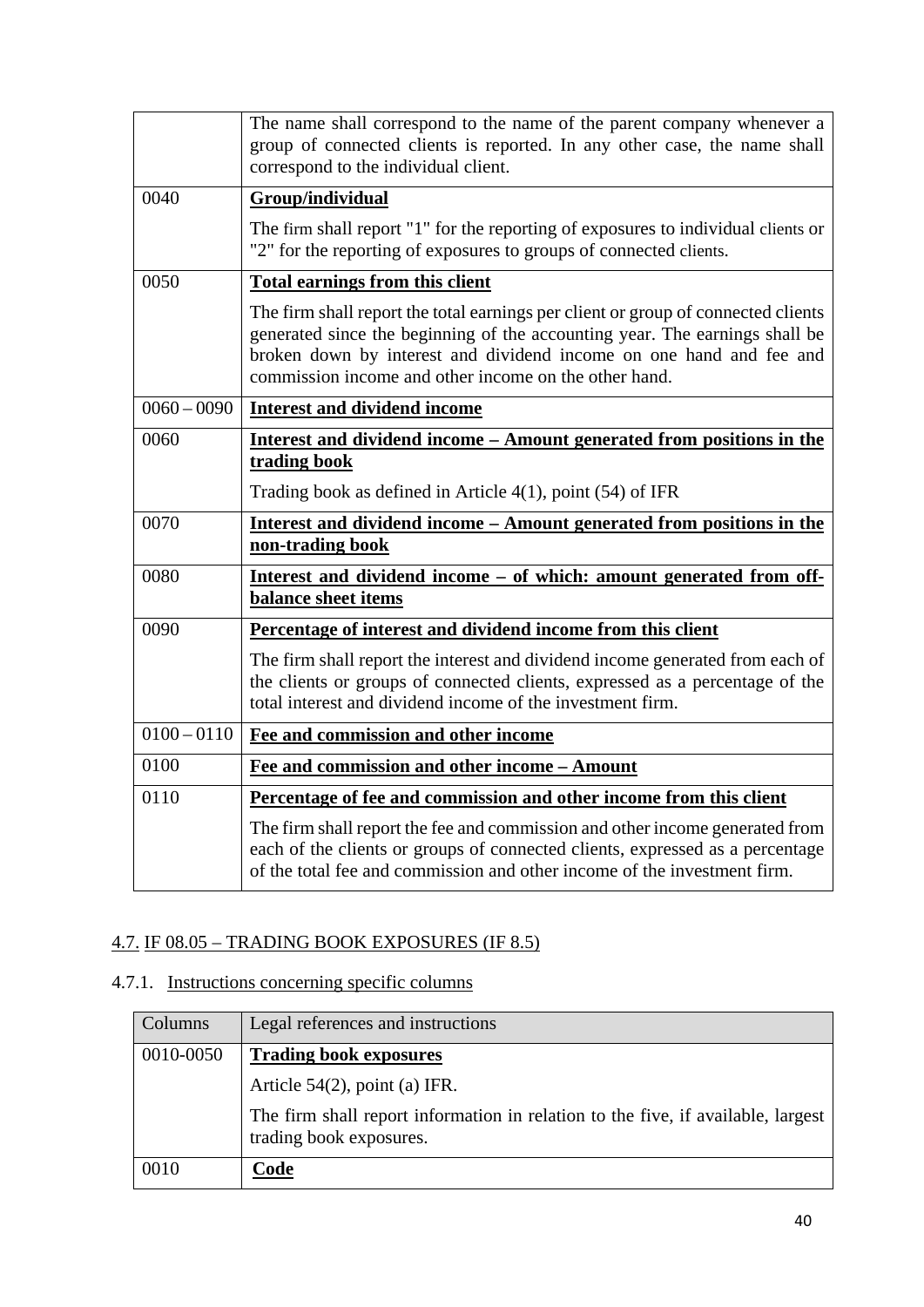|      | The code as part of a row identifier must be unique for each reported entity.<br>For investment firms and insurance undertakings the code shall be the LEI<br>code. For other entities the code shall be the LEI code, or if not available, a<br>national code. The code shall be unique and used consistently across the<br>templates and across time. The code shall always have a value. |
|------|---------------------------------------------------------------------------------------------------------------------------------------------------------------------------------------------------------------------------------------------------------------------------------------------------------------------------------------------------------------------------------------------|
| 0020 | <b>Type of code</b><br>The investment firms shall identify the type of code reported in column 0010<br>as a 'LEI code' or 'Non-LEI code'.                                                                                                                                                                                                                                                   |
| 0030 | <b>Name</b>                                                                                                                                                                                                                                                                                                                                                                                 |
|      | The name shall correspond to the name of the parent company whenever a<br>group of connected counterparties is reported. In any other case, the name<br>shall correspond to the individual counterparty.                                                                                                                                                                                    |
| 0040 | Group/individual                                                                                                                                                                                                                                                                                                                                                                            |
|      | The firm shall report "1" for the reporting of exposures to individual<br>counterparties or "2" for the reporting of exposures to groups of connected<br>counterparties.                                                                                                                                                                                                                    |
| 0050 | Percentage of exposure to this counterparty with respect to firm's own<br>funds (trading book positions only)                                                                                                                                                                                                                                                                               |
|      | The firm shall report the trading book exposures at reporting date to each of<br>the counterparties or groups of connected counterparties for which reporting<br>is made expressed as a percentage of own funds.                                                                                                                                                                            |

### 4.8. IF 08.06 – NON-TRADING BOOK AND OFF-BALANCE SHEET ITEMS (IF 8.6)

## 4.8.1. Instructions concerning specific columns

| Columns   | Legal references and instructions                                                                                                                                                                                                                                                                                                                                                                   |
|-----------|-----------------------------------------------------------------------------------------------------------------------------------------------------------------------------------------------------------------------------------------------------------------------------------------------------------------------------------------------------------------------------------------------------|
| 0010-0050 | Non-trading book and off-balance sheet items                                                                                                                                                                                                                                                                                                                                                        |
|           | Article $54(2)$ , point (f) IFR.                                                                                                                                                                                                                                                                                                                                                                    |
|           | The firm shall report information in relation to the five, if available, largest<br>exposures calculated including assets not recorded in the trading book.                                                                                                                                                                                                                                         |
| 0010      | Code<br>The code as part of a row identifier must be unique for each reported entity.<br>For investment firms and insurance undertakings the code shall be the LEI<br>code. For other entities the code shall be the LEI code, or if not available, a<br>national code. The code shall be unique and used consistently across the<br>templates and across time. The code shall always have a value. |
| 0020      | <b>Type of code</b><br>The investment firms shall identify the type of code reported in column 0010<br>as a 'LEI code' or 'Non-LEI code'.                                                                                                                                                                                                                                                           |
| 0030      | <b>Name</b>                                                                                                                                                                                                                                                                                                                                                                                         |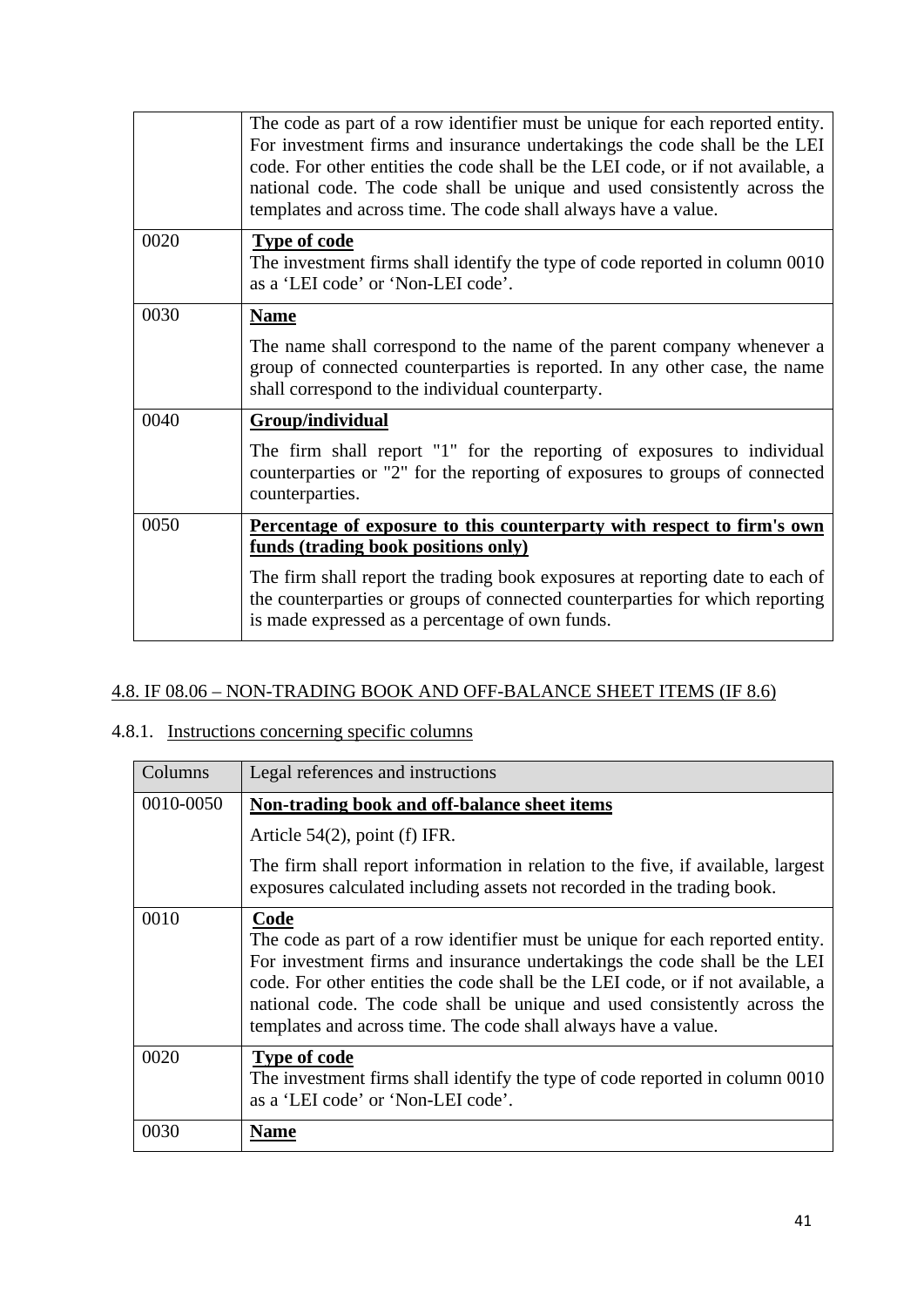|      | The name shall correspond to the name of the parent company whenever a<br>group of connected counterparties is reported. In any other case, the name<br>shall correspond to the individual counterparty.                                                                                                                                                                                                                                                                               |
|------|----------------------------------------------------------------------------------------------------------------------------------------------------------------------------------------------------------------------------------------------------------------------------------------------------------------------------------------------------------------------------------------------------------------------------------------------------------------------------------------|
| 0040 | Group/individual<br>The firm shall report "1" for the reporting of exposures to individual<br>counterparties or "2" for the reporting of exposures to groups of connected<br>counterparties.                                                                                                                                                                                                                                                                                           |
| 0050 | Percentage of exposure with respect to firm's own funds (including off<br>balance sheet assets and non-trading book items)<br>The firm shall report exposures, calculated taking into account assets and off-<br>balance sheet items not recorded in the trading book in addition to trading<br>book positions, at reporting date to each of the counterparties or groups of<br>connected counterparties for which reporting is made expressed as a<br>percentage of eligible capital. |

### **5. LIQUIDITY REQUIREMENTS**

### 5.1 IF 09.00 – LIQUIDITY REQUIREMENTS (IF 9)

# 5.1.1 Instructions concerning specific positions

| Row  | Legal references and instructions                                                                                            |
|------|------------------------------------------------------------------------------------------------------------------------------|
| 0010 | <b>Liquidity Requirement</b>                                                                                                 |
|      | Article $43(1)$ IFR.                                                                                                         |
| 0020 | <b>Client guarantees</b>                                                                                                     |
|      | Article 45 IFR.                                                                                                              |
|      | The value reported shall be the $1,6%$ of the total amount of guarantees<br>provided to the clients pursuant Article 45 IFR. |
| 0030 | <b>Total liquid assets</b>                                                                                                   |
|      | Article $43(1)$ , point (a) and Article $43(2)$ IFR.                                                                         |
|      | Total liquid assets shall be reported after application of relevant haircuts.                                                |
|      | This row is sum of rows 0040, 0050, 0060, 0170, 0230, 0290 and 0300.                                                         |
| 0040 | <b>Unencumbered short term deposits</b>                                                                                      |
|      | Article $43(1)$ , point (d) and Article $43(2)$ IFR.                                                                         |
| 0050 | Total eligible receivables due within 30 days                                                                                |
|      | Article 43(3) IFR and Article 43(2) IFR.                                                                                     |
| 0060 | <b>Level 1 assets</b>                                                                                                        |
|      | Article 10 of Delegated Regulation (EU) 2015/61 and Article 43(2) IFR.                                                       |
|      | Total liquid assets shall be reported after application of relevant haircuts.                                                |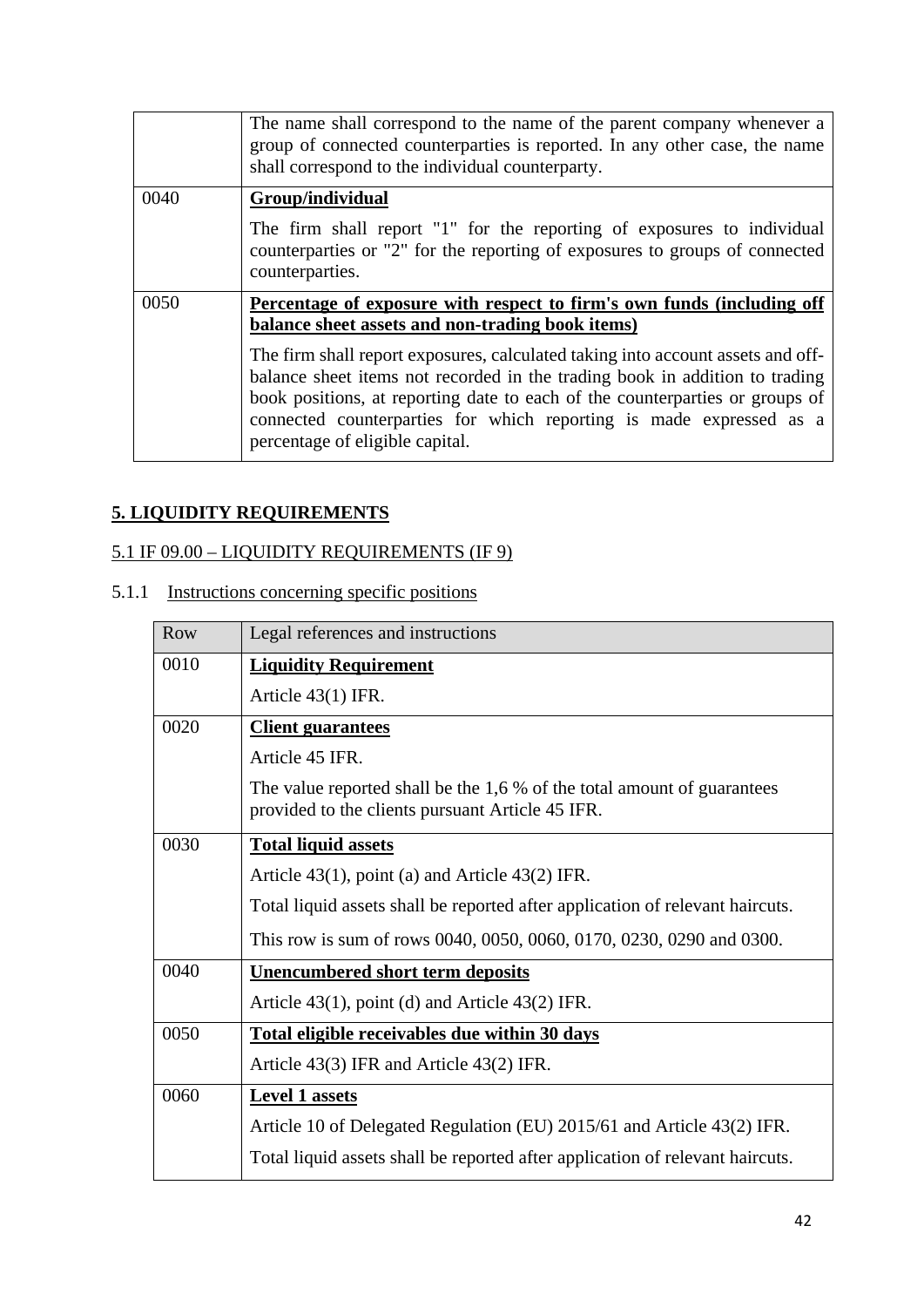|      | Sum of rows $0070 - 0160$ .                                                                                                         |
|------|-------------------------------------------------------------------------------------------------------------------------------------|
| 0070 | <b>Coins and banknotes</b>                                                                                                          |
|      | Article 10(1), point (a) of Delegated Regulation (EU) 2015/61.                                                                      |
| 0080 | Total amount of cash arising from coins and banknotes.<br>Withdrawable central bank reserves                                        |
|      |                                                                                                                                     |
| 0090 | Article 10(1), point (b), point (iii) of Delegated Regulation (EU) 2015/61.<br><b>Central bank assets</b>                           |
|      | Article 10(1), point (b), points (i) and (ii) of Delegated Regulation (EU)<br>2015/61.                                              |
| 0100 | <b>Central government assets</b>                                                                                                    |
|      | Article $10(1)$ , point (c), points (i) and (ii) of Delegated Regulation (EU)<br>2015/61.                                           |
| 0110 | <b>Regional government/local authorities assets</b>                                                                                 |
|      | Article $10(1)$ , point (c), points (iii) and (iv) of Delegated Regulation (EU)<br>2015/61.                                         |
| 0120 | <b>Public Sector Entity assets</b>                                                                                                  |
|      | Article $10(1)$ , point (c), points (v) and (vi) of Delegated Regulation (EU)<br>2015/61.                                           |
| 0130 | Recognisable domestic and foreign currency central government and                                                                   |
|      | central bank assets                                                                                                                 |
|      | Article 10(1), point (d) of Delegated Regulation (EU) 2015/61.                                                                      |
| 0140 | <b>Credit institution (protected by Member State government, promotional</b><br>lender) assets                                      |
|      | Article 10(1), point (e), points (i) and (ii) of Delegated Regulation (EU)<br>2015/61.                                              |
| 0150 | Multilateral development bank and international organisations assets                                                                |
|      | Article 10(1), point (g) of Delegated Regulation (EU) 2015/61.                                                                      |
| 0160 | <b>Extremely high quality covered bonds</b>                                                                                         |
|      | Article 10(1), point (f) of Delegated Regulation (EU) 2015/61.                                                                      |
| 0170 | <b>Level 2A assets</b>                                                                                                              |
|      | Article 11 of Delegated Regulation (EU) 2015/61 and Article 43(2) IFR.                                                              |
| 0180 | Regional government/local authorities or Public Sector Entities assets                                                              |
|      | (Member State, RW20 %)                                                                                                              |
| 0190 | Article 11(1), point (a) of Delegated Regulation (EU) 2015/61.                                                                      |
|      | Central bank or central/regional government or local authorities or<br><b>Public Sector Entities assets (Third Country, RW20 %)</b> |
|      | Article 11(1), point (b) of Delegated Regulation (EU) 2015/61.                                                                      |
| 0200 | <b>High quality covered bonds (CQS2)</b>                                                                                            |
|      | Article 11(1), point (c) of Delegated Regulation (EU) 2015/61.                                                                      |